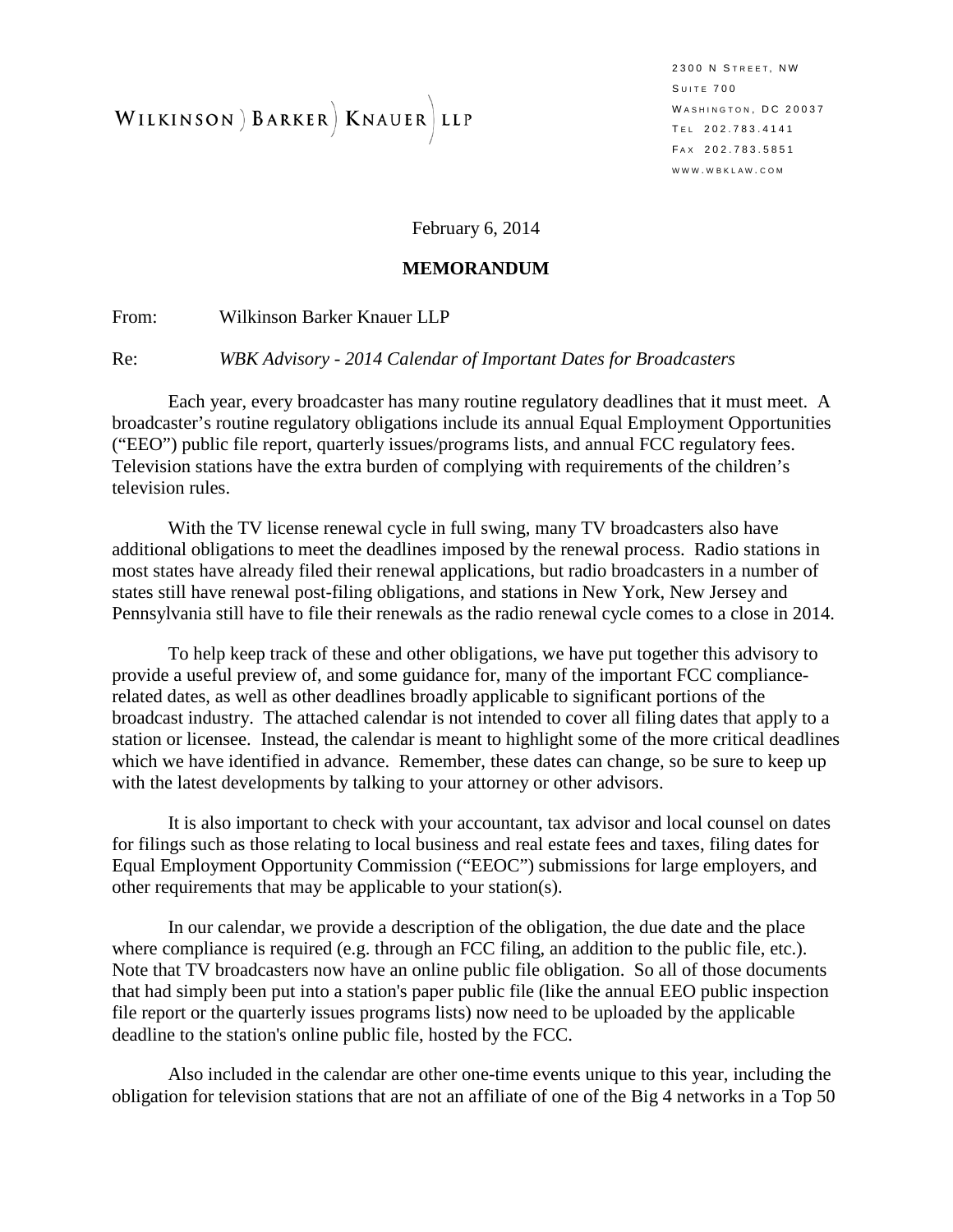#### WILKINSON ) BARKER | KNAUER LLP

February 6, 2014 Page 2

market to upload new documents added to their political files to the FCC's online public inspection file website on a going-forward basis starting on July 1, 2014.

With the 2014 elections for Congress, as well as for many state and local offices, broadcasters around the country must be mindful of a number of Lowest Unit Rate periods during which stations can charge political candidates (federal, state, and local) who are running in a general or primary election no more than the Lowest Unit Rate for the same class and amount of time on the station. Lowest Unit Rate periods begin 45 days before each primary election and 60 days before the general election. The 45 day period also applies to primary runoff elections. While the reasonable access provisions of the political rules do not apply to state and local races, if stations decide to sell time to candidates in these elections, they do have to charge Lowest Unit Rates in the 45 days before a primary and the 60 days before the general election.

In the calendar, we have attempted to identify the Lowest Unit Rate periods for all federal elections taking place in 2014. These dates are based on certain calendars maintained by the FEC and the National Association of Secretaries of State. As such, they may not be entirely accurate, and they may change before the actual election. *Thus, it is important for stations to confirm these primary dates, and the corresponding Lowest Unit Rate periods, locally for the states they serve*. There may also be different dates for local primaries and elections, so be aware of the Lowest Unit Rate periods that may arise for candidates participating in those elections.

The calendar also reflects the monthly obligation to pay SoundExchange royalties for streaming music on the Internet under the rate structures generally applicable to broadcasters, and the associated requirement to provide information about the songs played in these online streams. For noncommercial webcasters, small webcasters, and those electing to pay royalties based on various other webcasting agreements, webcasters should check the agreement under which they are operating to make sure that these are the dates applicable under those agreements. The details of the SoundExchange obligations are complex. So seek legal advice with any questions about the details of your compliance. Stations also have obligations to pay ASCAP, BMI and SESAC. Review your agreements with these organizations to make sure that you meet all required deadlines.

As the year progresses, there will no doubt be other compliance deadlines that arise. We try to provide information about many of these deadlines, and about other regulatory issues that arise during the course of the year, on our blog: [http://www.broadcastlawblog.com/.](http://www.broadcastlawblog.com/) Check our blog regularly, and talk to any of the attorneys in our Broadcast Group, for more information about the many deadlines and other issues that will be important to broadcasters in 2014.

While we have included explanatory notes at the end of this document that try to clarify some of the FCC obligations that are not otherwise clear, this calendar is meant only as a guide, and not as a definitive delineation of all obligations of broadcasters. Check with your counsel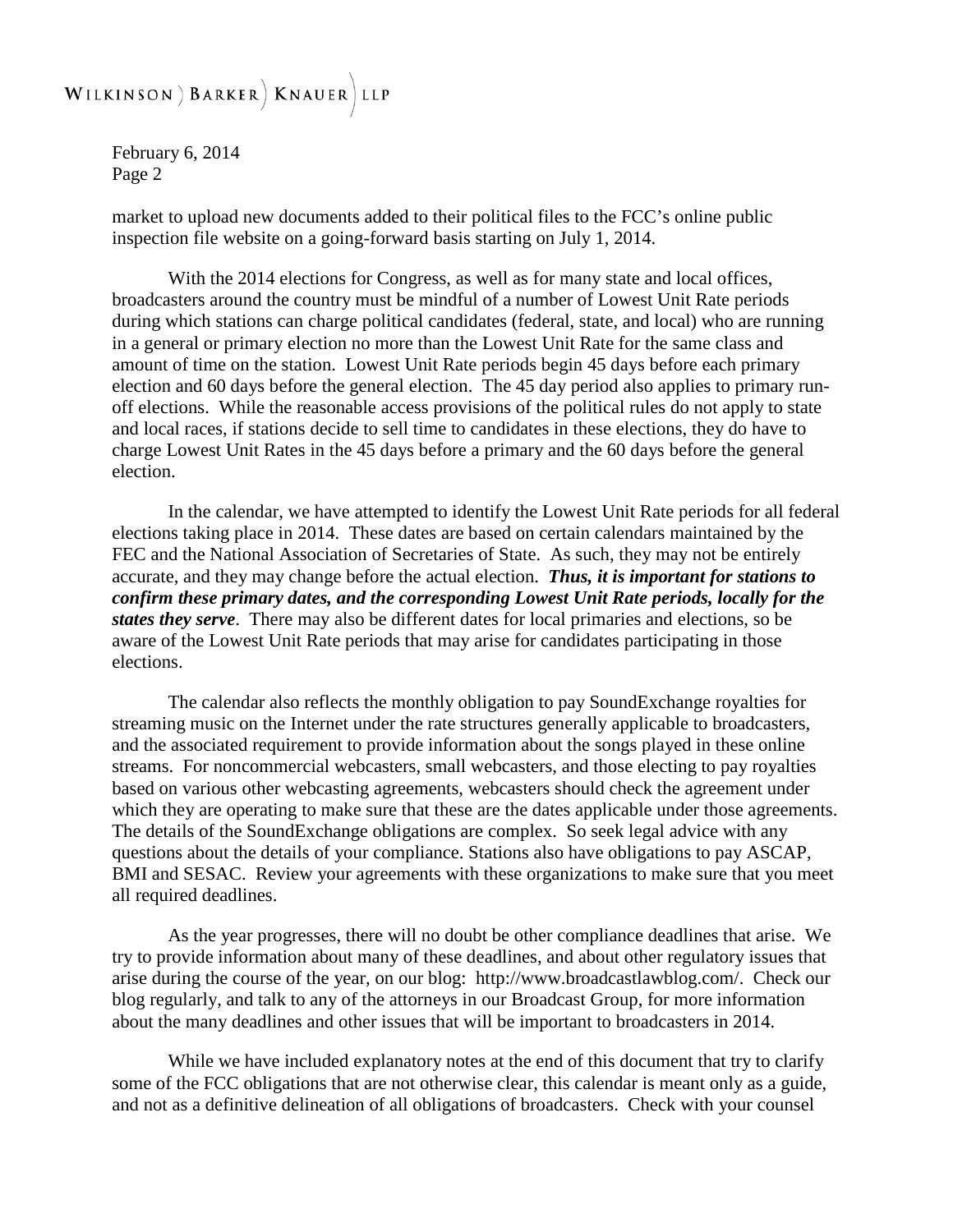# WILKINSON ) BARKER | KNAUER LLP

February 6, 2014 Page 3

regularly to make sure that these dates remain accurate, and that no regulatory obligations have changed or arisen since the preparation of this memo. With that background, some important dates for 2014 are set out in the calendar that follows.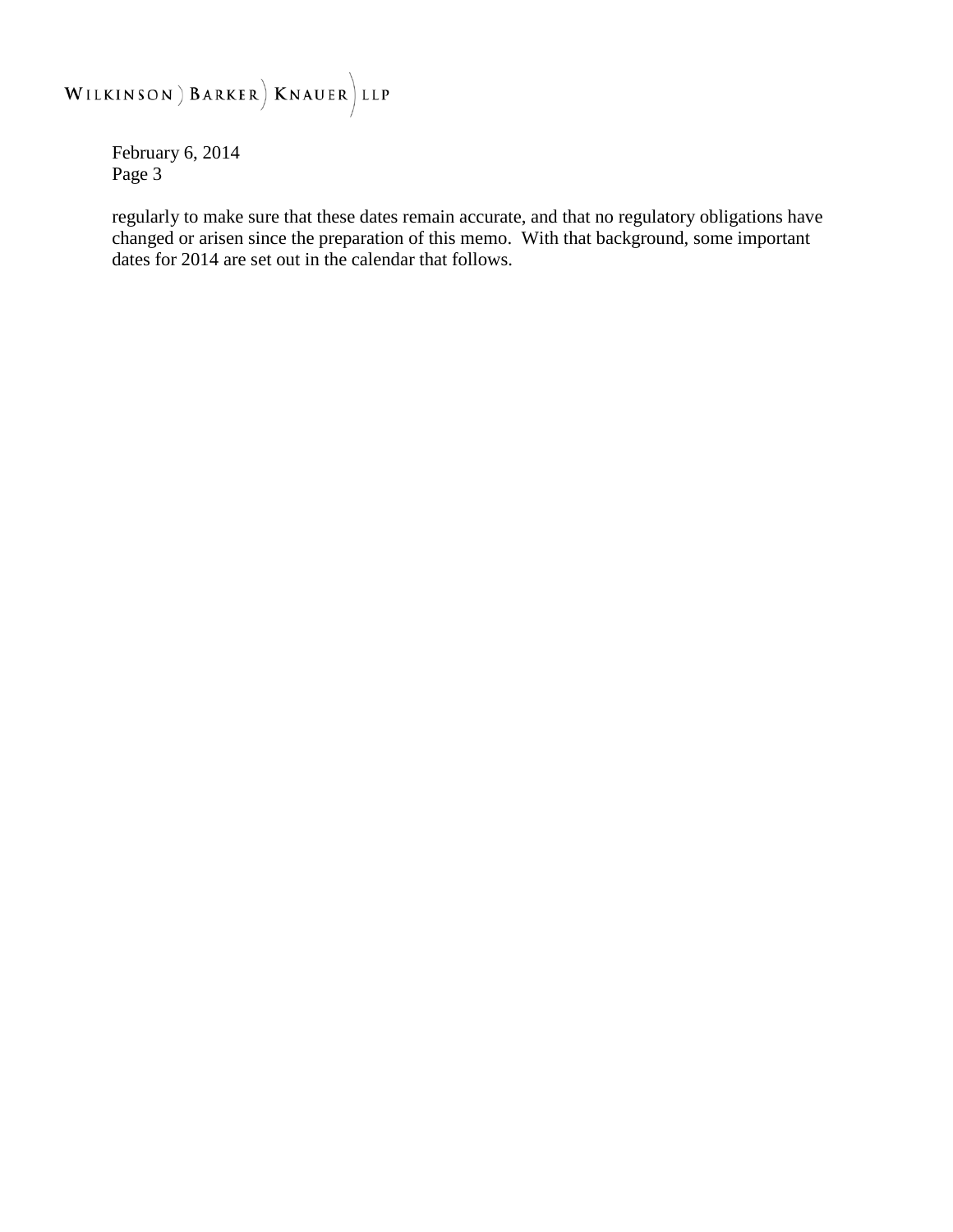# **2014 BROADCASTERS CALENDAR**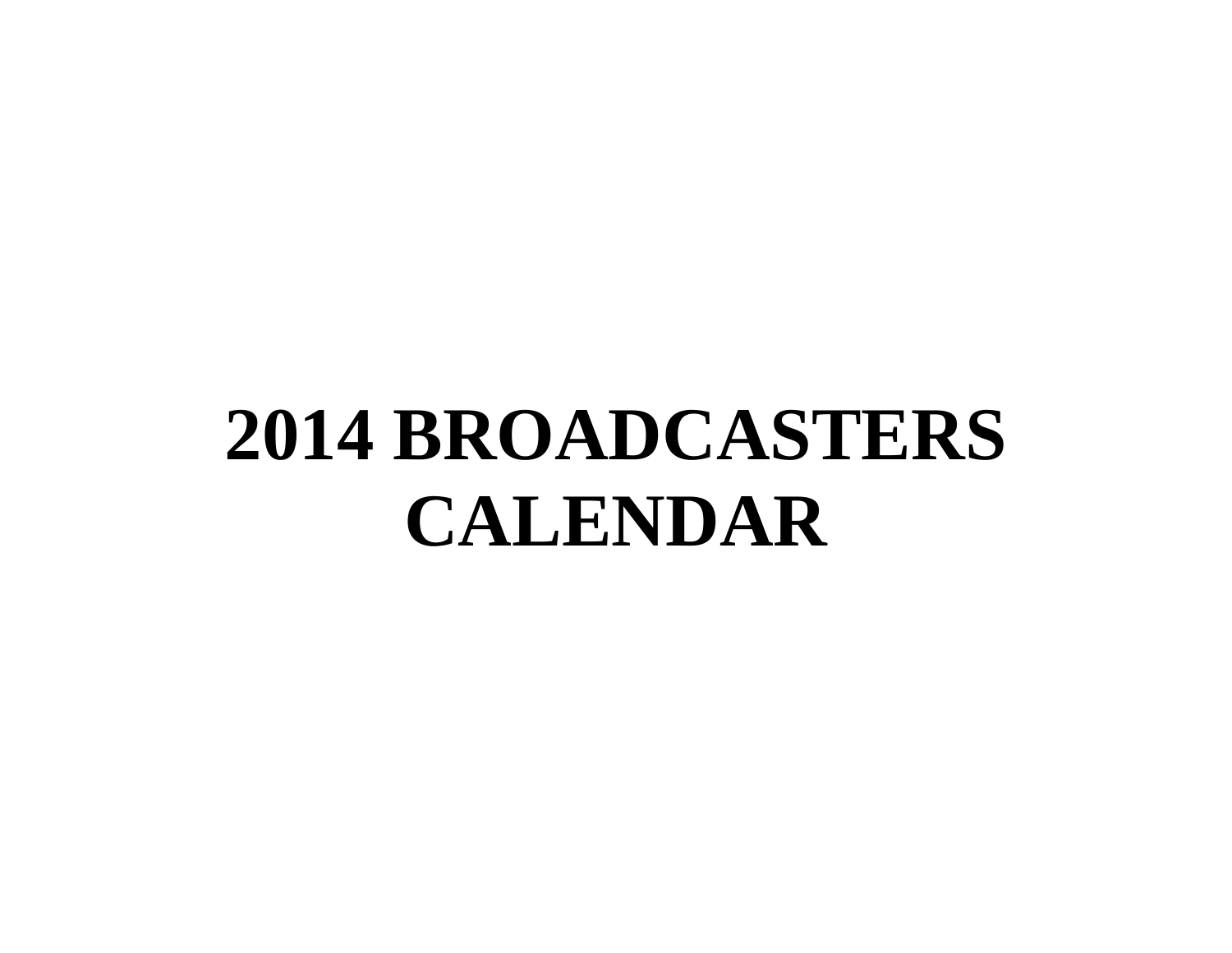# **JANUARY 2014**

| <b>DEADLINE FOR ACTION,</b><br><b>FILING OR PAYMENT</b> | <b>WHAT ACTION IS REQUIRED</b><br><sub>or</sub><br><b>WHAT MUST BE FILED OR PAID?</b>                                                                               | <b>WHERE MUST IT BE</b><br><b>FILED OR PAID?</b> | WHO MUST FILE OR ACT?                                                                                                                                                                                                                                                                                                                                 |
|---------------------------------------------------------|---------------------------------------------------------------------------------------------------------------------------------------------------------------------|--------------------------------------------------|-------------------------------------------------------------------------------------------------------------------------------------------------------------------------------------------------------------------------------------------------------------------------------------------------------------------------------------------------------|
| <b>January 1, 2014</b>                                  | Airing of License Renewal Post-Filing<br>Announcements (third of the six required<br>announcements)                                                                 | N/A                                              | <b>Commercial and Noncommercial</b><br><b>Full-Power and Class A</b><br>Television Stations in Colorado,<br>Minnesota, Montana, North<br>Dakota, and South Dakota;<br><b>Commercial and Noncommercial</b><br>AM and FM Radio Stations in<br><b>Connecticut, Maine,</b><br><b>Massachusetts, New</b><br>Hampshire, Rhode Island, and<br><b>Vermont</b> |
|                                                         | Airing of License Renewal Pre-Filing<br>Announcements (third of the required four<br>pre-filing announcements)                                                      | N/A                                              | Commercial and Noncommercial<br>Full-Power and Class A<br>Television Stations in Kansas,<br>Nebraska, and Oklahoma;<br><b>Commercial and Noncommercial</b><br>AM and FM Radio Stations in<br>New Jersey and New York                                                                                                                                  |
| <b>January 10, 2014</b>                                 | Children's Television Programming<br>Reports (FCC Form 398) for Q4-2013<br>must be filed and placed in stations' public<br>inspection files. <sup>1</sup>           | FCC;<br><b>Stations' Public Inspection Files</b> | Commercial Full-Power and<br><b>Class A Television Stations</b>                                                                                                                                                                                                                                                                                       |
| <b>January 10, 2014</b>                                 | Records showing compliance with<br>commercial limits on Children's Television<br>Programming during Q4-2013 must be<br>placed in stations' public inspection files. | <b>Stations' Public Inspection Files</b>         | Commercial Full-Power and<br><b>Class A Television Stations</b>                                                                                                                                                                                                                                                                                       |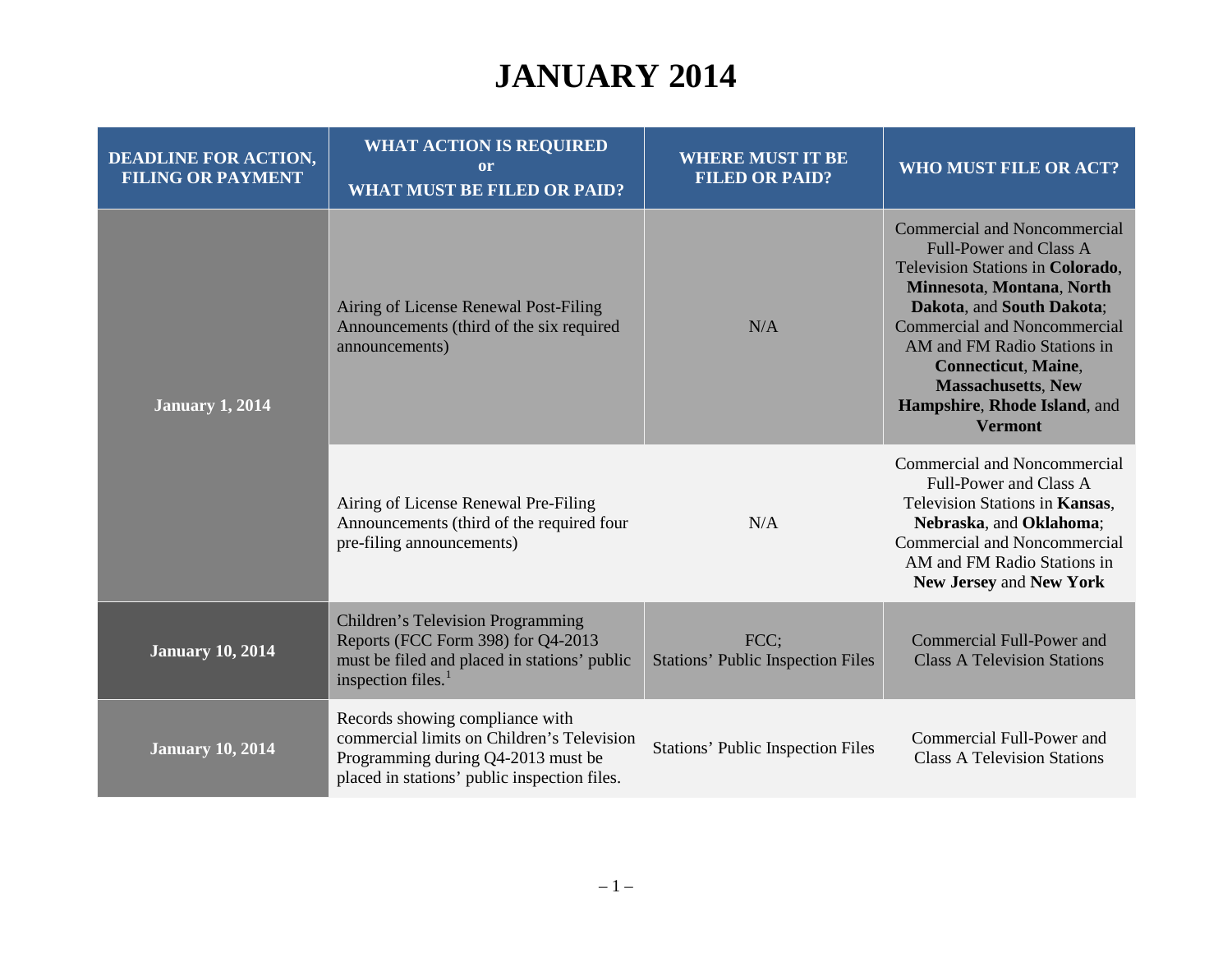# **JANUARY 2014**

| <b>DEADLINE FOR ACTION,</b><br><b>FILING OR PAYMENT</b> | <b>WHAT ACTION IS REQUIRED</b><br><sub>or</sub><br><b>WHAT MUST BE FILED OR PAID?</b>                                                                                   | <b>WHERE MUST IT BE</b><br><b>FILED OR PAID?</b> | WHO MUST FILE OR ACT?                                                                                                                                                                                                                                                                                                                    |
|---------------------------------------------------------|-------------------------------------------------------------------------------------------------------------------------------------------------------------------------|--------------------------------------------------|------------------------------------------------------------------------------------------------------------------------------------------------------------------------------------------------------------------------------------------------------------------------------------------------------------------------------------------|
|                                                         | Issues/Programs Lists for Q4-2013 must be<br>placed in stations' public inspection files.                                                                               | <b>Stations' Public Inspection Files</b>         | <b>Commercial and Noncommercial</b><br><b>Full-Power and Class A</b><br><b>Television Stations; Commercial</b><br>and Noncommercial AM and FM<br><b>Radio Stations</b>                                                                                                                                                                   |
|                                                         | Documentation of Class A Television<br>Continuing Eligibility should be placed in<br>stations' public inspection files. <sup>2</sup>                                    | <b>Stations' Public Inspection Files</b>         | <b>Class A Television Stations</b>                                                                                                                                                                                                                                                                                                       |
| <b>January 14, 2014</b>                                 | For songs streamed during the month<br>ending Nov. 30, $2013$ —<br>(1) Reports of Use containing<br>information about songs streamed;<br>and<br>(2) Monthly royalty fee | SoundExchange                                    | Webcasters <sup>3</sup>                                                                                                                                                                                                                                                                                                                  |
| <b>January 16, 2014</b>                                 | Airing of License Renewal Post-Filing<br>Announcements (fourth of the required six<br>post-filing announcements)                                                        | N/A                                              | Commercial and Noncommercial<br>Full-Power and Class A<br>Television Stations in Colorado,<br>Minnesota, Montana, North<br>Dakota, and South Dakota;<br><b>Commercial and Noncommercial</b><br>AM and FM Radio Stations in<br><b>Connecticut</b> , Maine,<br><b>Massachusetts, New</b><br>Hampshire, Rhode Island, and<br><b>Vermont</b> |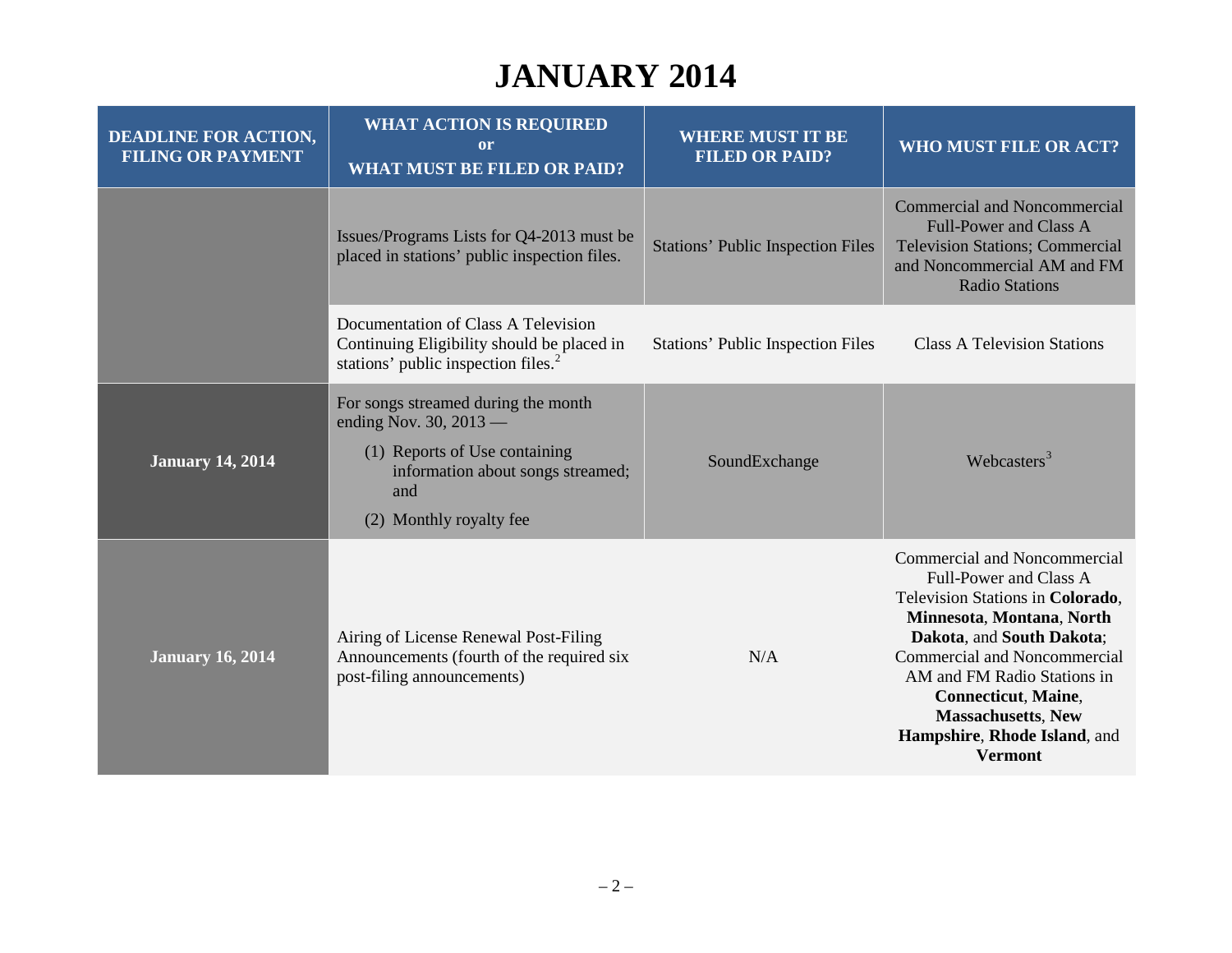# **JANUARY 2014**

| <b>DEADLINE FOR ACTION,</b><br><b>FILING OR PAYMENT</b> | <b>WHAT ACTION IS REQUIRED</b><br>or<br><b>WHAT MUST BE FILED OR PAID?</b>                                              | <b>WHERE MUST IT BE</b><br><b>FILED OR PAID?</b> | WHO MUST FILE OR ACT?                                                                                                                                                                                                           |
|---------------------------------------------------------|-------------------------------------------------------------------------------------------------------------------------|--------------------------------------------------|---------------------------------------------------------------------------------------------------------------------------------------------------------------------------------------------------------------------------------|
|                                                         | Airing of License Renewal Pre-filing<br>Announcements (last of the required four<br>pre-filing announcements)           | N/A                                              | Commercial and Noncommercial<br>Full-Power and Class A<br>Television Stations in Kansas,<br>Nebraska, and Oklahoma;<br><b>Commercial and Noncommercial</b><br>AM and FM Radio Stations in<br>New Jersey and New York            |
| <b>January 18, 2014</b>                                 | Begin charging Lowest Unit Rates to<br>political candidates who are running in<br>primaries to be held on March 4, 2014 | N/A                                              | Commercial Full-Power and<br><b>Class A Television Stations and</b><br>AM and FM Radio Stations that<br>sell time to political candidates<br>who are running in a<br>congressional primary election in<br>$T$ exas <sup>4</sup> |
|                                                         | Annual, nonrefundable minimum fee<br>of \$500 for each channel and station                                              | SoundExchange                                    | Webcasters $3$                                                                                                                                                                                                                  |
| <b>January 31, 2014</b>                                 | Notice of Election for treatment as a<br>"small broadcaster"                                                            | SoundExchange                                    | Broadcasters streaming (on the<br>web) less than 27,777 aggregate<br>tuning hours each year                                                                                                                                     |
|                                                         | Notice of Election to be covered by the<br><b>Webcasters Settlement Agreement</b>                                       | SoundExchange                                    | Noncommercial webcasters <sup>5</sup>                                                                                                                                                                                           |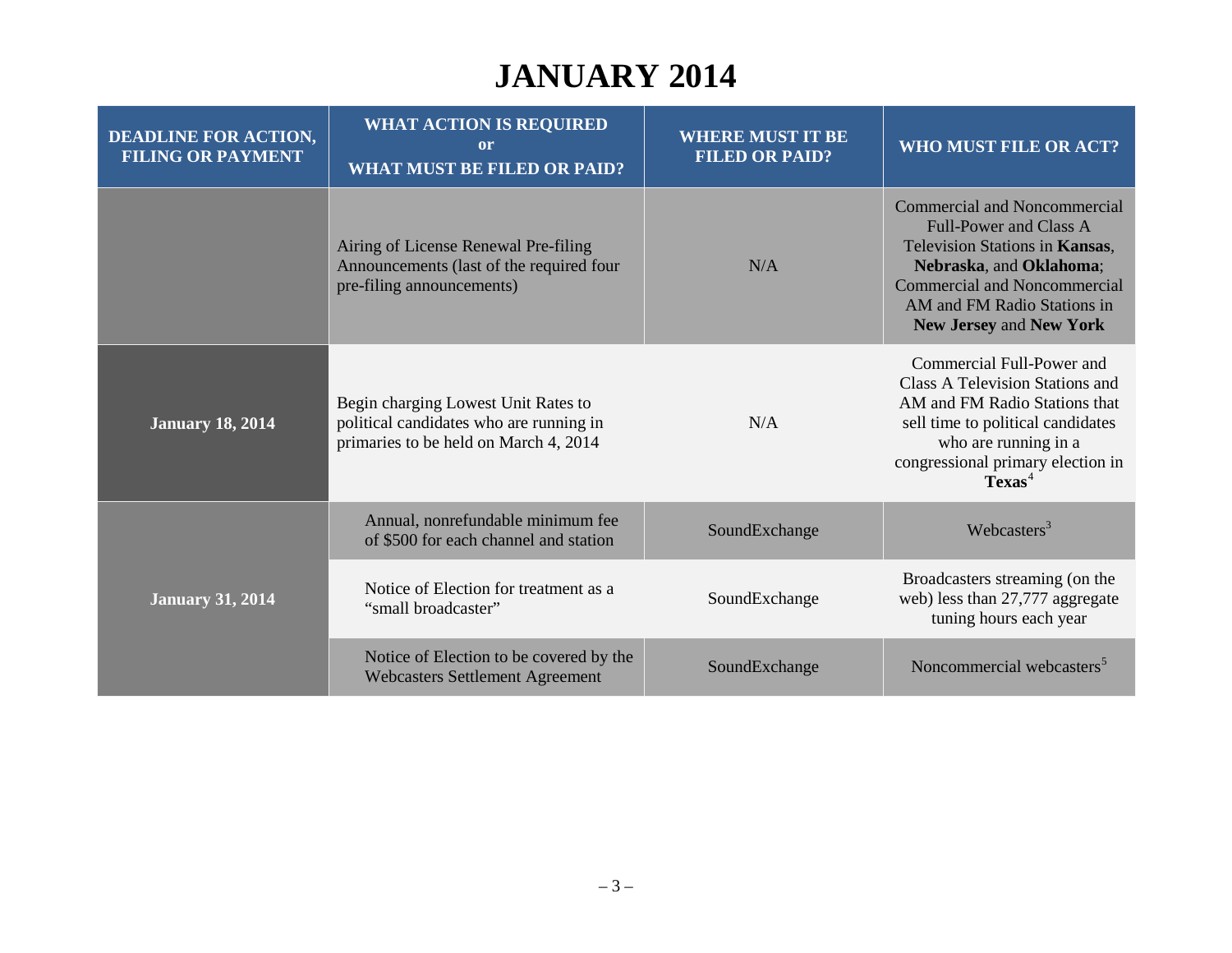| <b>DEADLINE FOR ACTION,</b><br><b>FILING OR PAYMENT</b> | <b>WHAT ACTION IS REQUIRED</b><br><b>or</b><br><b>WHAT MUST BE FILED OR PAID?</b>                               | <b>WHERE MUST IT BE FILED</b><br><b>OR PAID?</b> | WHO MUST FILE OR ACT?                                                                                                                                                                                                                                                                                                                                 |
|---------------------------------------------------------|-----------------------------------------------------------------------------------------------------------------|--------------------------------------------------|-------------------------------------------------------------------------------------------------------------------------------------------------------------------------------------------------------------------------------------------------------------------------------------------------------------------------------------------------------|
| <b>February 1, 2014</b>                                 | Airing of License Renewal Post-Filing<br>Announcements (fifth of the required six<br>post-filing announcements) | N/A                                              | <b>Commercial and Noncommercial</b><br><b>Full-Power and Class A</b><br>Television Stations in Colorado,<br>Minnesota, Montana, North<br>Dakota, and South Dakota;<br><b>Commercial and Noncommercial</b><br>AM and FM Radio Stations in<br><b>Connecticut, Maine,</b><br><b>Massachusetts, New</b><br>Hampshire, Rhode Island, and<br><b>Vermont</b> |
|                                                         | Airing of License Renewal Post-Filing<br>Announcements (first of the required six<br>post-filing announcements) | N/A                                              | Commercial and Noncommercial<br>Full-Power and Class A<br>Television Stations in Kansas,<br>Nebraska, and Oklahoma;<br>Commercial and Noncommercial<br>AM and FM Radio Stations in<br>New Jersey and New York                                                                                                                                         |
|                                                         | Airing of License Renewal Pre-Filing<br>Announcements (first of the required<br>four pre-filing announcements)  | N/A                                              | Commercial and Noncommercial<br><b>Full-Power and Class A</b><br>Television Stations in Texas;<br><b>Commercial and Noncommercial</b><br>AM and FM Radio Stations in<br><b>Delaware and Pennsylvania</b>                                                                                                                                              |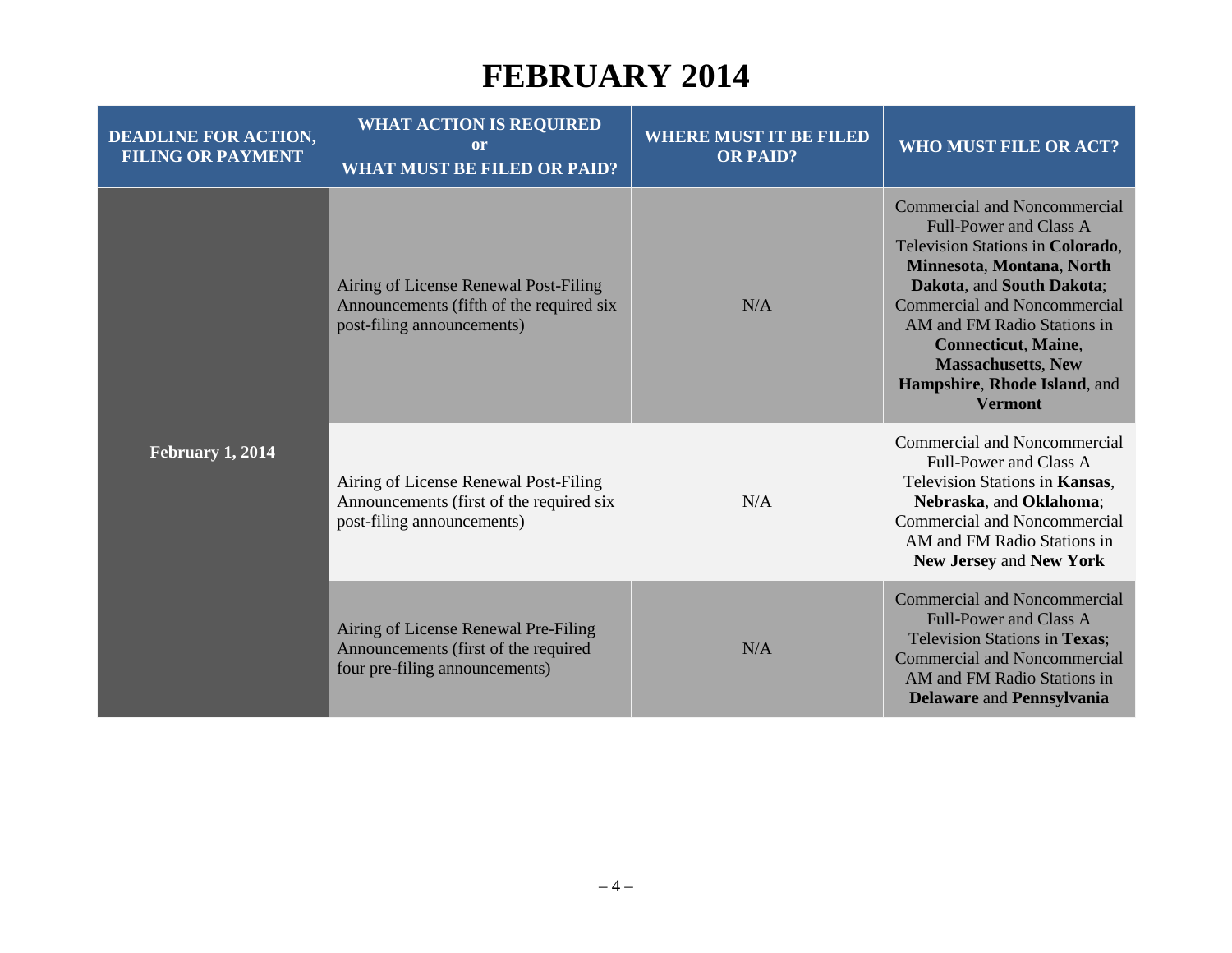| <b>DEADLINE FOR ACTION,</b><br><b>FILING OR PAYMENT</b> | <b>WHAT ACTION IS REQUIRED</b><br><b>or</b><br><b>WHAT MUST BE FILED OR PAID?</b>                                                          | <b>WHERE MUST IT BE FILED</b><br><b>OR PAID?</b> | WHO MUST FILE OR ACT?                                                                                                                                                                                                                                                                                                                                     |
|---------------------------------------------------------|--------------------------------------------------------------------------------------------------------------------------------------------|--------------------------------------------------|-----------------------------------------------------------------------------------------------------------------------------------------------------------------------------------------------------------------------------------------------------------------------------------------------------------------------------------------------------------|
| February 1, 2014                                        | Annual EEO Public File Reports must be<br>placed in stations' public inspection files.                                                     | <b>Stations' Public Inspection File</b>          | Commercial and Noncommercial<br>Full-Power and Class A<br>Television Stations and AM and<br>FM Radio Stations in Arkansas,<br>Kansas, Louisiana, Mississippi,<br>Nebraska, New Jersey, New<br>York, and Oklahoma                                                                                                                                          |
|                                                         | Begin charging Lowest Unit Rates to<br>political candidates who are running in<br>congressional primaries to be held on<br>March 18, 2014. | N/A                                              | Commercial Full-Power and<br><b>Class A Television Stations and</b><br>AM and FM Radio Stations that<br>sell time to political candidates<br>who are running in a<br>congressional primary election in<br>Illinois <sup>4</sup>                                                                                                                           |
| February 3, 2014 <sup>6</sup>                           | License Renewal Applications (FCC<br>Form 303-S) and EEO Program Reports<br>(FCC Form 396) must be filed. $1$                              | FCC; Stations' Public Inspection<br>Files        | <b>Commercial and Noncommercial</b><br>Full-Power and Class A<br>Television Stations, TV<br>Translators, <sup>7</sup> and LPTV Stations<br>in Kansas, Nebraska, and<br><b>Oklahoma</b> ; Commercial and<br>Noncommercial AM and FM<br>Radio Stations, FM Translators, <sup>7</sup><br>and LPFM Stations <sup>7</sup> in New<br><b>Jersey and New York</b> |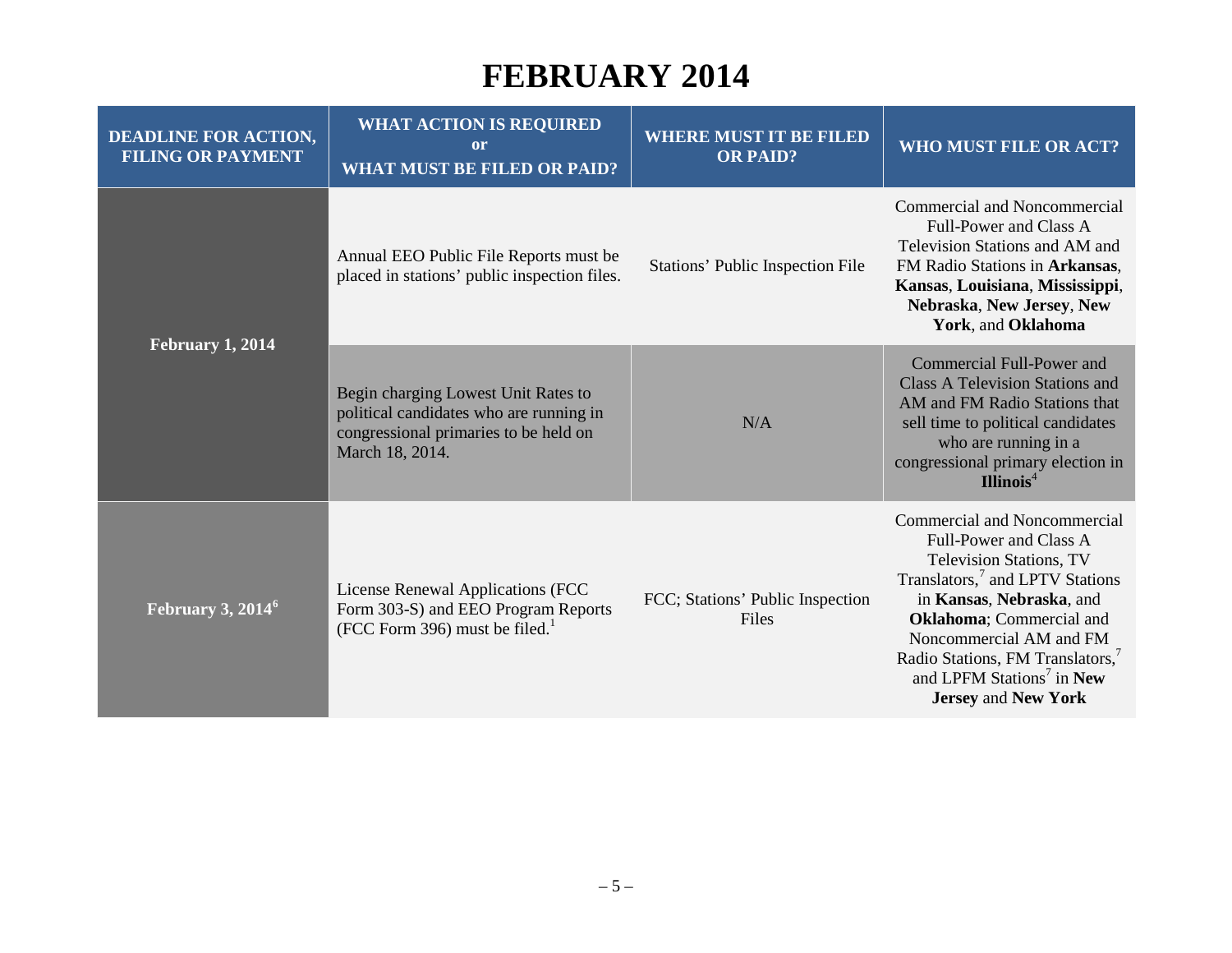| <b>DEADLINE FOR ACTION,</b><br><b>FILING OR PAYMENT</b> | <b>WHAT ACTION IS REQUIRED</b><br>or<br><b>WHAT MUST BE FILED OR PAID?</b>                                                                                              | <b>WHERE MUST IT BE FILED</b><br><b>OR PAID?</b> | WHO MUST FILE OR ACT?                                                                                                                                                                                                                    |
|---------------------------------------------------------|-------------------------------------------------------------------------------------------------------------------------------------------------------------------------|--------------------------------------------------|------------------------------------------------------------------------------------------------------------------------------------------------------------------------------------------------------------------------------------------|
| February 3, $2014^6$                                    | <b>Biennial Ownership Reports (FCC Form</b><br>323-E) must be filed and placed in<br>stations' public inspection files. <sup>1</sup>                                    | FCC; Stations' Public Inspection<br>Files        | <b>Noncommercial Television</b><br>Stations in Kansas, Nebraska,<br>and Oklahoma; Noncommercial<br>AM and FM Radio Stations in<br>Arkansas, Louisiana,<br>Mississippi, New Jersey, and<br><b>New York</b>                                |
| <b>February 14, 2014</b>                                | For songs streamed during the month<br>ending Dec. 31, $2013$ —<br>(1) Reports of Use containing<br>information about songs<br>streamed; and<br>(2) Monthly royalty fee | SoundExchange                                    | Webcasters <sup>3</sup>                                                                                                                                                                                                                  |
| <b>February 15, 2014</b>                                | Begin charging Lowest Unit Rates to<br>political candidates who are running in<br>congressional primaries to be held on<br>April 1, 2014                                | N/A                                              | Commercial Full-Power and<br>Class A Television Stations and<br>AM and FM Radio Stations that<br>sell time to political candidates<br>who are running in a<br>congressional primary election in<br>the District of Columbia <sup>4</sup> |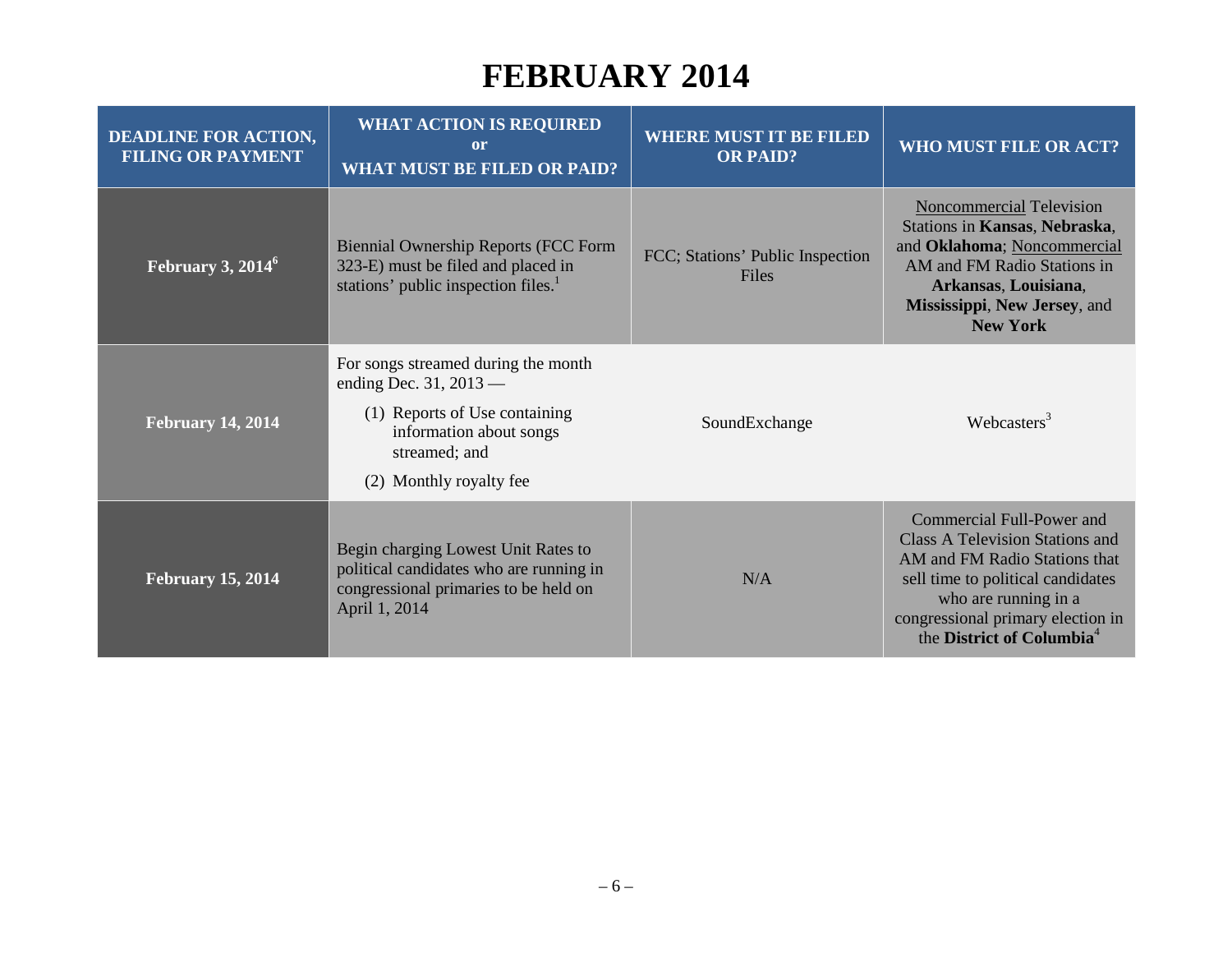| <b>DEADLINE FOR ACTION,</b><br><b>FILING OR PAYMENT</b> | <b>WHAT ACTION IS REQUIRED</b><br>or<br><b>WHAT MUST BE FILED OR PAID?</b>                                       | <b>WHERE MUST IT BE FILED</b><br><b>OR PAID?</b> | WHO MUST FILE OR ACT?                                                                                                                                                                                                                                                                                                            |
|---------------------------------------------------------|------------------------------------------------------------------------------------------------------------------|--------------------------------------------------|----------------------------------------------------------------------------------------------------------------------------------------------------------------------------------------------------------------------------------------------------------------------------------------------------------------------------------|
| <b>February 16, 2014</b>                                | Airing of License Renewal Post-Filing<br>Announcements (last of the required six<br>post-filing announcements)   | N/A                                              | Commercial and Noncommercial<br>Full-Power and Class A<br>Television Stations in Colorado,<br>Minnesota, Montana, North<br>Dakota, and South Dakota;<br>Commercial and Noncommercial<br>AM and FM Radio Stations in<br><b>Connecticut, Maine,</b><br><b>Massachusetts, New</b><br>Hampshire, Rhode Island, and<br><b>Vermont</b> |
| <b>February 16, 2014</b>                                | Airing of License Renewal Post-Filing<br>Announcements (second of the required<br>six post-filing announcements) | N/A                                              | <b>Commercial and Noncommercial</b><br><b>Full-Power and Class A</b><br>Television Stations in Kansas,<br>Nebraska, and Oklahoma;<br>Commercial and Noncommercial<br>AM and FM Radio Stations in<br>New Jersey and New York                                                                                                      |
|                                                         | Airing of License Renewal Pre-Filing<br>Announcements (second of the required<br>four pre-filing announcements)  | N/A                                              | Commercial and Noncommercial<br>Full-Power and Class A<br>Television Stations in Texas;<br><b>Commercial and Noncommercial</b><br>AM and FM Radio Stations in<br><b>Delaware and Pennsylvania</b>                                                                                                                                |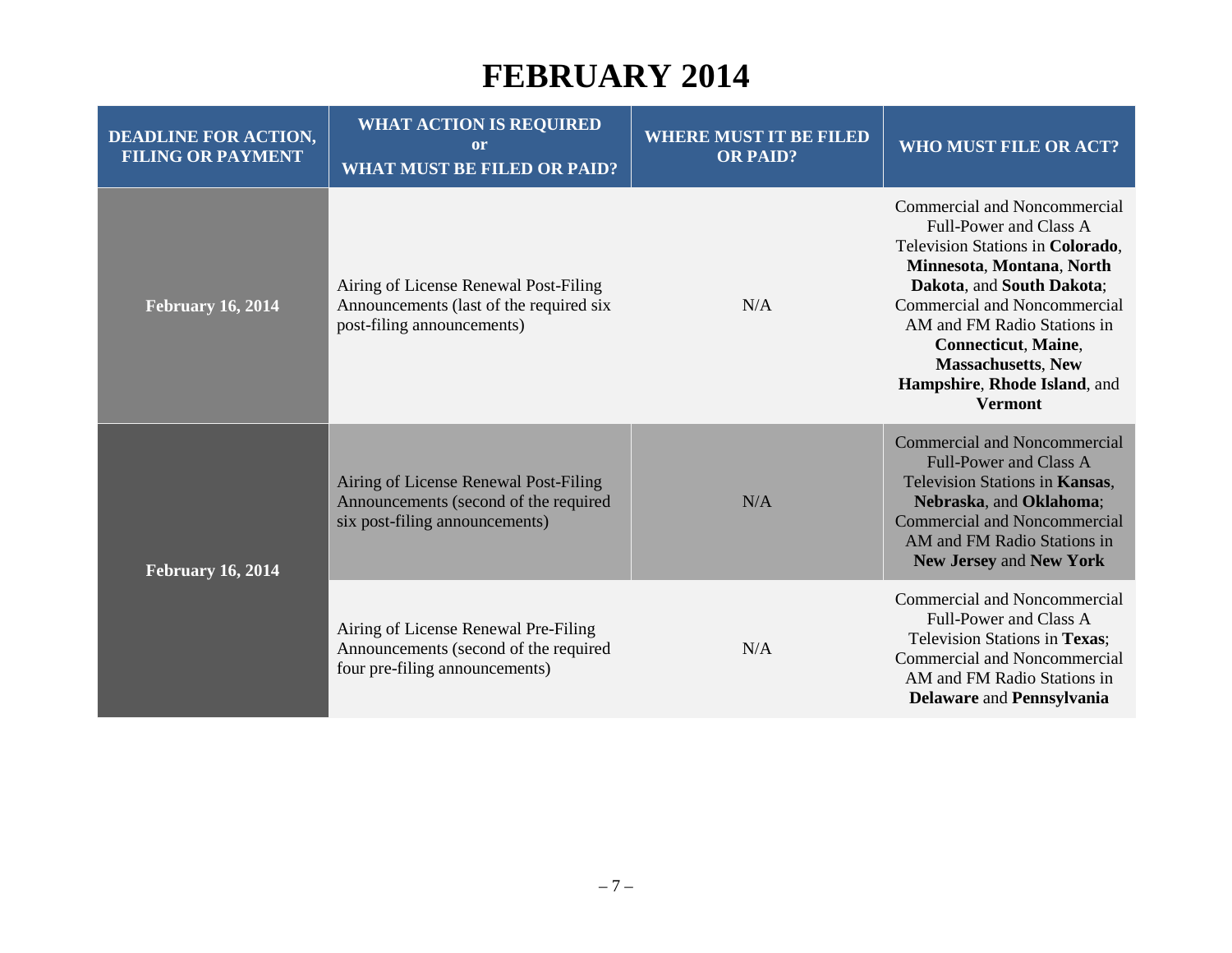#### **MARCH 2014**

| <b>DEADLINE FOR ACTION,</b><br><b>FILING OR PAYMENT</b> | <b>WHAT ACTION IS REQUIRED</b><br><sub>or</sub><br><b>WHAT MUST BE FILED OR PAID?</b>                            | <b>WHERE MUST IT BE FILED</b><br><b>OR PAID?</b> | <b>WHO MUST FILE OR ACT?</b>                                                                                                                                                                                                              |
|---------------------------------------------------------|------------------------------------------------------------------------------------------------------------------|--------------------------------------------------|-------------------------------------------------------------------------------------------------------------------------------------------------------------------------------------------------------------------------------------------|
| <b>March 1, 2014</b>                                    | Airing of License Renewal Post-Filing<br>Announcements (third of the required six<br>post-filing announcements)  | N/A                                              | <b>Commercial and Noncommercial</b><br><b>Full-Power and Class A</b><br>Television Stations in Kansas,<br>Nebraska, and Oklahoma;<br><b>Commercial and Noncommercial</b><br>AM and FM Radio Stations in<br>New Jersey and New York        |
|                                                         | Airing of License Renewal Pre-Filing<br>Announcements (third of the required<br>four pre-filing announcements)   | N/A                                              | Commercial and Noncommercial<br>Full-Power and Class A<br>Television Stations in Texas;<br>Commercial and Noncommercial<br>AM and FM Radio Stations in<br><b>Delaware and Pennsylvania</b>                                                |
| <b>March 16, 2014</b>                                   | Airing of License Renewal Post-Filing<br>Announcements (fourth of the required<br>six post-filing announcements) | N/A                                              | <b>Commercial and Noncommercial</b><br><b>Full-Power and Class A</b><br>Television Stations in Kansas,<br>Nebraska, and Oklahoma;<br><b>Commercial and Noncommercial</b><br>AM and FM Radio Stations in<br><b>New Jersey and New York</b> |
|                                                         | Airing of License Renewal Pre-Filing<br>Announcements (last of the required four<br>pre-filing announcements)    | N/A                                              | <b>Commercial and Noncommercial</b><br>Full-Power and Class A<br>Television Stations in Texas;<br>Commercial and Noncommercial<br>AM and FM Radio Stations in<br><b>Delaware and Pennsylvania</b>                                         |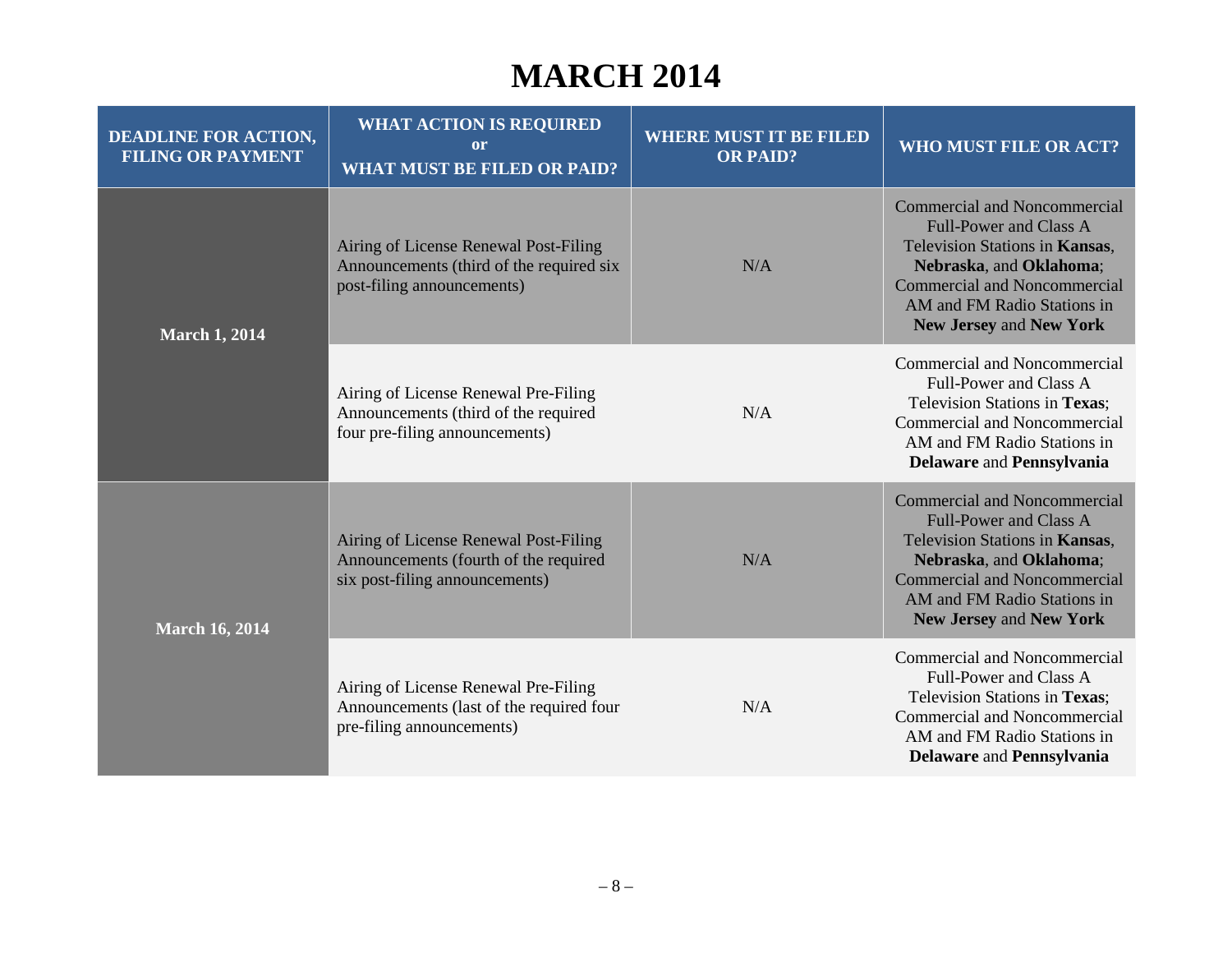#### **MARCH 2014**

| <b>DEADLINE FOR ACTION,</b><br><b>FILING OR PAYMENT</b> | <b>WHAT ACTION IS REQUIRED</b><br>or<br><b>WHAT MUST BE FILED OR PAID?</b>                                                                                              | <b>WHERE MUST IT BE FILED</b><br><b>OR PAID?</b> | WHO MUST FILE OR ACT?                                                                                                                                                                                                                               |
|---------------------------------------------------------|-------------------------------------------------------------------------------------------------------------------------------------------------------------------------|--------------------------------------------------|-----------------------------------------------------------------------------------------------------------------------------------------------------------------------------------------------------------------------------------------------------|
| <b>March 17, 2014</b>                                   | For songs streamed during the month<br>ending Jan. 31, 2014 $-$<br>(1) Reports of Use containing<br>information about songs<br>streamed; and<br>(2) Monthly royalty fee | SoundExchange                                    | Webcasters $3$                                                                                                                                                                                                                                      |
| <b>March 22, 2014</b>                                   | Begin charging Lowest Unit Rates to<br>political candidates who are running in<br>congressional primaries to be held on<br>May 6, 2014                                  | N/A                                              | Commercial Full-Power and<br>Class A Television Stations and<br>AM and FM Radio Stations that<br>sell time to political candidates<br>who are running in a<br>congressional primary election in<br>Indiana, North Carolina, or<br>Ohio <sup>4</sup> |
| <b>March 29, 2014</b>                                   | Begin charging Lowest Unit Rates to<br>political candidates who are running in<br>congressional primaries to be held on<br>May 13, 2014                                 | N/A                                              | Commercial Full-Power and<br><b>Class A Television Stations and</b><br>AM and FM Radio Stations that<br>sell time to political candidates<br>who are running in a<br>congressional primary election in<br>Nebraska or West Virginia <sup>4</sup>    |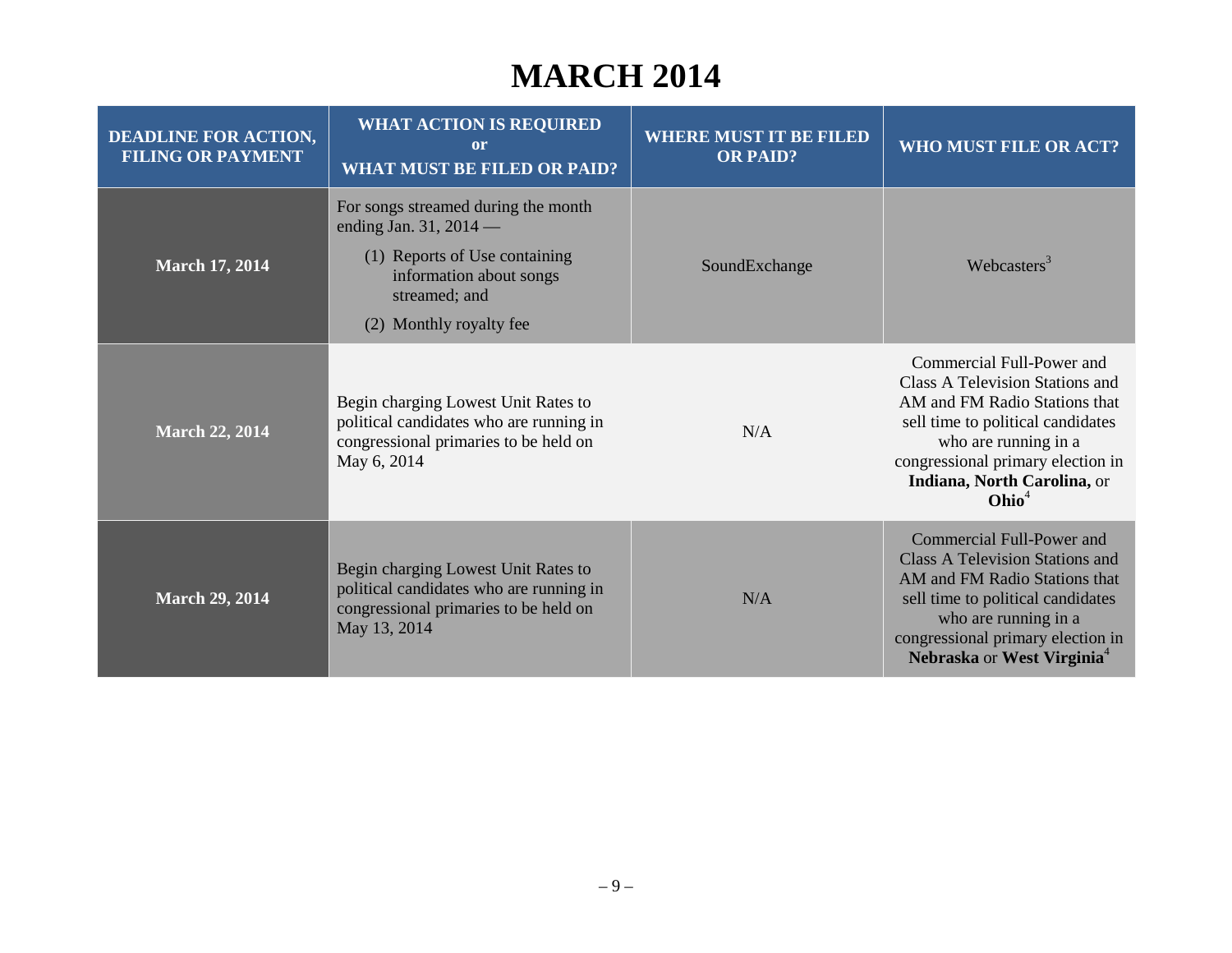| <b>DEADLINE FOR ACTION,</b><br><b>FILING OR PAYMENT</b> | <b>WHAT ACTION IS REQUIRED</b><br><sub>or</sub><br><b>WHAT MUST BE FILED OR PAID?</b>                            | <b>WHERE MUST IT BE FILED</b><br><b>OR PAID?</b> | <b>WHO MUST FILE OR ACT?</b>                                                                                                                                                                                                                                                                                      |
|---------------------------------------------------------|------------------------------------------------------------------------------------------------------------------|--------------------------------------------------|-------------------------------------------------------------------------------------------------------------------------------------------------------------------------------------------------------------------------------------------------------------------------------------------------------------------|
| <b>April 1, 2014</b>                                    | Airing of License Renewal Post-Filing<br>Announcements (fifth of the required six<br>post-filing announcements)  | N/A                                              | <b>Commercial and Noncommercial</b><br><b>Full-Power and Class A</b><br>Television Stations in Kansas,<br>Nebraska, and Oklahoma;<br><b>Commercial and Noncommercial</b><br>AM and FM Radio Stations in<br>New Jersey and New York                                                                                |
|                                                         | License Renewal Applications (FCC<br>Form 303-S) and EEO Program Reports<br>(FCC Form 396) must be filed. $^{1}$ | FCC; Stations' Public Inspection<br>Files        | <b>Commercial and Noncommercial</b><br>Full-Power and Class A<br><b>Television Stations, TV</b><br>Translators, <sup>7</sup> and LPTV Stations<br>in Texas; Commercial and<br>Noncommercial AM and FM<br>Radio Stations, FM Translators,<br>and LPFM Stations <sup>7</sup> in <b>Delaware</b><br>and Pennsylvania |
|                                                         | Airing of License Renewal Post-Filing<br>Announcements (first of the required six<br>post-filing announcements)  | N/A                                              | <b>Commercial and Noncommercial</b><br><b>Full-Power and Class A</b><br>Television Stations in Texas;<br><b>Commercial and Noncommercial</b><br>AM and FM Radio Stations in<br><b>Delaware and Pennsylvania</b>                                                                                                   |
|                                                         | Airing of License Renewal Pre-Filing<br>Announcements (first of the required<br>four pre-filing announcements)   | N/A                                              | <b>Commercial and Noncommercial</b><br>Full-Power and Class A<br>Television Stations in Arizona,<br>Idaho, Nevada, New Mexico,<br>Utah, and Wyoming                                                                                                                                                               |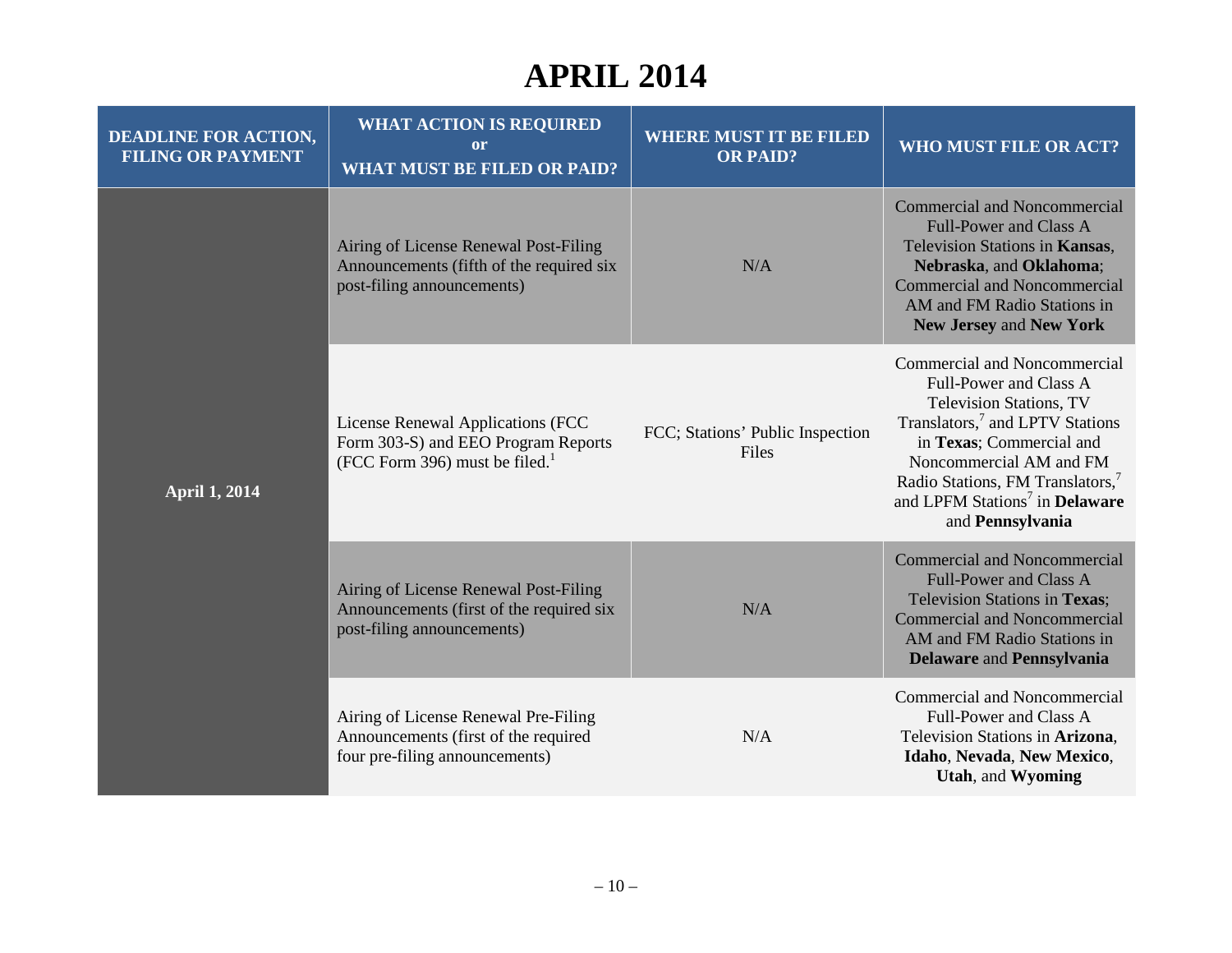| <b>DEADLINE FOR ACTION,</b><br><b>FILING OR PAYMENT</b> | <b>WHAT ACTION IS REQUIRED</b><br><b>or</b><br><b>WHAT MUST BE FILED OR PAID?</b>                                                                         | <b>WHERE MUST IT BE FILED</b><br><b>OR PAID?</b> | WHO MUST FILE OR ACT?                                                                                                                                                                                                                                                                    |
|---------------------------------------------------------|-----------------------------------------------------------------------------------------------------------------------------------------------------------|--------------------------------------------------|------------------------------------------------------------------------------------------------------------------------------------------------------------------------------------------------------------------------------------------------------------------------------------------|
| <b>April 1, 2014</b>                                    | Annual EEO Public File Reports must be<br>placed in stations' public inspection files.                                                                    | <b>Stations' Public Inspection File</b>          | <b>Commercial and Noncommercial</b><br><b>Full-Power and Class A</b><br>Television Stations and AM and<br>FM Radio Stations in Delaware,<br>Indiana, Kentucky,<br>Pennsylvania, Tennessee, and<br><b>Texas</b>                                                                           |
|                                                         | <b>Biennial Ownership Reports (FCC Form</b><br>323-E) must be filed and placed in<br>stations' public inspection files. <sup>1</sup>                      | FCC; Stations' Public Inspection<br>Files        | <b>Noncommercial Television</b><br><b>Stations in Texas:</b><br>Noncommercial AM and FM<br>Radio Stations in Delaware,<br>Indiana, Kentucky,<br>Pennsylvania, and Tennessee                                                                                                              |
| <b>April 5, 2014</b>                                    | Begin charging Lowest Unit Rates to<br>political candidates who are running in<br>congressional primaries to be held on<br>May 20, 2014                   | N/A                                              | Commercial Full-Power and<br><b>Class A Television Stations and</b><br>AM and FM Radio Stations that<br>sell time to political candidates<br>who are running in a<br>congressional primary election in<br>Arkansas, Georgia, Idaho,<br>Kentucky, Oregon, or<br>Pennsylvania <sup>4</sup> |
| <b>April 10, 2014</b>                                   | Children's Television Programming<br>Reports (FCC Form 398) for Q1-2014<br>must be filed and placed in stations'<br>public inspection files. <sup>1</sup> | FCC;<br><b>Stations' Public Inspection Files</b> | Commercial Full-Power and<br><b>Class A Television Stations</b>                                                                                                                                                                                                                          |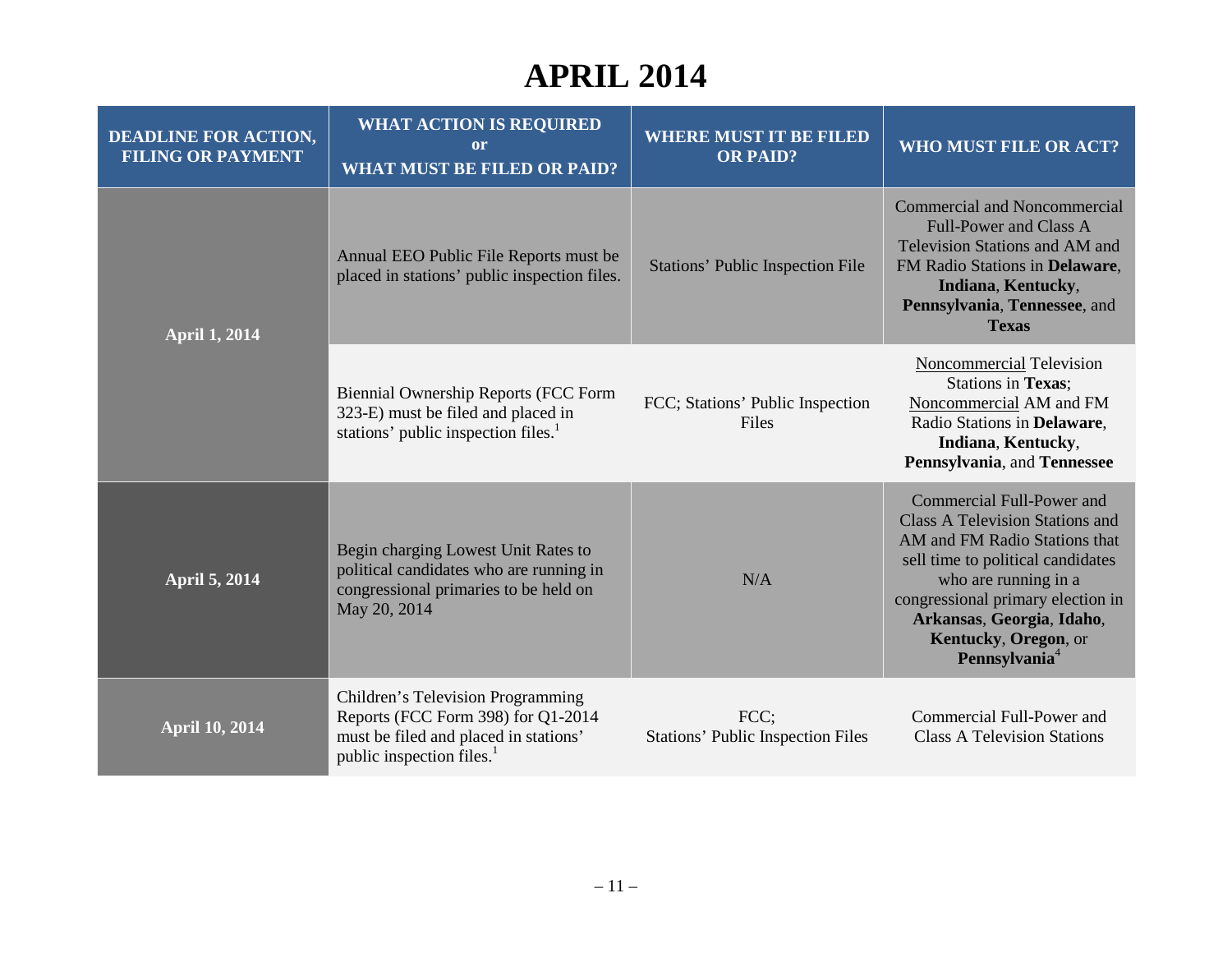| <b>DEADLINE FOR ACTION,</b><br><b>FILING OR PAYMENT</b> | <b>WHAT ACTION IS REQUIRED</b><br><sub>or</sub><br><b>WHAT MUST BE FILED OR PAID?</b>                                                                                  | <b>WHERE MUST IT BE FILED</b><br><b>OR PAID?</b> | <b>WHO MUST FILE OR ACT?</b>                                                                                                                                                                                                    |
|---------------------------------------------------------|------------------------------------------------------------------------------------------------------------------------------------------------------------------------|--------------------------------------------------|---------------------------------------------------------------------------------------------------------------------------------------------------------------------------------------------------------------------------------|
| <b>April 10, 2014</b>                                   | Records showing compliance with<br>commercial limits on Children's<br>Television Programming during Q1-2014<br>must be placed in stations' public<br>inspection files. | <b>Stations' Public Inspection Files</b>         | Commercial Full-Power and<br><b>Class A Television Stations</b>                                                                                                                                                                 |
|                                                         | Issues/Programs Lists for Q1-2014 must<br>be placed in stations' public inspection<br>files.                                                                           | <b>Stations' Public Inspection Files</b>         | Commercial and Noncommercial<br>Full-Power and Class A<br><b>Television Stations; Commercial</b><br>and Noncommercial AM and FM<br><b>Radio Stations</b>                                                                        |
|                                                         | Documentation of Class A Television<br>Continuing Eligibility should be placed<br>in stations' public inspection files. <sup>2</sup>                                   | <b>Stations' Public Inspection Files</b>         | <b>Class A Television Stations</b>                                                                                                                                                                                              |
| <b>April 12, 2014</b>                                   | Begin charging Lowest Unit Rates to<br>political candidates who are running in<br>primaries or runoffs to be held on May<br>27, 2014                                   | N/A                                              | Commercial Full-Power and<br>Class A Television Stations and<br>AM and FM Radio Stations that<br>sell time to political candidates<br>who are running in a<br>congressional primary runoff<br>election in $T$ exas <sup>4</sup> |
| <b>April 14, 2013</b>                                   | For songs streamed during the month<br>ending Feb. 28, 2014 -<br>(1) Reports of Use containing<br>information about songs<br>streamed; and<br>(2) Monthly royalty fee  | SoundExchange                                    | Webcasters $3$                                                                                                                                                                                                                  |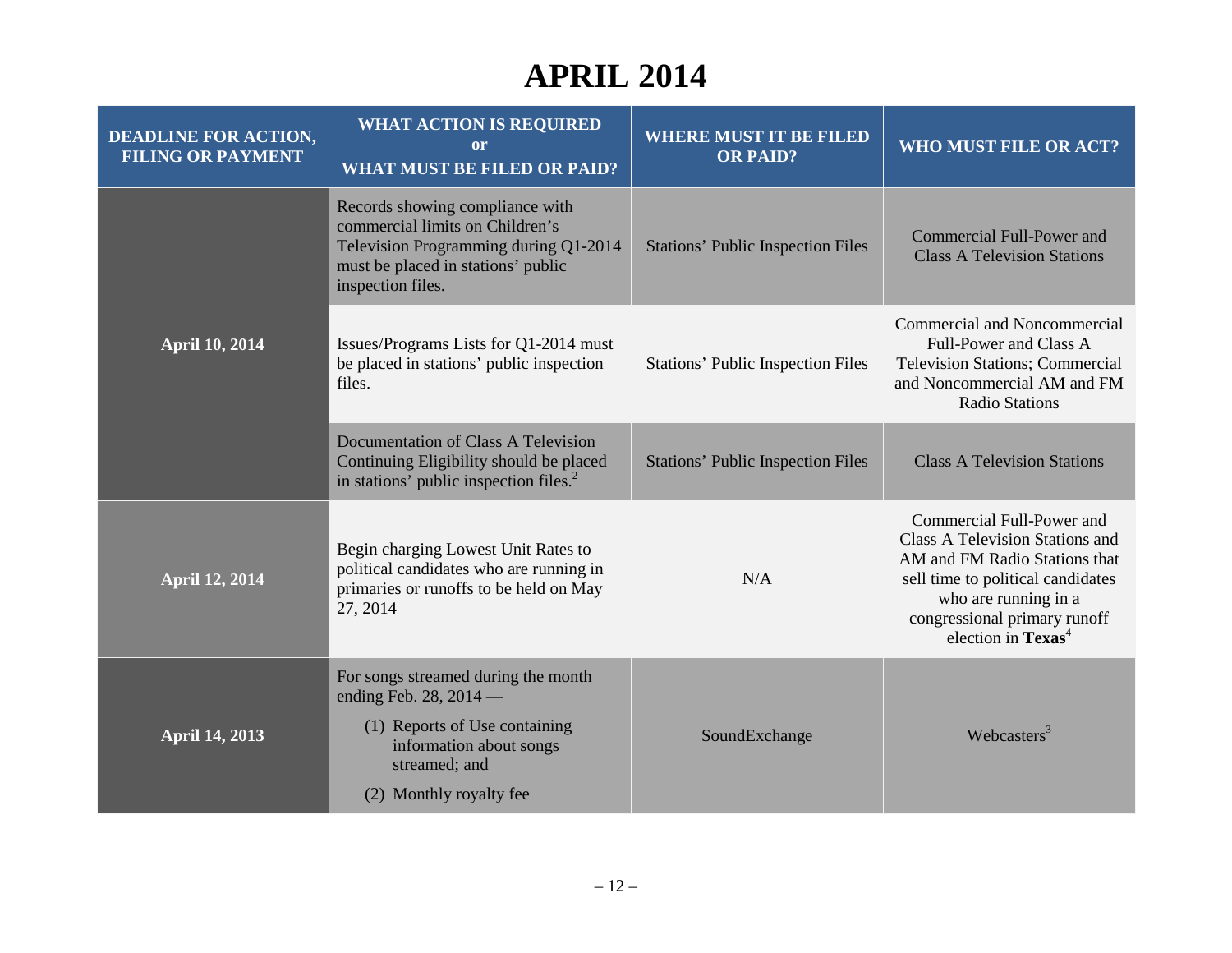| <b>DEADLINE FOR ACTION,</b><br><b>FILING OR PAYMENT</b> | <b>WHAT ACTION IS REQUIRED</b><br>or<br><b>WHAT MUST BE FILED OR PAID?</b>                                                              | <b>WHERE MUST IT BE FILED</b><br><b>OR PAID?</b> | <b>WHO MUST FILE OR ACT?</b>                                                                                                                                                                                                                                                                                                    |
|---------------------------------------------------------|-----------------------------------------------------------------------------------------------------------------------------------------|--------------------------------------------------|---------------------------------------------------------------------------------------------------------------------------------------------------------------------------------------------------------------------------------------------------------------------------------------------------------------------------------|
| <b>April 16, 2014</b>                                   | Airing of License Renewal Post-Filing<br>Announcements (last of the required six<br>post-filing announcements)                          | N/A                                              | Commercial and Noncommercial<br>Full-Power and Class A<br>Television Stations in Kansas.<br>Nebraska, and Oklahoma;<br><b>Commercial and Noncommercial</b><br>AM and FM Radio Stations in<br>New Jersey and New York                                                                                                            |
|                                                         | Airing of License Renewal Post-Filing<br>Announcements (second of the required<br>six post-filing announcements)                        | N/A                                              | <b>Commercial and Noncommercial</b><br><b>Full-Power and Class A</b><br>Television Stations in Texas;<br><b>Commercial and Noncommercial</b><br>AM and FM Radio Stations in<br><b>Delaware and Pennsylvania</b>                                                                                                                 |
|                                                         | Airing of License Renewal Pre-Filing<br>Announcements (second of the required<br>four pre-filing announcements)                         | N/A                                              | Commercial and Noncommercial<br>Full-Power and Class A<br>Television Stations in Arizona,<br>Idaho, Nevada, New Mexico,<br>Utah, and Wyoming                                                                                                                                                                                    |
| <b>April 19, 2014</b>                                   | Begin charging Lowest Unit Rates to<br>political candidates who are running in<br>congressional primaries to be held on<br>June 3, 2014 | N/A                                              | <b>Commercial Full-Power and</b><br><b>Class A Television Stations and</b><br>AM and FM Radio Stations that<br>sell time to political candidates<br>who are running in a<br>congressional primary election in<br>Alabama, California, Iowa,<br>Mississippi, Montana, New<br>Jersey, New Mexico, or South<br>Dakota <sup>4</sup> |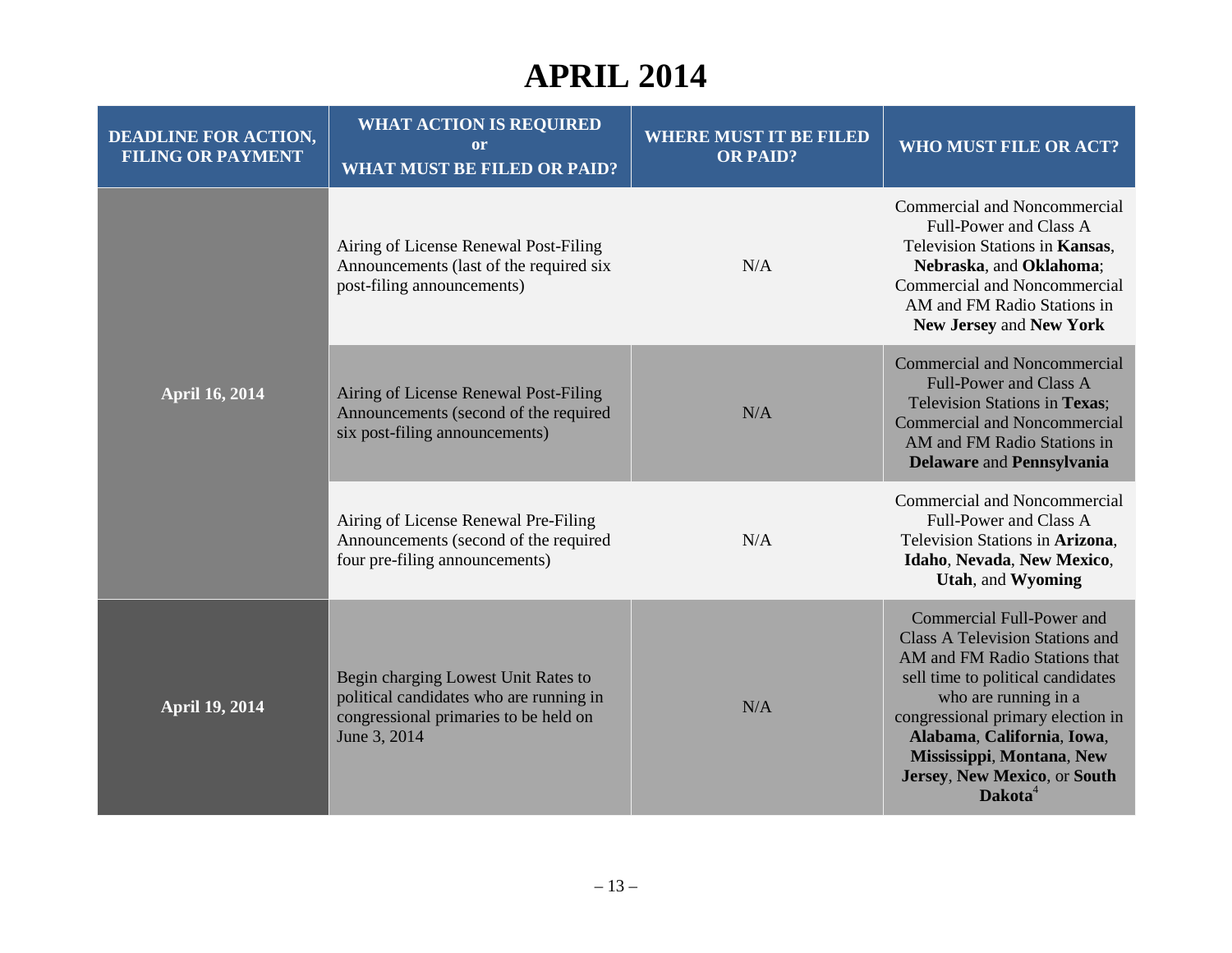| <b>DEADLINE FOR ACTION,</b><br><b>FILING OR PAYMENT</b> | <b>WHAT ACTION IS REQUIRED</b><br>or<br><b>WHAT MUST BE FILED OR PAID?</b>                                                                                           | <b>WHERE MUST IT BE FILED</b><br><b>OR PAID?</b> | WHO MUST FILE OR ACT?                                                                                                                                                                                                                                                                                                                                                                                                                                                                                                                                    |
|---------------------------------------------------------|----------------------------------------------------------------------------------------------------------------------------------------------------------------------|--------------------------------------------------|----------------------------------------------------------------------------------------------------------------------------------------------------------------------------------------------------------------------------------------------------------------------------------------------------------------------------------------------------------------------------------------------------------------------------------------------------------------------------------------------------------------------------------------------------------|
| <b>April 26, 2014</b>                                   | Begin charging Lowest Unit Rates to<br>political candidates who are running in<br>congressional primaries or runoffs to be<br>held on June 10, 2014                  | N/A                                              | Commercial Full-Power and<br>Class A Television Stations and<br>AM and FM Radio Stations that<br>sell time to political candidates<br>who are running in a<br>congressional primary election in<br>Maine, Nevada, North Dakota,<br>South Carolina, or Virginia <sup>4</sup><br>[Note that <b>Arkansas</b> will hold<br>a congressional primary runoff<br>election on June $10^{th}$ , so the<br>LUR period for any<br>congressional candidates in<br>Arkansas who are participating<br>in a runoff will be extended<br>until June $10^{th}$ <sup>1</sup> |
| <b>April 29, 2014</b>                                   | Deadline for FCC Release of the Bidding<br>Schedule for Auction 84, a closed<br>auction of AM broadcast construction<br>permits scheduled to begin on May 6,<br>2014 | N/A                                              | Entities Eligible to Participate in<br>Auction 84 (identified in<br>Attachment A to Sept. 9, 2013<br><b>Public Notice</b> )                                                                                                                                                                                                                                                                                                                                                                                                                              |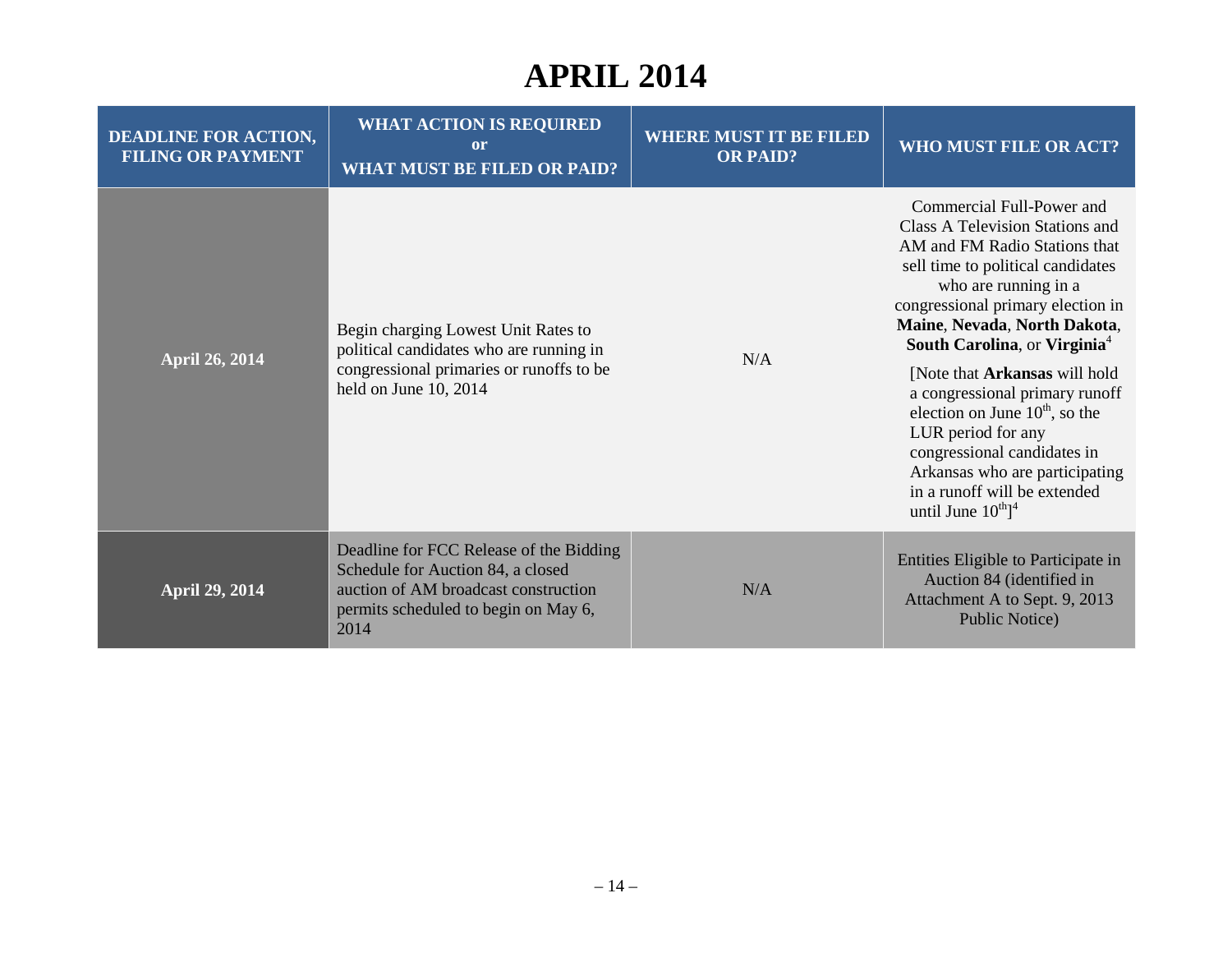# **MAY 2014**

| <b>DEADLINE FOR ACTION,</b><br><b>FILING OR PAYMENT</b> | <b>WHAT ACTION IS REQUIRED</b><br>or<br><b>WHAT MUST BE FILED OR PAID?</b>                                                                          | <b>WHERE MUST IT BE FILED</b><br><b>OR PAID?</b> | WHO MUST FILE OR ACT?                                                                                                                                                                                                                                                                                                                                                                                                                                                                                                                                           |
|---------------------------------------------------------|-----------------------------------------------------------------------------------------------------------------------------------------------------|--------------------------------------------------|-----------------------------------------------------------------------------------------------------------------------------------------------------------------------------------------------------------------------------------------------------------------------------------------------------------------------------------------------------------------------------------------------------------------------------------------------------------------------------------------------------------------------------------------------------------------|
| May 1, 2014                                             | Airing of License Renewal Post-Filing<br>Announcements (third of the required six<br>post-filing announcements)                                     | N/A                                              | <b>Commercial and Noncommercial</b><br><b>Full-Power and Class A</b><br><b>Television Stations in Texas:</b><br><b>Commercial and Noncommercial</b><br>AM and FM Radio Stations in<br><b>Delaware and Pennsylvania</b>                                                                                                                                                                                                                                                                                                                                          |
|                                                         | Airing of License Renewal Pre-Filing<br>Announcements (third of the required<br>four pre-filing announcements)                                      | N/A                                              | Commercial and Noncommercial<br>Full-Power and Class A<br>Television Stations in Arizona,<br>Idaho, Nevada, New Mexico,<br>Utah, and Wyoming                                                                                                                                                                                                                                                                                                                                                                                                                    |
| May 10, 2014                                            | Begin charging Lowest Unit Rates to<br>political candidates who are running in<br>congressional primaries or runoffs to be<br>held on June 24, 2014 | N/A                                              | Commercial Full-Power and<br><b>Class A Television Stations and</b><br>AM and FM Radio Stations that<br>sell time to political candidates<br>who are running in a<br>congressional primary election in<br><b>Colorado, Maryland, New</b><br>York, Oklahoma, or Utah <sup>4</sup><br>[Note that Mississippi and<br>South Carolina will hold<br>congressional primary runoff<br>elections on June $24th$ , so the<br>LUR period for any<br>congressional candidates who<br>are participating in a runoff<br>will be extended until June<br>$24^{th}$ <sup>1</sup> |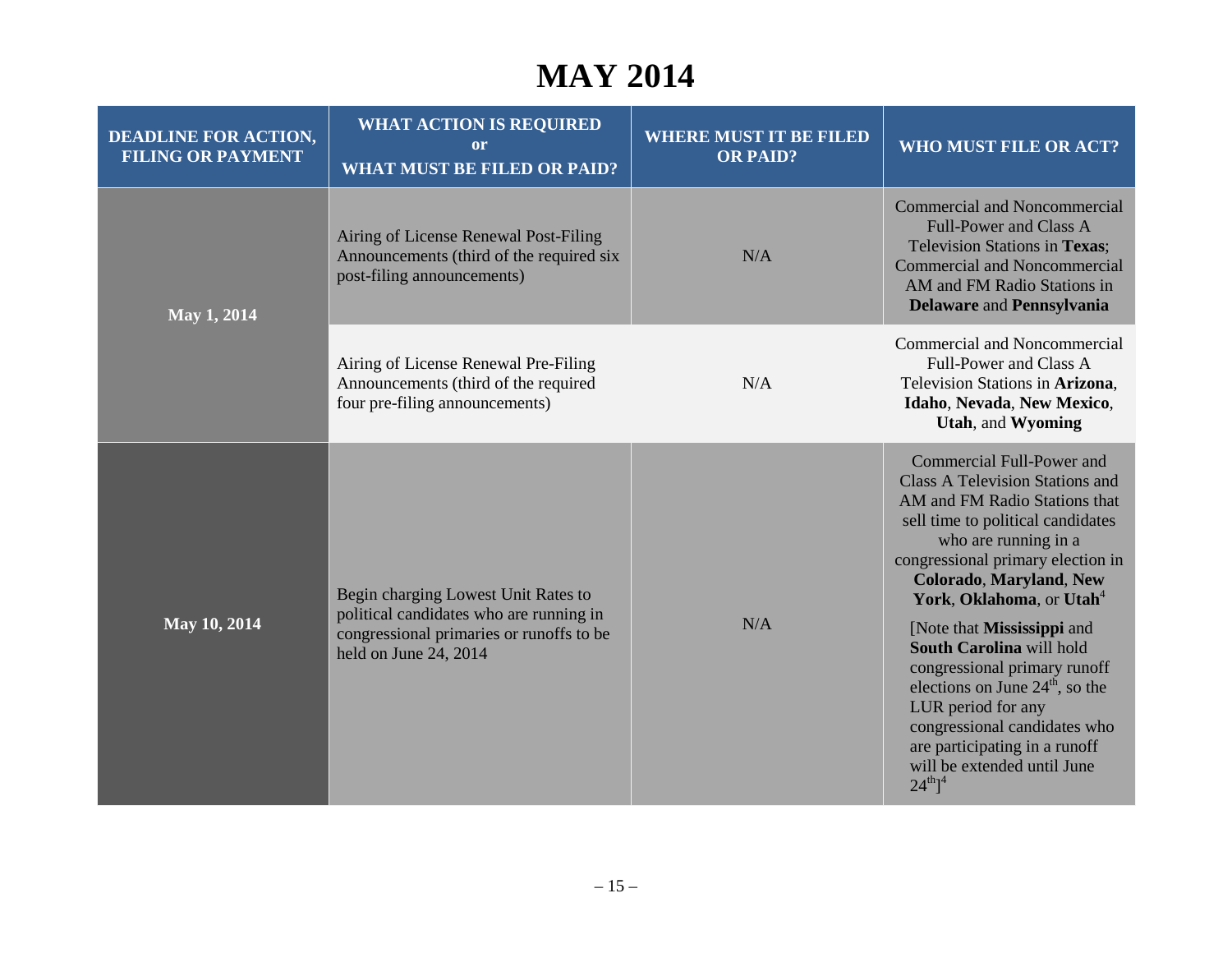# **MAY 2014**

| <b>DEADLINE FOR ACTION,</b><br><b>FILING OR PAYMENT</b> | <b>WHAT ACTION IS REQUIRED</b><br>or<br><b>WHAT MUST BE FILED OR PAID?</b>                                                                                            | <b>WHERE MUST IT BE FILED</b><br><b>OR PAID?</b> | WHO MUST FILE OR ACT?                                                                                                                                                                                           |
|---------------------------------------------------------|-----------------------------------------------------------------------------------------------------------------------------------------------------------------------|--------------------------------------------------|-----------------------------------------------------------------------------------------------------------------------------------------------------------------------------------------------------------------|
| May 15, 2014                                            | For songs streamed during the month<br>ending Mar. 31, 2014 —<br>(1) Reports of Use containing<br>information about songs<br>streamed; and<br>(2) Monthly royalty fee | SoundExchange                                    | Webcasters $3$                                                                                                                                                                                                  |
| May 16, 2014                                            | Airing of License Renewal Post-Filing<br>Announcements (fourth of the required<br>six post-filing announcements)                                                      | N/A                                              | <b>Commercial and Noncommercial</b><br><b>Full-Power and Class A</b><br>Television Stations in Texas;<br><b>Commercial and Noncommercial</b><br>AM and FM Radio Stations in<br><b>Delaware and Pennsylvania</b> |
|                                                         | Airing of License Renewal Pre-Filing<br>Announcements (last of the required four<br>pre-filing announcements)                                                         | N/A                                              | <b>Commercial and Noncommercial</b><br>Full-Power and Class A<br>Television Stations in Arizona,<br>Idaho, Nevada, New Mexico,<br>Utah, and Wyoming                                                             |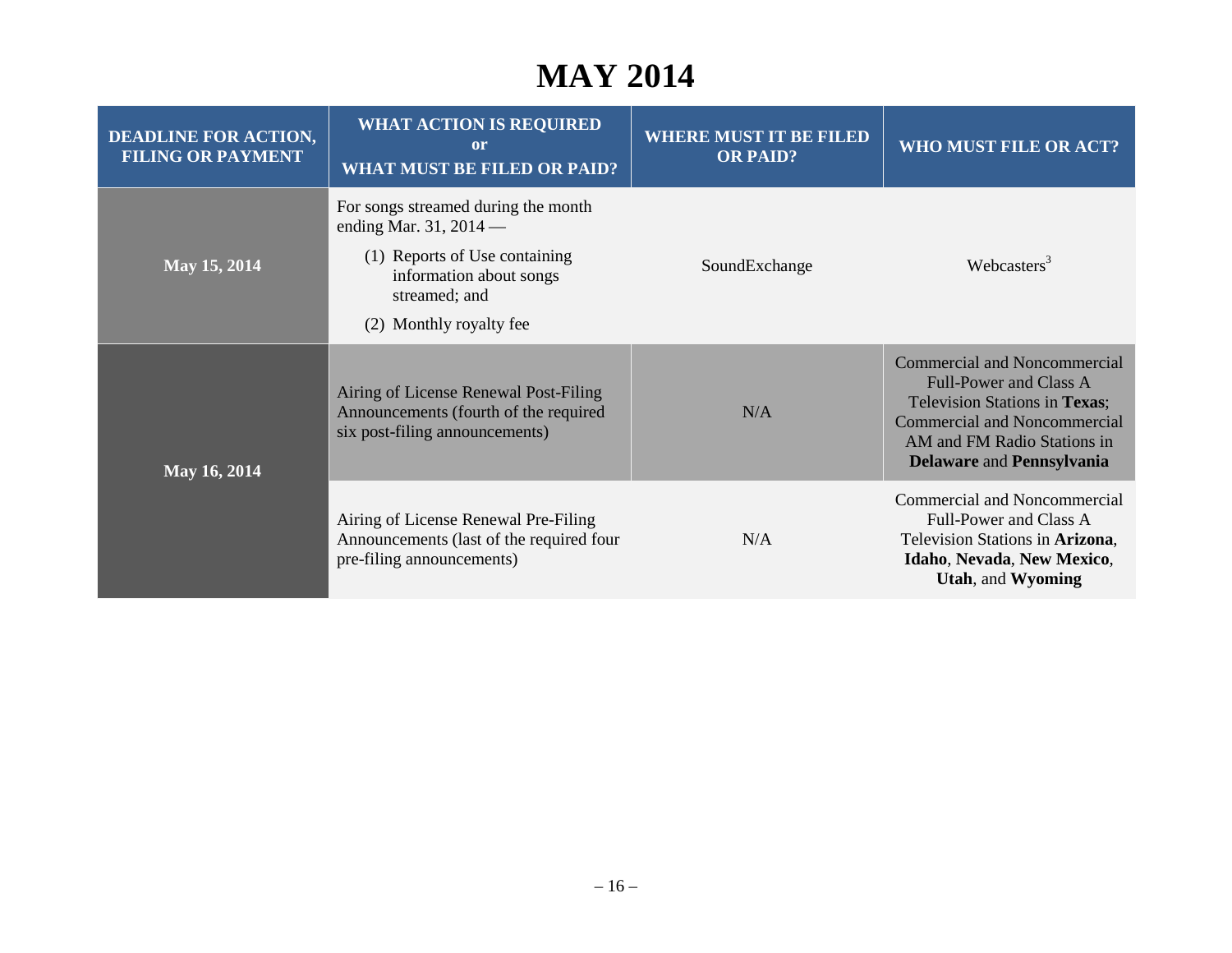# **MAY 2014**

| <b>DEADLINE FOR ACTION,</b><br><b>FILING OR PAYMENT</b> | <b>WHAT ACTION IS REQUIRED</b><br>or<br><b>WHAT MUST BE FILED OR PAID?</b>                                                            | <b>WHERE MUST IT BE FILED</b><br><b>OR PAID?</b> | WHO MUST FILE OR ACT?                                                                                                                                                                                                                                                                                                                                                                                                                                                                                |
|---------------------------------------------------------|---------------------------------------------------------------------------------------------------------------------------------------|--------------------------------------------------|------------------------------------------------------------------------------------------------------------------------------------------------------------------------------------------------------------------------------------------------------------------------------------------------------------------------------------------------------------------------------------------------------------------------------------------------------------------------------------------------------|
| May 31, 2014                                            | Begin charging Lowest Unit Rates to<br>political candidates who are running in<br>primaries or runoffs to be held on July<br>15, 2014 | N/A                                              | Commercial Full-Power and<br>Class A Television Stations and<br>AM and FM Radio Stations that<br>sell time to political candidates<br>who are running in a<br>congressional primary runoff<br>election in North Carolina <sup>4</sup><br>[Note that <b>Alabama</b> will hold<br>a congressional primary runoff<br>election on July $15th$ , so the<br>LUR period for any<br>congressional candidates who<br>are participating in a runoff<br>will be extended until July<br>$15^{th}$ ] <sup>4</sup> |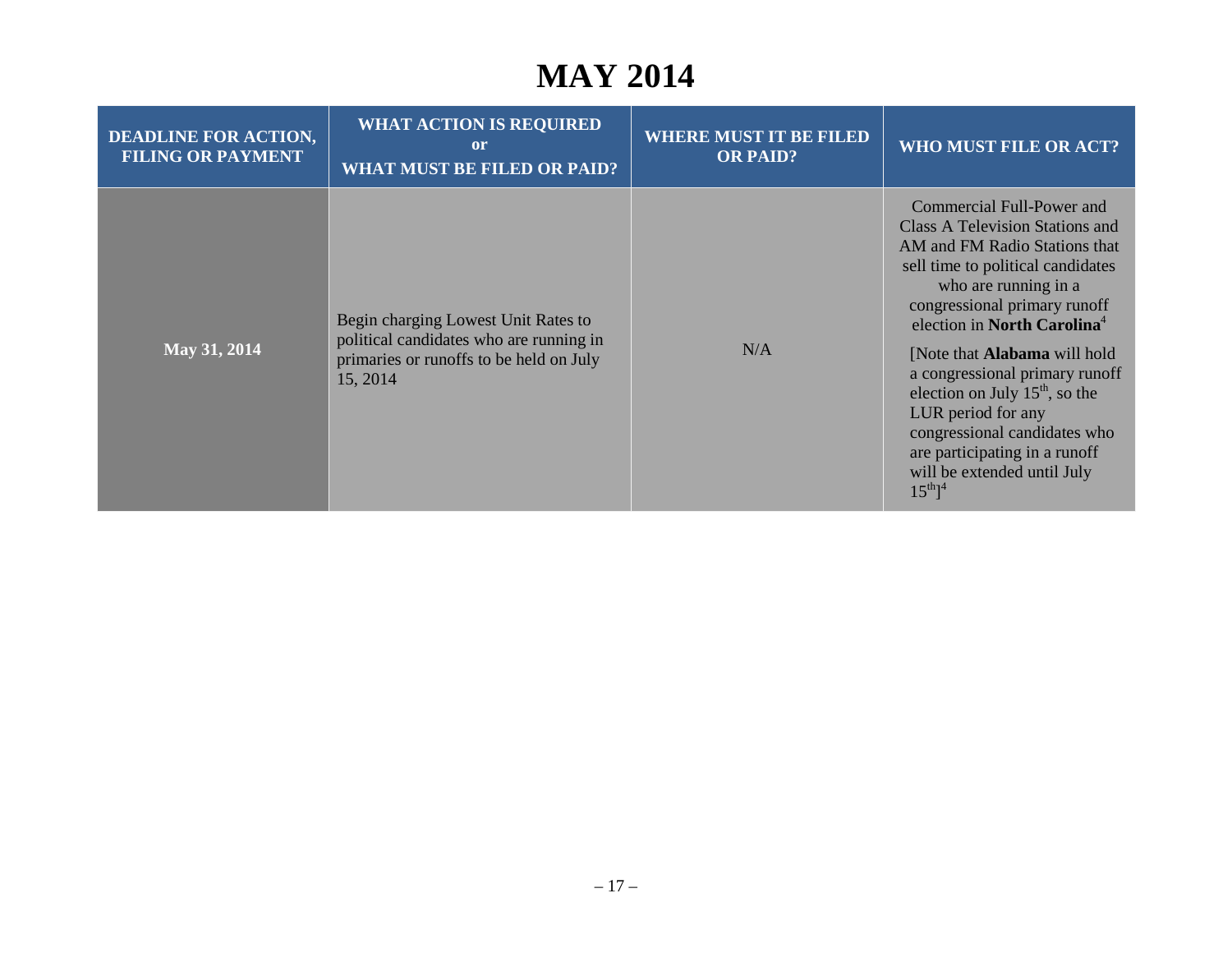| <b>DEADLINE FOR ACTION,</b><br><b>FILING OR PAYMENT</b> | <b>WHAT ACTION IS REQUIRED</b><br><sub>or</sub><br><b>WHAT MUST BE FILED OR PAID?</b>                           | <b>WHERE MUST IT BE FILED</b><br><b>OR PAID?</b> | WHO MUST FILE OR ACT?                                                                                                                                                                                                                                                     |
|---------------------------------------------------------|-----------------------------------------------------------------------------------------------------------------|--------------------------------------------------|---------------------------------------------------------------------------------------------------------------------------------------------------------------------------------------------------------------------------------------------------------------------------|
| <b>June 1, 2014</b>                                     | Airing of License Renewal Post-Filing<br>Announcements (fifth of the required six<br>post-filing announcements) | N/A                                              | Commercial and Noncommercial<br><b>Full-Power and Class A</b><br>Television Stations in Texas;<br><b>Commercial and Noncommercial</b><br>AM and FM Radio Stations in<br><b>Delaware and Pennsylvania</b>                                                                  |
|                                                         | Airing of License Renewal Post-Filing<br>Announcements (first of the required six<br>post-filing announcements) | N/A                                              | <b>Commercial and Noncommercial</b><br>Full-Power and Class A<br>Television Stations in Arizona,<br>Idaho, Nevada, New Mexico,<br>Utah, and Wyoming                                                                                                                       |
|                                                         | Airing of License Renewal Pre-Filing<br>Announcements (first of the required<br>four pre-filing announcements)  | N/A                                              | Commercial and Noncommercial<br><b>Full-Power and Class A</b><br>Television Stations in California                                                                                                                                                                        |
|                                                         | Annual EEO Public File Reports must be<br>placed in stations' public inspection files.                          | Stations' Public Inspection File                 | <b>Commercial and Noncommercial</b><br>Full-Power and Class A<br>Television Stations and AM and<br>FM Radio Stations in Arizona,<br>Idaho, Maryland, Michigan,<br>Nevada, New Mexico, Ohio,<br>Utah, Virginia, West Virginia,<br>Wyoming, and the District of<br>Columbia |
| June 2, 2014 <sup>8</sup>                               | License Renewal Applications (FCC<br>Form 303-S) and EEO Program Reports<br>(FCC Form 396) must be filed.       | FCC; Stations' Public Inspection<br>Files        | <b>Commercial and Noncommercial</b><br><b>Full-Power and Class A</b><br><b>Television Stations, TV</b><br>Translators, <sup>7</sup> and LPTV Stations<br>in Arizona, Idaho, Nevada, New<br>Mexico, Utah, and Wyoming                                                      |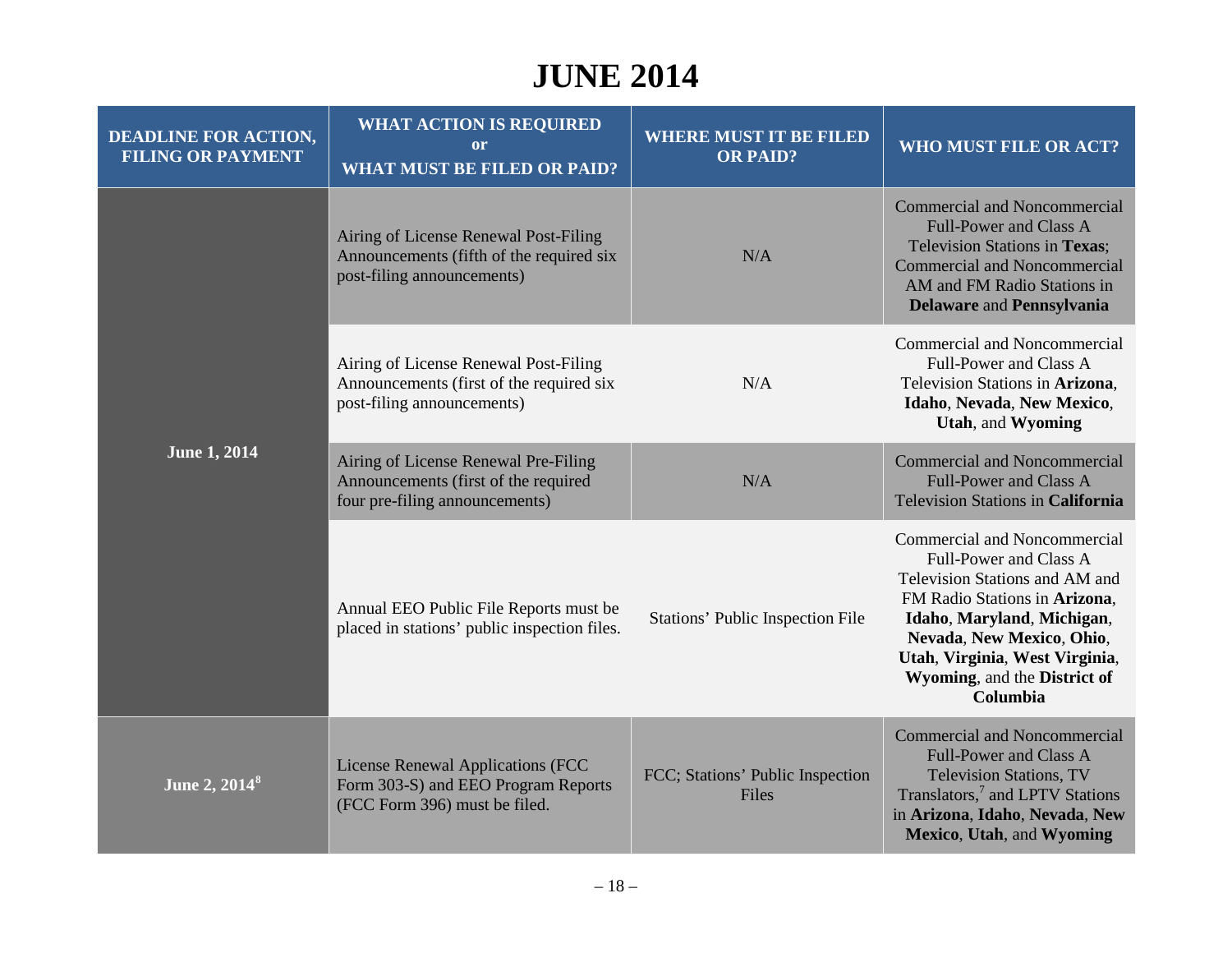| <b>DEADLINE FOR ACTION,</b><br><b>FILING OR PAYMENT</b> | <b>WHAT ACTION IS REQUIRED</b><br>or<br><b>WHAT MUST BE FILED OR PAID?</b>                                                                                              | <b>WHERE MUST IT BE FILED</b><br><b>OR PAID?</b> | <b>WHO MUST FILE OR ACT?</b>                                                                                                                                                                                                                               |
|---------------------------------------------------------|-------------------------------------------------------------------------------------------------------------------------------------------------------------------------|--------------------------------------------------|------------------------------------------------------------------------------------------------------------------------------------------------------------------------------------------------------------------------------------------------------------|
|                                                         | <b>Biennial Ownership Reports (FCC Form</b><br>323-E) must be filed and placed in<br>stations' public inspection files.                                                 | FCC; Stations' Public Inspection<br>Files        | Noncommercial Television<br>Stations in Arizona, Idaho,<br>Maryland, Nevada, New<br>Mexico, Utah, Virginia, West<br>Virginia, Wyoming, and the<br><b>District of Columbia;</b><br>Noncommercial AM and FM<br>Radio Stations in Ohio and<br><b>Michigan</b> |
| June 7, 2014                                            | Begin charging Lowest Unit Rates to<br>political candidates who are running in<br>primary elections or runoffs to be held on<br>July 22, 2014                           | N/A                                              | <b>Commercial Full-Power and</b><br><b>Class A Television Stations and</b><br>AM and FM Radio Stations that<br>sell time to political candidates<br>who are running in a<br>congressional primary runoff<br>election in Georgia <sup>4</sup>               |
| <b>June 14, 2014</b>                                    | For songs streamed during the month<br>ending Apr. 30, $2014$ —<br>(1) Reports of Use containing<br>information about songs<br>streamed; and<br>(2) Monthly royalty fee | SoundExchange                                    | Webcasters <sup>3</sup>                                                                                                                                                                                                                                    |
| June 16, 2014                                           | Airing of License Renewal Post-Filing<br>Announcements (last of the required six<br>post-filing announcements)                                                          | N/A                                              | <b>Commercial and Noncommercial</b><br><b>Full-Power and Class A</b><br>Television Stations in Texas:<br><b>Commercial and Noncommercial</b><br>AM and FM Radio Stations in<br>Delaware and Pennsylvania                                                   |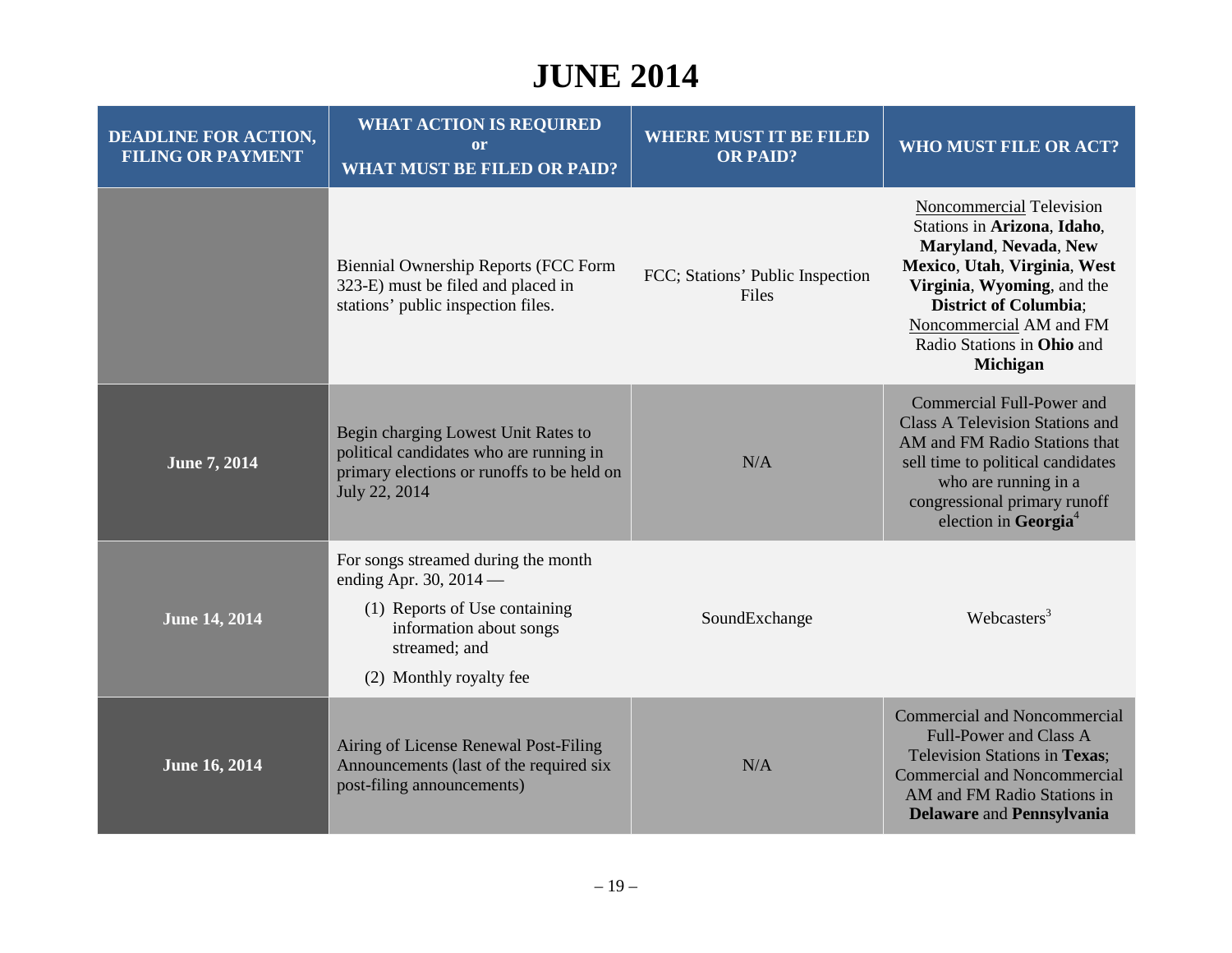| <b>DEADLINE FOR ACTION,</b><br><b>FILING OR PAYMENT</b> | <b>WHAT ACTION IS REQUIRED</b><br>or<br><b>WHAT MUST BE FILED OR PAID?</b>                                                                | <b>WHERE MUST IT BE FILED</b><br><b>OR PAID?</b> | WHO MUST FILE OR ACT?                                                                                                                                                                                                                                               |
|---------------------------------------------------------|-------------------------------------------------------------------------------------------------------------------------------------------|--------------------------------------------------|---------------------------------------------------------------------------------------------------------------------------------------------------------------------------------------------------------------------------------------------------------------------|
|                                                         | Airing of License Renewal Post-Filing<br>Announcements (second of the required<br>six post-filing announcements)                          | N/A                                              | Commercial and Noncommercial<br>Full-Power and Class A<br>Television Stations in Arizona,<br>Idaho, Nevada, New Mexico,<br><b>Utah, and Wyoming</b>                                                                                                                 |
|                                                         | Airing of License Renewal Pre-Filing<br>Announcements (second of the required<br>four pre-filing announcements)                           | N/A                                              | <b>Commercial and Noncommercial</b><br><b>Full-Power and Class A</b><br><b>Television Stations in California</b>                                                                                                                                                    |
| <b>June 21, 2014</b>                                    | Begin charging Lowest Unit Rates to<br>political candidates who are running in<br>congressional primaries to be held on<br>August 5, 2014 | N/A                                              | Commercial Full-Power and<br>Class A Television Stations and<br>AM and FM Radio Stations that<br>sell time to political candidates<br>who are running in a<br>congressional primary election in<br>Kansas, Michigan, Missouri, or<br><b>Washington</b> <sup>4</sup> |
| June 23, 2014                                           | Begin charging Lowest Unit Rates to<br>political candidates who are running in<br>congressional primaries to be held on<br>August 7, 2014 | N/A                                              | <b>Commercial Full-Power and</b><br><b>Class A Television Stations and</b><br>AM and FM Radio Stations that<br>sell time to political candidates<br>who are running in a<br>congressional primary election in<br>Tennessee <sup>4</sup>                             |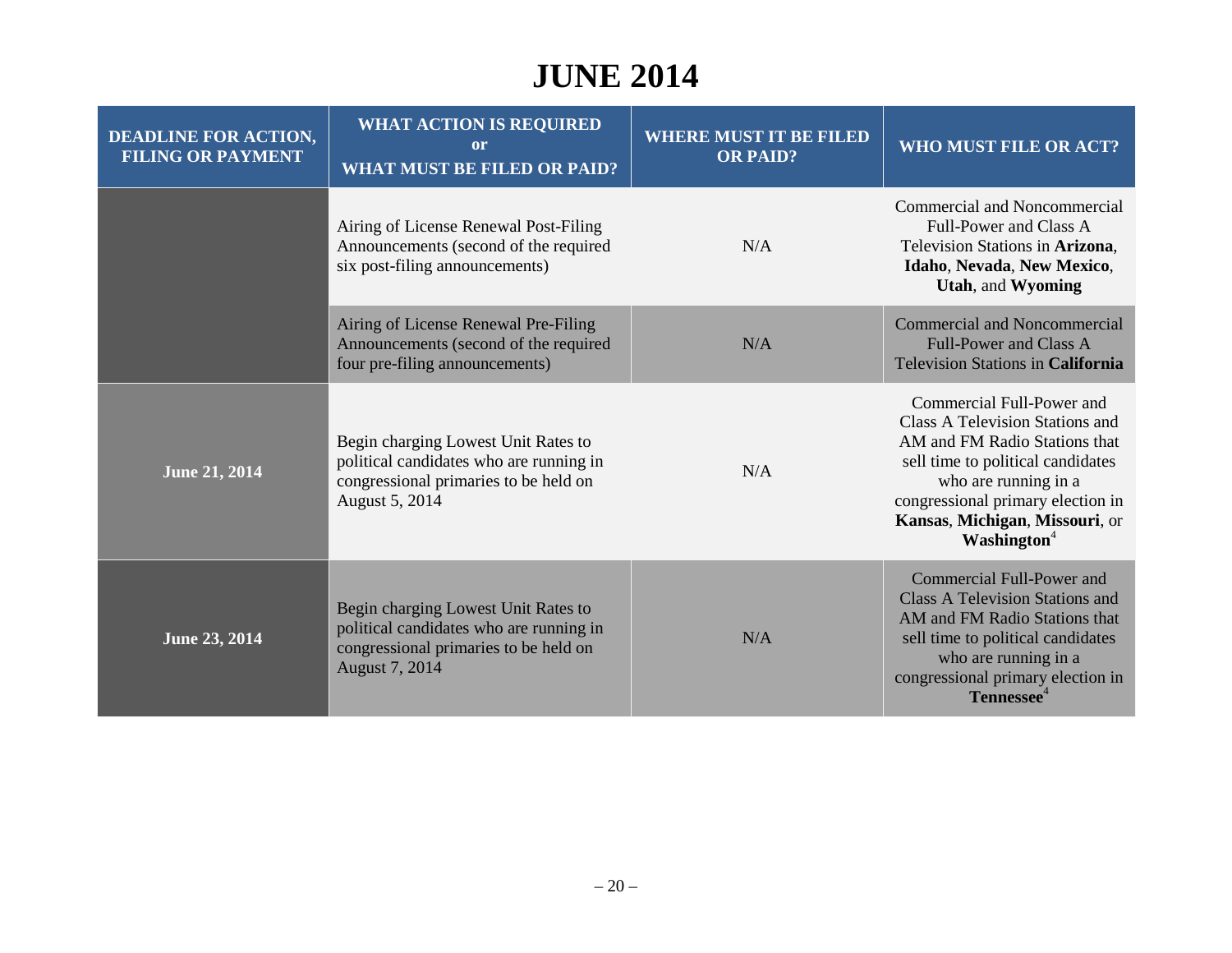| <b>DEADLINE FOR ACTION,</b><br><b>FILING OR PAYMENT</b> | <b>WHAT ACTION IS REQUIRED</b><br><sub>or</sub><br><b>WHAT MUST BE FILED OR PAID?</b>                                                                  | <b>WHERE MUST IT BE FILED</b><br><b>OR PAID?</b> | WHO MUST FILE OR ACT?                                                                                                                                                                                                                                                                                                                      |
|---------------------------------------------------------|--------------------------------------------------------------------------------------------------------------------------------------------------------|--------------------------------------------------|--------------------------------------------------------------------------------------------------------------------------------------------------------------------------------------------------------------------------------------------------------------------------------------------------------------------------------------------|
| June 25, 2014                                           | Begin charging Lowest Unit Rates to<br>political candidates who are running in<br>congressional primaries to be held on<br>August 9, 2014              | N/A                                              | Commercial Full-Power and<br>Class A Television Stations and<br>AM and FM Radio Stations that<br>sell time to political candidates<br>who are running in a<br>congressional primary election in<br>Hawaii or the Virgin Islands <sup>4</sup>                                                                                               |
| <b>June 28, 2014</b>                                    | Begin charging Lowest Unit Rates to<br>political candidates who are running in<br>congressional primaries and runoffs to be<br>held on August 12, 2014 | N/A                                              | Commercial Full-Power and<br>Class A Television Stations and<br>AM and FM Radio Stations that<br>sell time to political candidates<br>who are running in a<br>congressional primary election in<br>Connecticut, Minnesota, or<br><b>Wisconsin</b> , $\alpha$ or a congressional<br>primary runoff election in South<br>Dakota <sup>4</sup> |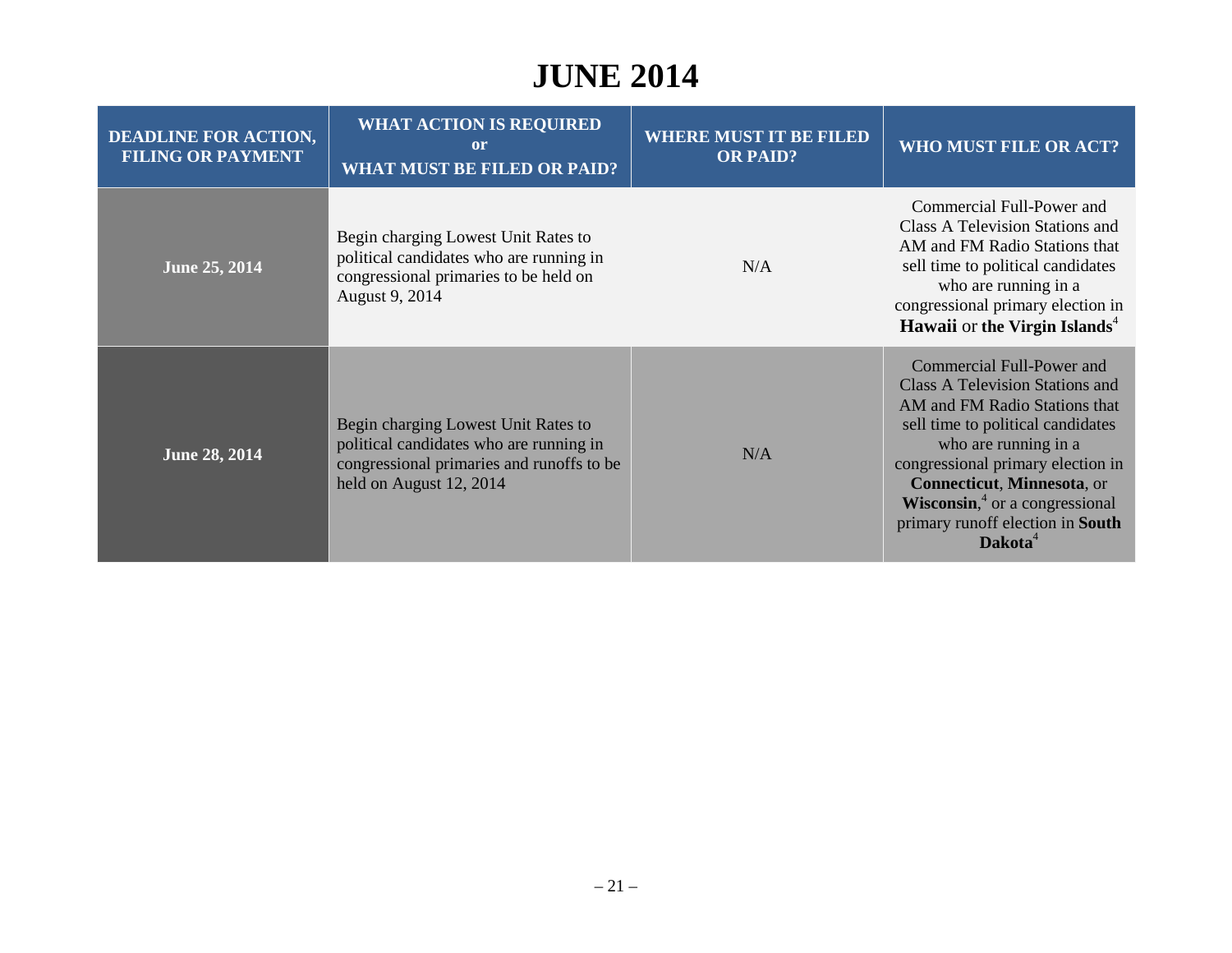# **JULY 2014**

| <b>DEADLINE FOR ACTION,</b><br><b>FILING OR PAYMENT</b> | <b>WHAT ACTION IS REQUIRED</b><br>or<br><b>WHAT MUST BE FILED OR PAID?</b>                                                                                       | <b>WHERE MUST IT BE FILED</b><br><b>OR PAID?</b> | WHO MUST FILE OR ACT?                                                                                                                                                                                                             |
|---------------------------------------------------------|------------------------------------------------------------------------------------------------------------------------------------------------------------------|--------------------------------------------------|-----------------------------------------------------------------------------------------------------------------------------------------------------------------------------------------------------------------------------------|
| <b>July 1, 2014</b>                                     | Airing of License Renewal Post-Filing<br>Announcements (third of the required six<br>post-filing announcements)                                                  | N/A                                              | <b>Commercial and Noncommercial</b><br>Full-Power and Class A<br>Television Stations in Arizona,<br>Idaho, Nevada, New Mexico,<br><b>Utah, and Wyoming</b>                                                                        |
|                                                         | Airing of License Renewal Pre-Filing<br>Announcements (third of the required<br>four pre-filing announcements)                                                   | N/A                                              | <b>Commercial and Noncommercial</b><br>Full-Power and Class A<br>Television Stations in California                                                                                                                                |
|                                                         | Upload the Political File to the FCC's<br>Online Public Inspection File Website on<br>a Going-Forward Basis                                                      | <b>Stations' Public Inspection Files</b>         | <b>Commercial and Noncommercial</b><br><b>Full-Power and Class A</b><br>Television Stations that are not an<br>Affiliate of the Big 4 Networks in<br>a Top 50 Market <sup>9</sup>                                                 |
| <b>July 5, 2014</b>                                     | Begin charging Lowest Unit Rates to<br>political candidates who are running in<br>congressional primaries to be held on<br>August 19, 2014                       | N/A                                              | Commercial Full-Power and<br>Class A Television Stations and<br>AM and FM Radio Stations that<br>sell time to political candidates<br>who are running in a<br>congressional primary election in<br>Alaska or Wyoming <sup>4</sup> |
| <b>July 10, 2014</b>                                    | <b>Children's Television Programming</b><br>Reports (FCC Form 398) for Q2-2014<br>must be filed and placed in stations'<br>public inspection files. <sup>1</sup> | FCC;<br><b>Stations' Public Inspection Files</b> | <b>Commercial Full-Power and</b><br><b>Class A Television Stations</b>                                                                                                                                                            |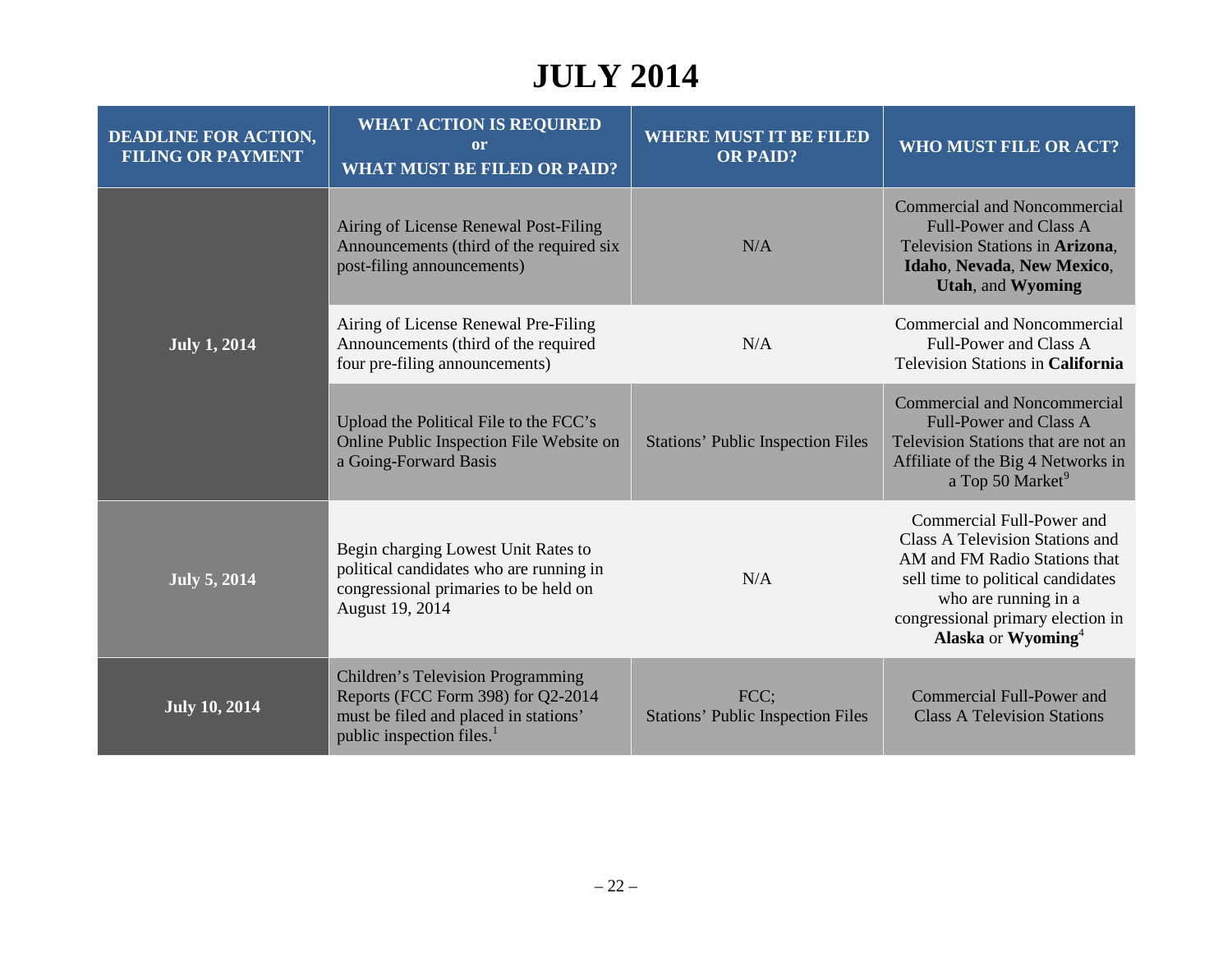# **JULY 2014**

| <b>DEADLINE FOR ACTION,</b><br><b>FILING OR PAYMENT</b> | <b>WHAT ACTION IS REQUIRED</b><br><b>or</b><br><b>WHAT MUST BE FILED OR PAID?</b>                                                                                      | <b>WHERE MUST IT BE FILED</b><br><b>OR PAID?</b> | WHO MUST FILE OR ACT?                                                                                                                                                                                                                                                                                                          |
|---------------------------------------------------------|------------------------------------------------------------------------------------------------------------------------------------------------------------------------|--------------------------------------------------|--------------------------------------------------------------------------------------------------------------------------------------------------------------------------------------------------------------------------------------------------------------------------------------------------------------------------------|
| <b>July 10, 2014</b>                                    | Records showing compliance with<br>commercial limits on Children's<br>Television Programming during Q2-2014<br>must be placed in stations' public<br>inspection files. | <b>Stations' Public Inspection Files</b>         | Commercial Full-Power and<br><b>Class A Television Stations</b>                                                                                                                                                                                                                                                                |
|                                                         | Issues/Programs Lists for Q2-2014 must<br>be placed in stations' public inspection<br>files.                                                                           | <b>Stations' Public Inspection Files</b>         | <b>Commercial and Noncommercial</b><br>Full-Power and Class A<br><b>Television Stations; Commercial</b><br>and Noncommercial AM and FM<br><b>Radio Stations</b>                                                                                                                                                                |
|                                                         | Documentation of Class A Television<br>Continuing Eligibility should be placed<br>in stations' public inspection files. <sup>1</sup>                                   | Stations' Public Inspection Files                | <b>Class A Television Stations</b>                                                                                                                                                                                                                                                                                             |
| <b>July 12, 2014</b>                                    | Begin charging Lowest Unit Rates to<br>political candidates who are running in<br>congressional primaries or runoffs to be<br>held on August 26, 2014                  | N/A                                              | Commercial Full-Power and<br><b>Class A Television Stations and</b><br>AM and FM Radio Stations that<br>sell time to political candidates<br>who are running in a<br>congressional primary election in<br>Arizona, Florida, or Vermont, <sup>4</sup><br>or a congressional primary runoff<br>election in Oklahoma <sup>4</sup> |
| <b>July 15, 2014</b>                                    | For songs streamed during the month<br>ending May 31, 2014 -<br>(1) Reports of Use containing<br>information about songs<br>streamed; and<br>(2) Monthly royalty fee   | SoundExchange                                    | Webcasters <sup>3</sup>                                                                                                                                                                                                                                                                                                        |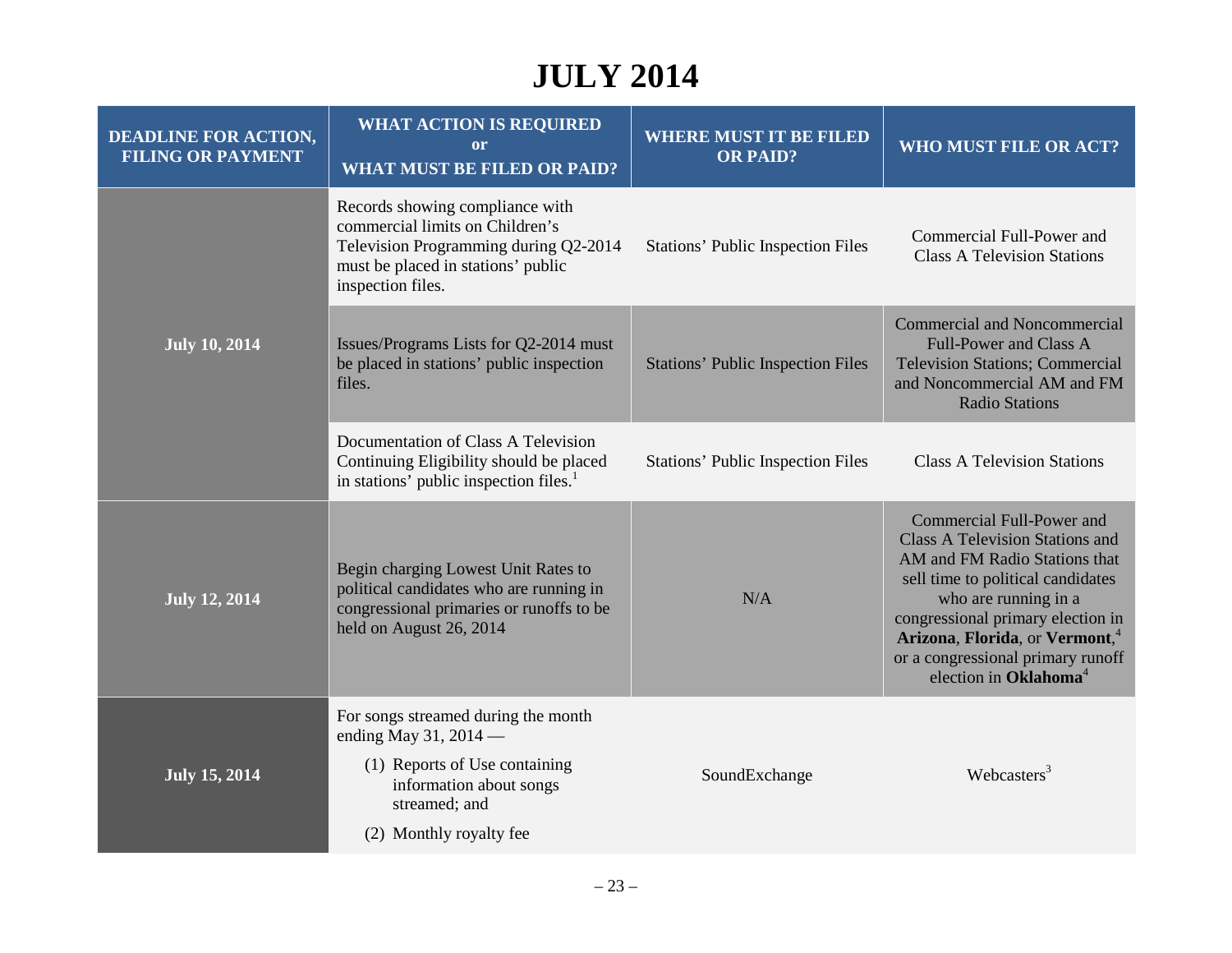# **JULY 2014**

| <b>DEADLINE FOR ACTION,</b><br><b>FILING OR PAYMENT</b> | <b>WHAT ACTION IS REQUIRED</b><br>or<br><b>WHAT MUST BE FILED OR PAID?</b>                                                                              | <b>WHERE MUST IT BE FILED</b><br><b>OR PAID?</b> | <b>WHO MUST FILE OR ACT?</b>                                                                                                                                                                                                                                                      |
|---------------------------------------------------------|---------------------------------------------------------------------------------------------------------------------------------------------------------|--------------------------------------------------|-----------------------------------------------------------------------------------------------------------------------------------------------------------------------------------------------------------------------------------------------------------------------------------|
| <b>July 16, 2014</b>                                    | Airing of License Renewal Post-Filing<br>Announcements (fourth of the required<br>six post-filing announcements)                                        | N/A                                              | <b>Commercial and Noncommercial</b><br><b>Full-Power and Class A</b><br>Television Stations in Arizona,<br>Idaho, Nevada, New Mexico,<br><b>Utah, and Wyoming</b>                                                                                                                 |
| <b>July 16, 2014</b>                                    | Airing of License Renewal Pre-Filing<br>Announcements (last of the required four<br>pre-filing announcements)                                           | N/A                                              | <b>Commercial and Noncommercial</b><br>Full-Power and Class A<br>Television Stations in California                                                                                                                                                                                |
|                                                         | Begin charging Lowest Unit Rates to<br>political candidates who are running in<br>congressional primaries and caucuses to<br>be held on August 30, 2014 | N/A                                              | <b>Commercial Full-Power and</b><br><b>Class A Television Stations and</b><br>AM and FM Radio Stations that<br>sell time to political candidates<br>who are running in a<br>congressional primary election in<br>Guam <sup>4</sup>                                                |
| <b>July 26, 2014</b>                                    | Begin charging Lowest Unit Rates to<br>political candidates who are running in<br>congressional primaries to be held on<br>September 9, 2014            | N/A                                              | Commercial Full-Power and<br>Class A Television Stations and<br>AM and FM Radio Stations that<br>sell time to political candidates<br>who are running in a<br>congressional primary election in<br><b>Delaware, Massachusetts, New</b><br>Hampshire, or Rhode Island <sup>4</sup> |
| $\overline{July 31}$ , 2014 <sup>10</sup>               | Requests to receive compensation for<br>retransmissions of over-the-air television<br>signals by cable and satellite systems                            | <b>Copyright Royalty Board</b>                   | Eligible Television Stations <sup>11</sup>                                                                                                                                                                                                                                        |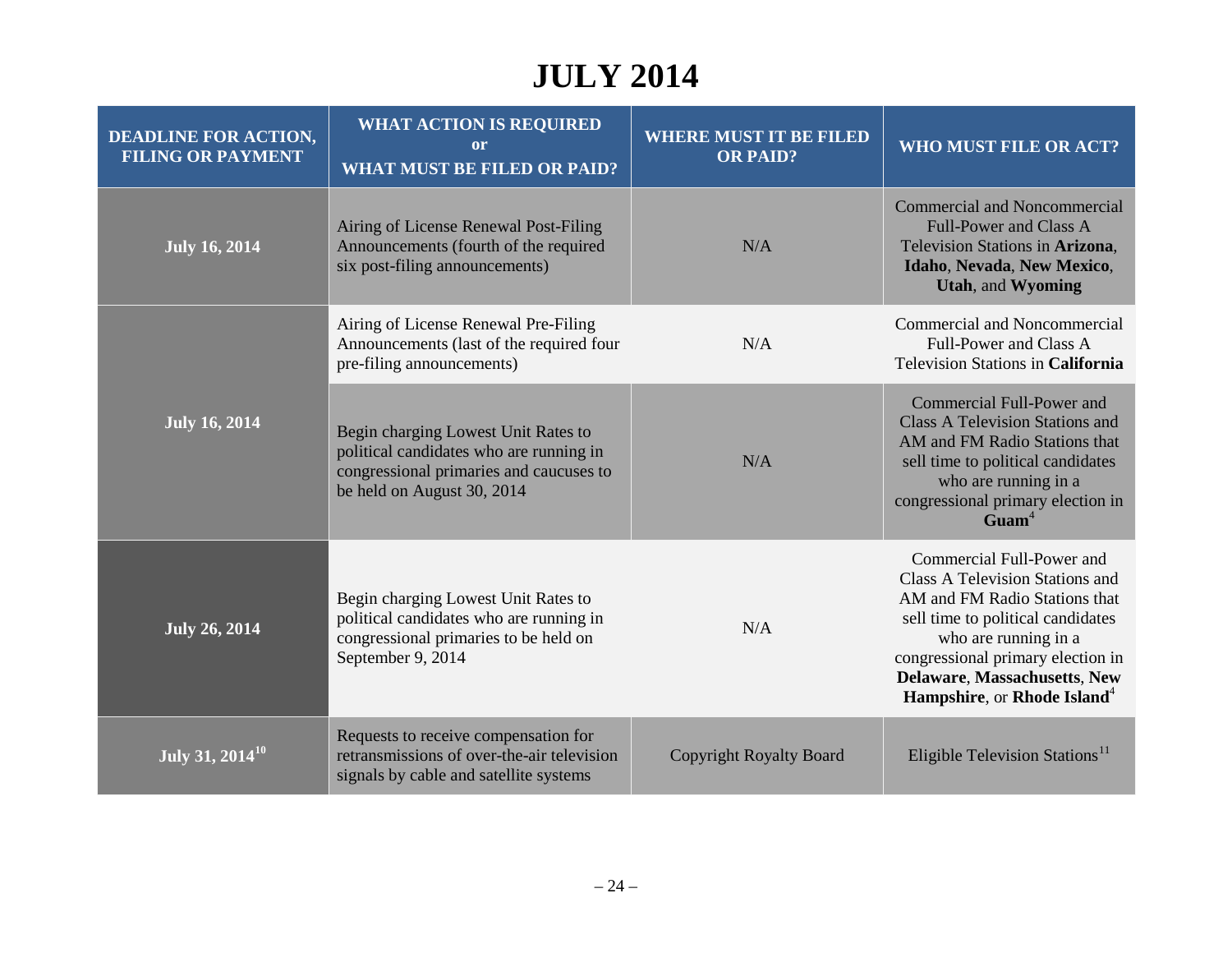# **AUGUST 2014**

| <b>DEADLINE FOR ACTION,</b><br><b>FILING OR PAYMENT</b> | <b>WHAT ACTION IS REQUIRED</b><br><sub>or</sub><br><b>WHAT MUST BE FILED OR PAID?</b>                           | <b>WHERE MUST IT BE FILED</b><br><b>OR PAID?</b> | WHO MUST FILE OR ACT?                                                                                                                                                                                    |
|---------------------------------------------------------|-----------------------------------------------------------------------------------------------------------------|--------------------------------------------------|----------------------------------------------------------------------------------------------------------------------------------------------------------------------------------------------------------|
| <b>August 1, 2014</b>                                   | Airing of License Renewal Post-Filing<br>Announcements (fifth of the required six<br>post-filing announcements) | N/A                                              | <b>Commercial and Noncommercial</b><br><b>Full-Power and Class A</b><br>Television Stations in Arizona,<br>Idaho, Nevada, New Mexico,<br><b>Utah, and Wyoming</b>                                        |
|                                                         | License Renewal Applications (FCC<br>Form 303-S) and EEO Program Reports<br>(FCC Form 396) must be filed.       | FCC; Stations' Public Inspection<br>Files        | <b>Commercial and Noncommercial</b><br>Full-Power and Class A<br><b>Television Stations, TV</b><br>Translators, <sup>7</sup> and LPTV Stations<br>in California                                          |
|                                                         | Airing of License Renewal Post-Filing<br>Announcements (first of the required six<br>post-filing announcements) | N/A                                              | <b>Commercial and Noncommercial</b><br><b>Full-Power and Class A</b><br>Television Stations in California                                                                                                |
|                                                         | Airing of License Renewal Pre-Filing<br>Announcements (first of the required<br>four pre-filing announcements)  | N/A                                              | Commercial and Noncommercial<br>Full-Power and Class A<br>Television Stations in Alaska,<br>Hawaii, Oregon, Washington,<br>American Samoa, Guam, the<br>Mariana Islands, and Saipan                      |
|                                                         | Annual EEO Public File Reports must be<br>placed in stations' public inspection files.                          | <b>Stations' Public Inspection File</b>          | <b>Commercial and Noncommercial</b><br><b>Full-Power and Class A</b><br>Television Stations and AM and<br>FM Radio Stations in California,<br>Illinois, North Carolina, South<br>Carolina, and Wisconsin |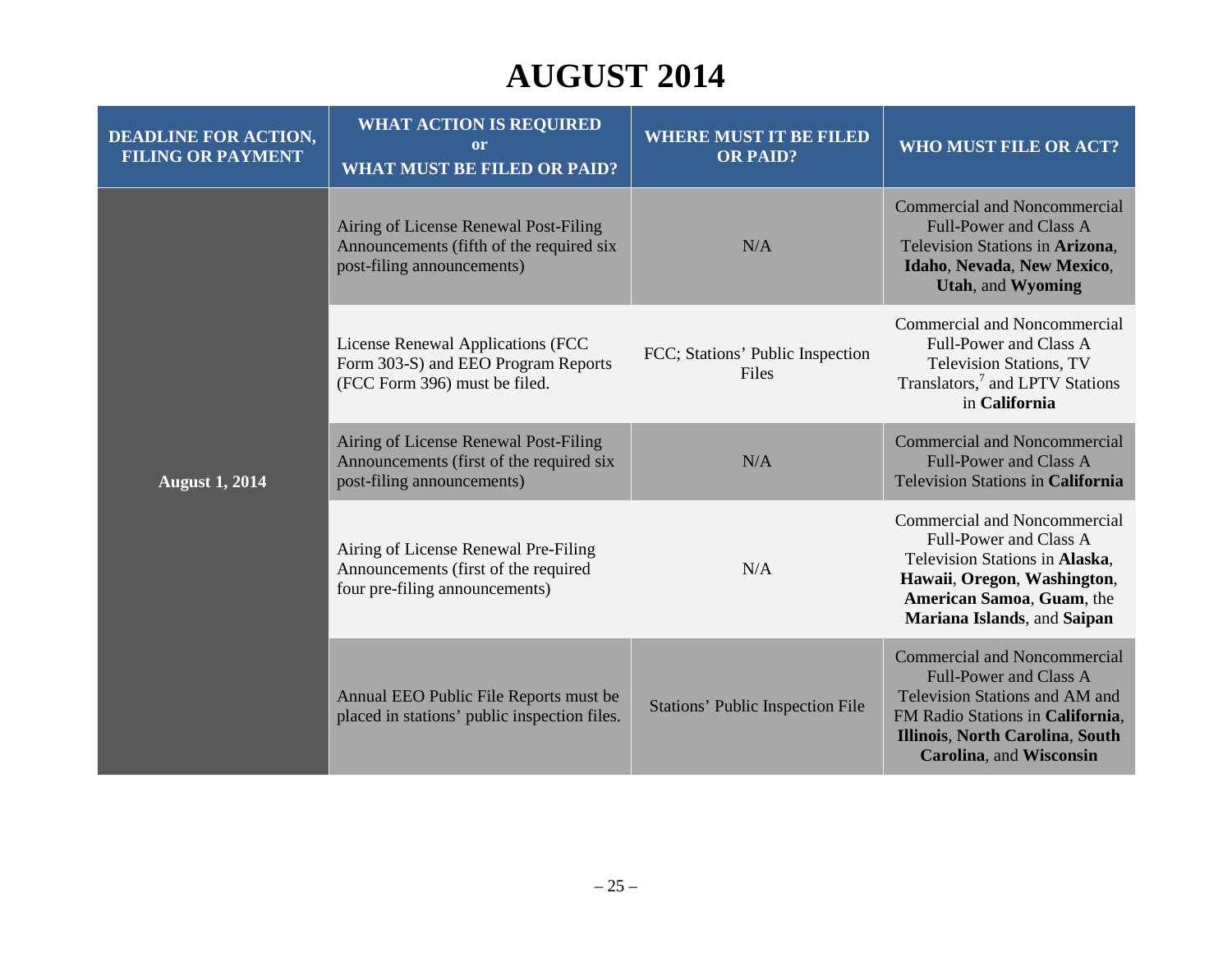# **AUGUST 2014**

| <b>DEADLINE FOR ACTION,</b><br><b>FILING OR PAYMENT</b> | <b>WHAT ACTION IS REQUIRED</b><br><sub>or</sub><br><b>WHAT MUST BE FILED OR PAID?</b>                                                                                   | <b>WHERE MUST IT BE FILED</b><br><b>OR PAID?</b> | WHO MUST FILE OR ACT?                                                                                                                                                               |
|---------------------------------------------------------|-------------------------------------------------------------------------------------------------------------------------------------------------------------------------|--------------------------------------------------|-------------------------------------------------------------------------------------------------------------------------------------------------------------------------------------|
| <b>August 1, 2014</b>                                   | <b>Biennial Ownership Reports (FCC Form</b><br>323-E) must be filed and placed in<br>stations' public inspection files.                                                 | FCC; Stations' Public Inspection<br>Files        | Noncommercial Television<br><b>Stations in California, North</b><br>Carolina, and South Carolina;<br>Noncommercial AM and FM<br>Radio Stations in Illinois and<br>Wisconsin         |
| <b>August 14, 2014</b>                                  | For songs streamed during the month<br>ending June 30, $2014$ —<br>(1) Reports of Use containing<br>information about songs<br>streamed; and<br>(2) Monthly royalty fee | SoundExchange                                    | Webcasters <sup>3</sup>                                                                                                                                                             |
| <b>August 16, 2014</b>                                  | Airing of License Renewal Post-Filing<br>Announcements (last of the required six<br>post-filing announcements)                                                          | N/A                                              | Commercial and Noncommercial<br>Full-Power and Class A<br>Television Stations in Arizona,<br>Idaho, Nevada, New Mexico,<br>Utah, and Wyoming                                        |
|                                                         | Airing of License Renewal Post-Filing<br>Announcements (second of the required<br>six post-filing announcements)                                                        | N/A                                              | <b>Commercial and Noncommercial</b><br><b>Full-Power and Class A</b><br>Television Stations in California                                                                           |
|                                                         | Airing of License Renewal Pre-Filing<br>Announcements (second of the required<br>four pre-filing announcements)                                                         | N/A                                              | Commercial and Noncommercial<br>Full-Power and Class A<br>Television Stations in Alaska,<br>Hawaii, Oregon, Washington,<br>American Samoa, Guam, the<br>Mariana Islands, and Saipan |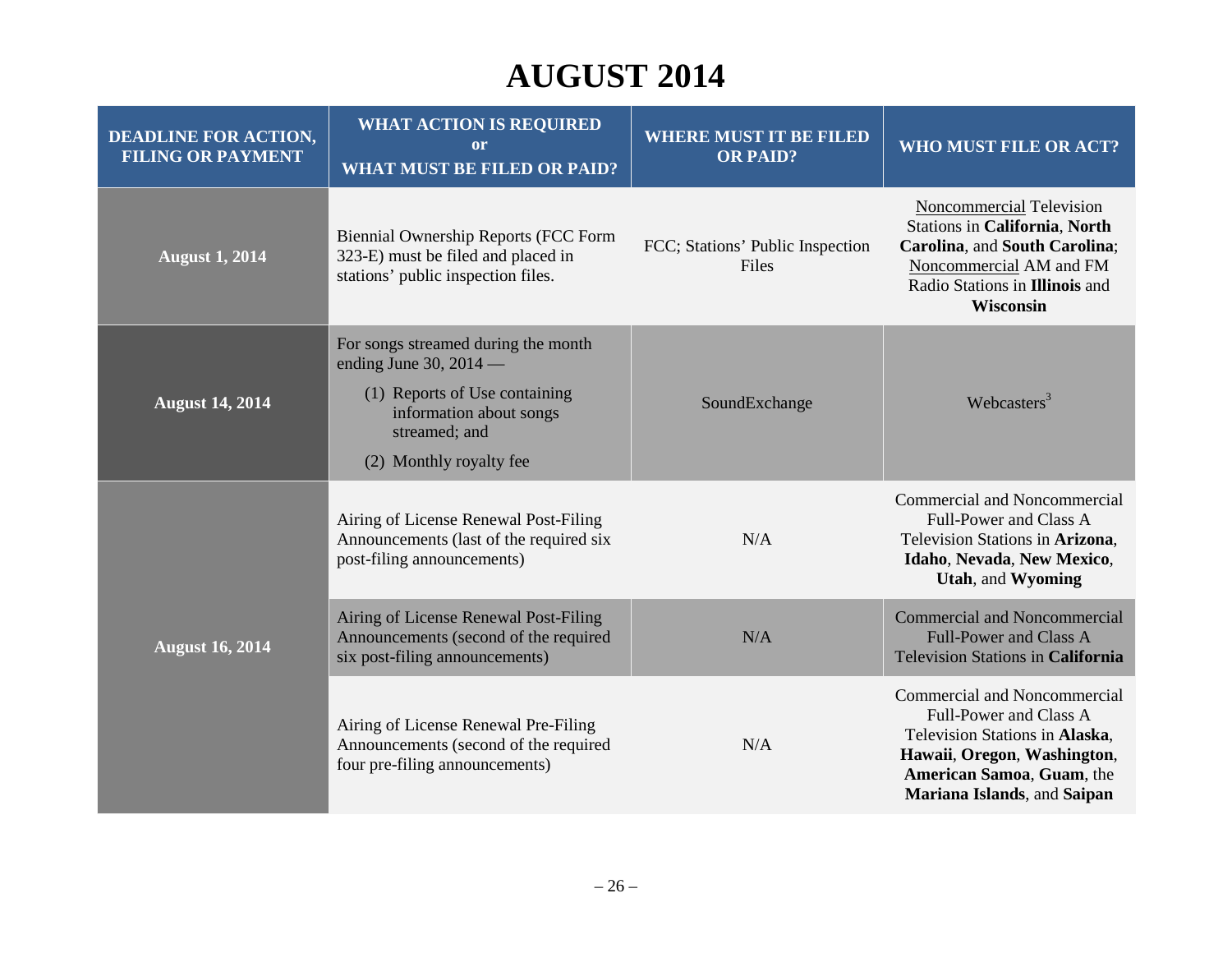#### **SEPTEMBER 2014**

| <b>DEADLINE FOR ACTION,</b><br><b>FILING OR PAYMENT</b> | <b>WHAT ACTION IS REQUIRED</b><br>$\mathbf{or}$<br><b>WHAT MUST BE FILED OR PAID?</b>                                                                                   | <b>WHERE MUST IT BE FILED</b><br><b>OR PAID?</b> | WHO MUST FILE OR ACT?                                                                                                                                                                                                             |
|---------------------------------------------------------|-------------------------------------------------------------------------------------------------------------------------------------------------------------------------|--------------------------------------------------|-----------------------------------------------------------------------------------------------------------------------------------------------------------------------------------------------------------------------------------|
| September 1, 2014                                       | Airing of License Renewal Post-Filing<br>Announcements (third of the required six<br>post-filing announcements)                                                         | N/A                                              | <b>Commercial and Noncommercial</b><br><b>Full-Power and Class A</b><br>Television Stations in California                                                                                                                         |
|                                                         | Airing of License Renewal Pre-Filing<br>Announcements (third of the required<br>four pre-filing announcements)                                                          | N/A                                              | Commercial and Noncommercial<br>Full-Power and Class A<br>Television Stations in Alaska,<br>Hawaii, Oregon, Washington,<br>American Samoa, Guam, the<br>Mariana Islands, and Saipan                                               |
| September 5, 2014                                       | Begin charging Lowest Unit Rates to<br>political candidates who are running in<br>general elections to be held on November<br>4,2014                                    | N/A                                              | Commercial Full-Power and<br><b>Class A Television Stations and</b><br>AM and FM Radio Stations that<br>sell time to candidates for federal,<br>state, and local races to be<br>decided by a November 4 <sup>th</sup><br>election |
| <b>September 2014</b><br>$(\text{day TBD})^{12}$        | Annual FCC Regulatory Fees must be<br>paid.                                                                                                                             | <b>FCC</b>                                       | Commercial Full-Power and<br>Class A Television Stations, TV<br>Translators, TV Boosters, and<br>LPTV Stations; Commercial AM<br>and FM Radio Stations, FM<br>Translators, and FM Boosters <sup>13</sup>                          |
| <b>September 14, 2014</b>                               | For songs streamed during the month<br>ending July 31, 2014 $-$<br>(1) Reports of Use containing<br>information about songs<br>streamed; and<br>(2) Monthly royalty fee | SoundExchange                                    | Webcasters <sup>3</sup>                                                                                                                                                                                                           |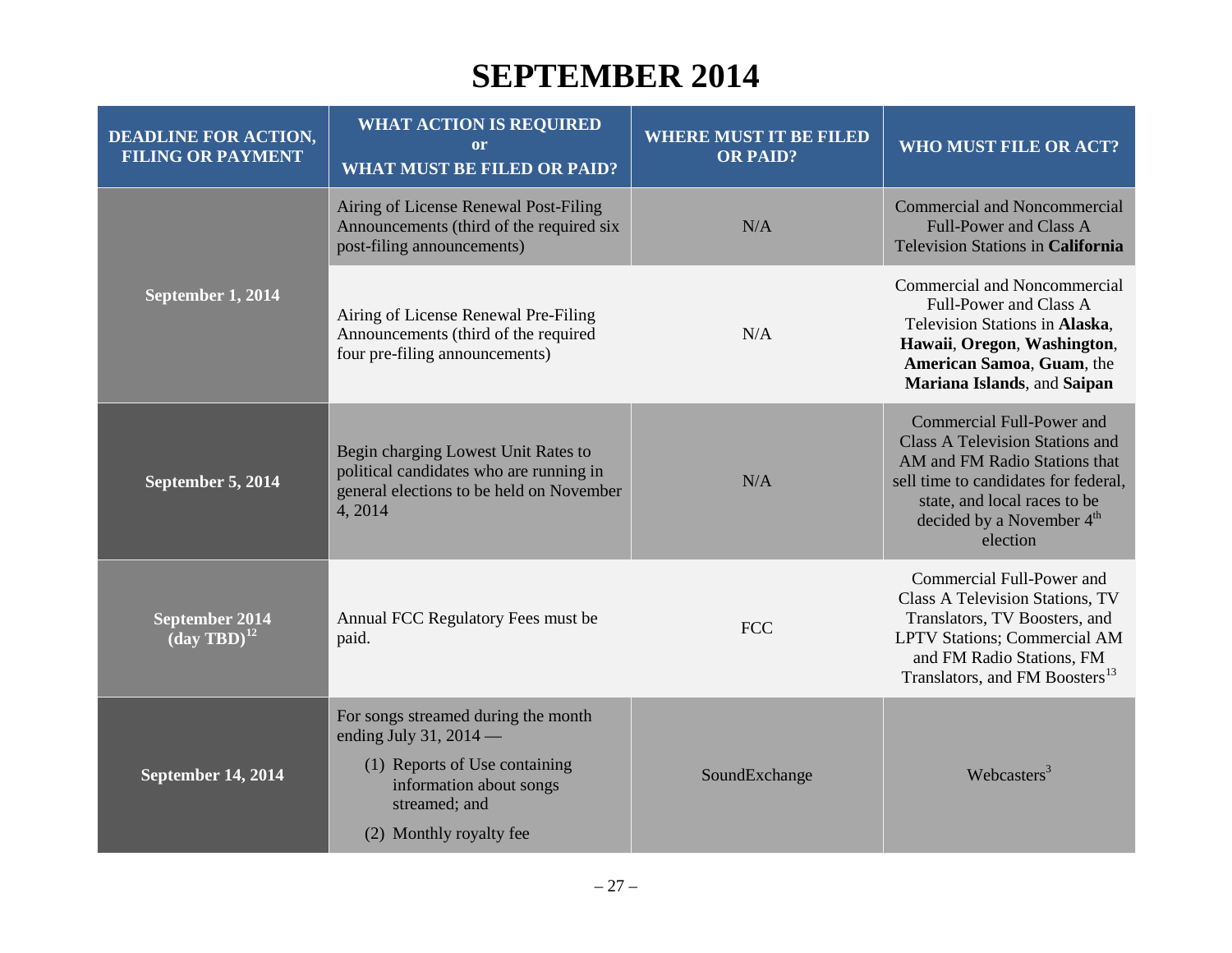#### **SEPTEMBER 2014**

| <b>DEADLINE FOR ACTION,</b><br><b>FILING OR PAYMENT</b> | <b>WHAT ACTION IS REQUIRED</b><br>or<br><b>WHAT MUST BE FILED OR PAID?</b>                                       | <b>WHERE MUST IT BE FILED</b><br><b>OR PAID?</b> | WHO MUST FILE OR ACT?                                                                                                                                                                                    |
|---------------------------------------------------------|------------------------------------------------------------------------------------------------------------------|--------------------------------------------------|----------------------------------------------------------------------------------------------------------------------------------------------------------------------------------------------------------|
|                                                         | Airing of License Renewal Post-Filing<br>Announcements (fourth of the required<br>six post-filing announcements) | N/A                                              | Commercial and Noncommercial<br>Full-Power and Class A<br>Television Stations in California                                                                                                              |
| <b>September 16, 2014</b>                               | Airing of License Renewal Pre-Filing<br>Announcements (last of the required four<br>pre-filing announcements)    | N/A                                              | <b>Commercial and Noncommercial</b><br>Full-Power and Class A<br>Television Stations in Alaska,<br>Hawaii, Oregon, Washington,<br><b>American Samoa, Guam, the</b><br><b>Mariana Islands, and Saipan</b> |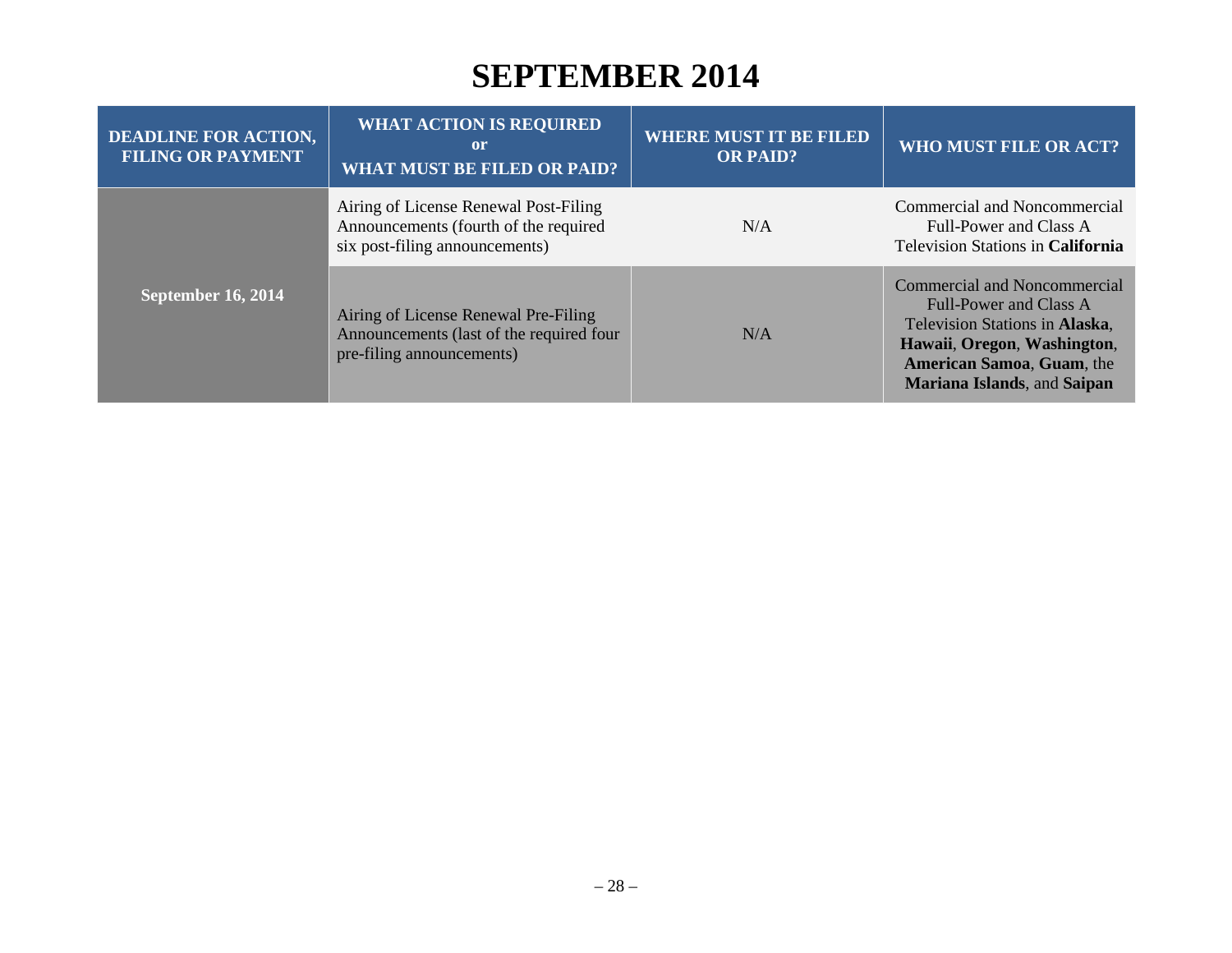| <b>DEADLINE FOR ACTION,</b><br><b>FILING OR PAYMENT</b> | <b>WHAT ACTION IS REQUIRED</b><br><sub>or</sub><br><b>WHAT MUST BE FILED OR PAID?</b>                           | <b>WHERE MUST IT BE FILED</b><br><b>OR PAID?</b> | WHO MUST FILE OR ACT?                                                                                                                                                                                                                            |
|---------------------------------------------------------|-----------------------------------------------------------------------------------------------------------------|--------------------------------------------------|--------------------------------------------------------------------------------------------------------------------------------------------------------------------------------------------------------------------------------------------------|
| <b>October 1, 2014</b>                                  | Airing of License Renewal Post-Filing<br>Announcements (fifth of the required six<br>post-filing announcements) | N/A                                              | <b>Commercial and Noncommercial</b><br><b>Full-Power and Class A</b><br><b>Television Stations in California</b>                                                                                                                                 |
|                                                         | License Renewal Applications (FCC<br>Form 303-S) and EEO Program Reports<br>(FCC Form 396) must be filed.       | FCC; Stations' Public Inspection<br>Files        | Commercial and Noncommercial<br>Full-Power and Class A<br>Television Stations, TV<br>Translators, <sup>7</sup> and LPTV Stations<br>in Alaska, Hawaii, Oregon,<br>Washington, American Samoa,<br>Guam, the Mariana Islands, and<br><b>Saipan</b> |
|                                                         | Airing of License Renewal Post-Filing<br>Announcements (first of the required six<br>post-filing announcements) | N/A                                              | Commercial and Noncommercial<br><b>Full-Power and Class A</b><br>Television Stations in Alaska,<br>Hawaii, Oregon, Washington,<br><b>American Samoa, Guam, the</b><br>Mariana Islands, and Saipan                                                |
|                                                         | Airing of License Renewal Pre-Filing<br>Announcements (first of the required<br>four pre-filing announcements)  | N/A                                              | <b>Commercial and Noncommercial</b><br>Full-Power and Class A<br><b>Television Stations in</b><br><b>Connecticut</b> , Maine,<br><b>Massachusetts, New</b><br>Hampshire, Rhode Island, and<br><b>Vermont</b>                                     |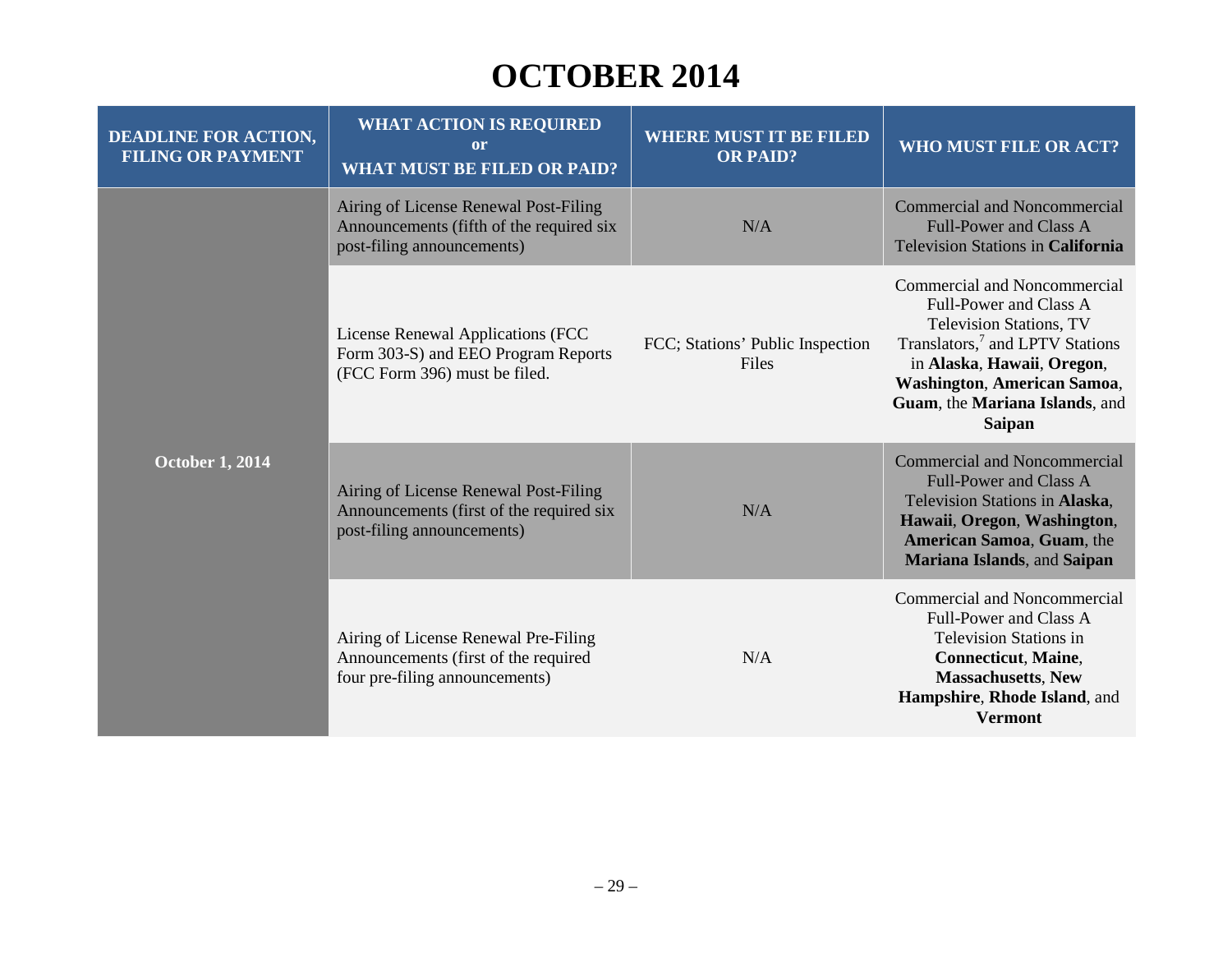| <b>DEADLINE FOR ACTION,</b><br><b>FILING OR PAYMENT</b> | <b>WHAT ACTION IS REQUIRED</b><br>or<br><b>WHAT MUST BE FILED OR PAID?</b>                                                                                                                                                               | <b>WHERE MUST IT BE FILED</b><br><b>OR PAID?</b>                                                       | <b>WHO MUST FILE OR ACT?</b>                                                                                                                                                                                                                                                                      |
|---------------------------------------------------------|------------------------------------------------------------------------------------------------------------------------------------------------------------------------------------------------------------------------------------------|--------------------------------------------------------------------------------------------------------|---------------------------------------------------------------------------------------------------------------------------------------------------------------------------------------------------------------------------------------------------------------------------------------------------|
| <b>October 1, 2014</b>                                  | Annual EEO Public File Reports must be<br>placed in stations' public inspection files.                                                                                                                                                   | <b>Stations' Public Inspection File</b>                                                                | <b>Commercial and Noncommercial</b><br><b>Full-Power and Class A</b><br>Television Stations and AM and<br>FM Radio Stations in Alaska,<br>Florida, Hawaii, Iowa,<br>Missouri, Oregon, Washington,<br>American Samoa, Guam, the<br>Mariana Islands, Puerto Rico,<br>Saipan, and the Virgin Islands |
|                                                         | <b>Biennial Ownership Reports (FCC Form</b><br>323-E) must be filed and placed in<br>stations' public inspection files.                                                                                                                  | FCC; Stations' Public Inspection<br>Files                                                              | Noncommercial Television<br>Stations in Alaska, Florida,<br>Hawaii, Oregon, Washington,<br>American Samoa, Guam, the<br>Mariana Islands, Puerto Rico,<br>Saipan, and the Virgin Islands;<br>Noncommercial AM and FM<br>Radio Stations in <b>Iowa</b> and<br>Missouri                              |
|                                                         | Statements of Election with respect to<br>either must-carry or retransmission<br>consent must be placed in stations'<br>public inspection files and sent via<br>certified mail to all cable systems in each<br>station's defined market. | Stations' Public Inspection Files;<br>via Certified Mail to all cable<br>systems in a station's market | Commercial Full-Power and<br><b>Class A Television Stations</b>                                                                                                                                                                                                                                   |
| October 10, 2014                                        | Children's Television Programming<br>Reports (FCC Form 398) for Q3-2014<br>must be filed and placed in stations'<br>public inspection files. <sup>1</sup>                                                                                | FCC;<br><b>Stations' Public Inspection Files</b>                                                       | Commercial Full-Power and<br><b>Class A Television Stations</b>                                                                                                                                                                                                                                   |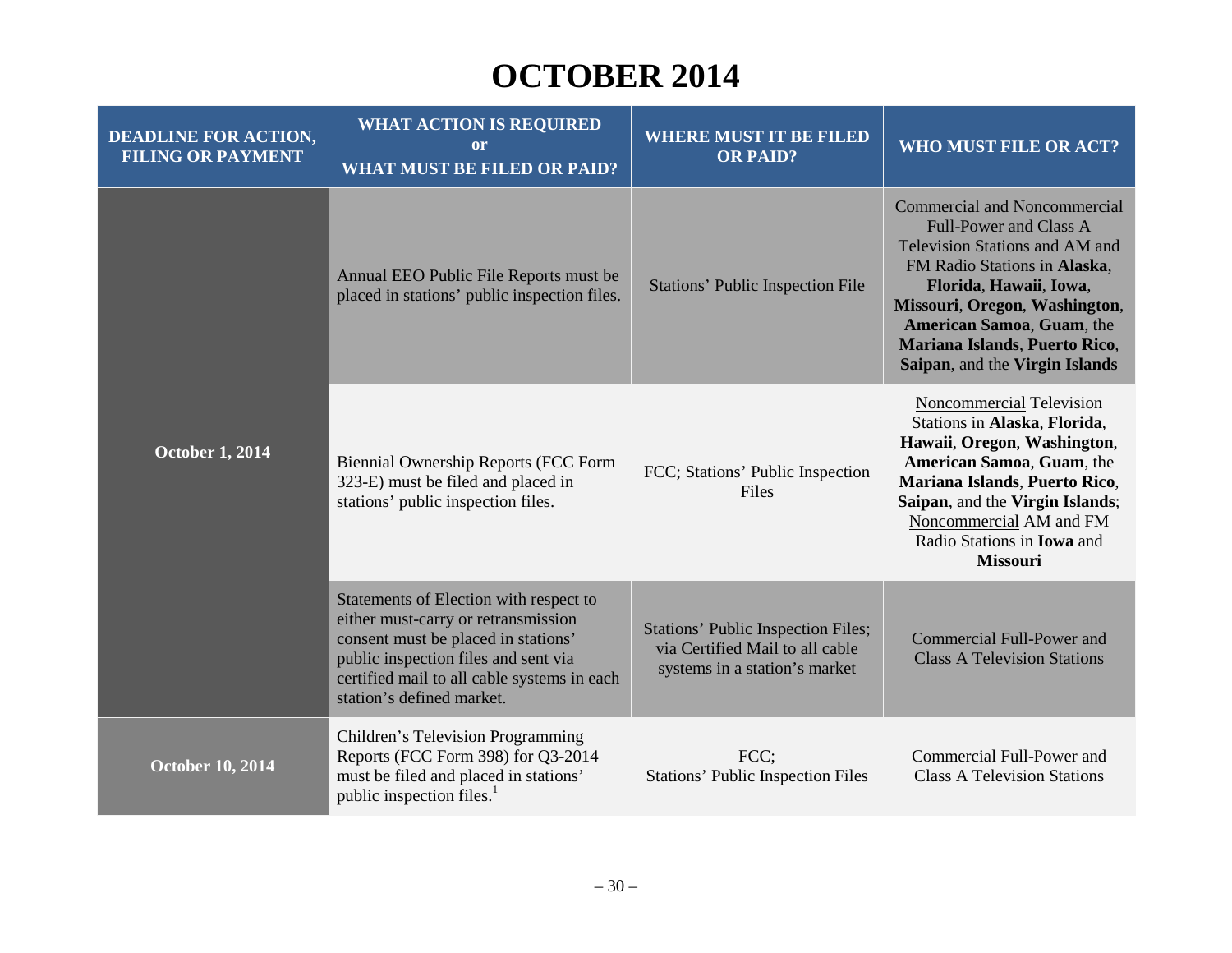| <b>DEADLINE FOR ACTION,</b><br><b>FILING OR PAYMENT</b> | <b>WHAT ACTION IS REQUIRED</b><br>or<br><b>WHAT MUST BE FILED OR PAID?</b>                                                                                              | <b>WHERE MUST IT BE FILED</b><br><b>OR PAID?</b> | <b>WHO MUST FILE OR ACT?</b>                                                                                                                                    |
|---------------------------------------------------------|-------------------------------------------------------------------------------------------------------------------------------------------------------------------------|--------------------------------------------------|-----------------------------------------------------------------------------------------------------------------------------------------------------------------|
| <b>October 10, 2014</b>                                 | Records showing compliance with<br>commercial limits on Children's<br>Television Programming during Q3-2014<br>must be placed in stations' public<br>inspection files.  | <b>Stations' Public Inspection Files</b>         | Commercial Full-Power and<br><b>Class A Television Stations</b>                                                                                                 |
|                                                         | Issues/Programs Lists for Q3-2014 must<br>be placed in stations' public inspection<br>files.                                                                            | <b>Stations' Public Inspection Files</b>         | <b>Commercial and Noncommercial</b><br>Full-Power and Class A<br><b>Television Stations; Commercial</b><br>and Noncommercial AM and FM<br><b>Radio Stations</b> |
|                                                         | Documentation of Class A Television<br>Continuing Eligibility should be placed<br>in stations' public inspection files. <sup>1</sup>                                    | <b>Stations' Public Inspection Files</b>         | <b>Class A Television Stations</b>                                                                                                                              |
| <b>October 15, 2014</b>                                 | For songs streamed during the month<br>ending Aug. $31, 2014$ —<br>(1) Reports of Use containing<br>information about songs<br>streamed; and<br>(2) Monthly royalty fee | SoundExchange                                    | Webcasters <sup>3</sup>                                                                                                                                         |
| <b>October 16, 2014</b>                                 | Airing of License Renewal Post-Filing<br>Announcements (last of the required six<br>post-filing announcements)                                                          | N/A                                              | <b>Commercial and Noncommercial</b><br>Full-Power and Class A<br><b>Television Stations in California</b>                                                       |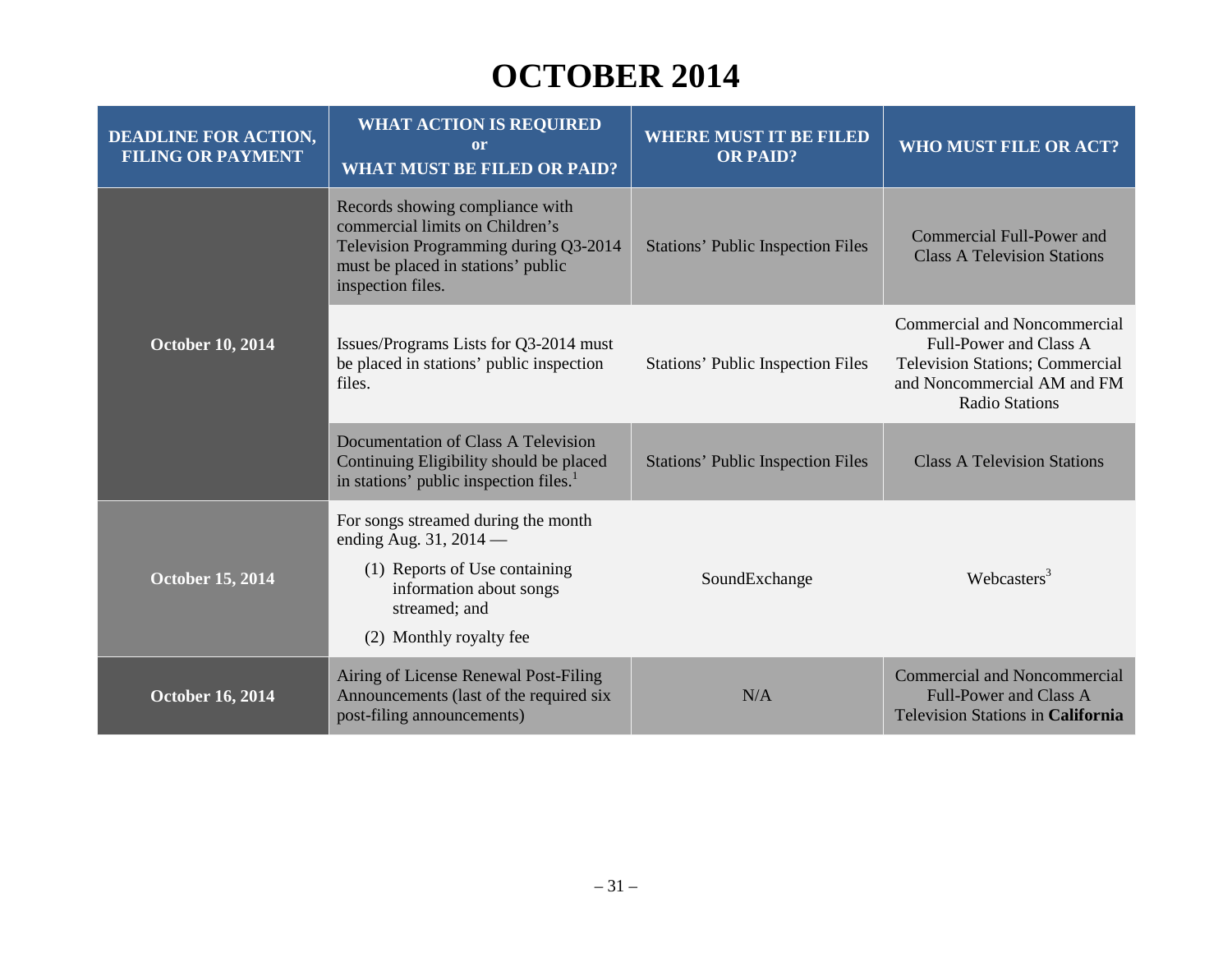| <b>DEADLINE FOR ACTION,</b><br><b>FILING OR PAYMENT</b> | <b>WHAT ACTION IS REQUIRED</b><br>or<br><b>WHAT MUST BE FILED OR PAID?</b>                                       | <b>WHERE MUST IT BE FILED</b><br><b>OR PAID?</b> | WHO MUST FILE OR ACT?                                                                                                                                                                                       |
|---------------------------------------------------------|------------------------------------------------------------------------------------------------------------------|--------------------------------------------------|-------------------------------------------------------------------------------------------------------------------------------------------------------------------------------------------------------------|
|                                                         | Airing of License Renewal Post-Filing<br>Announcements (second of the required<br>six post-filing announcements) | N/A                                              | Commercial and Noncommercial<br>Full-Power and Class A<br>Television Stations in Alaska,<br>Hawaii, Oregon, Washington,<br><b>American Samoa, Guam, the</b><br>Mariana Islands, and Saipan                  |
| <b>October 16, 2014</b>                                 | Airing of License Renewal Pre-Filing<br>Announcements (second of the required<br>four pre-filing announcements)  | N/A                                              | <b>Commercial and Noncommercial</b><br>Full-Power and Class A<br><b>Television Stations in</b><br><b>Connecticut, Maine,</b><br><b>Massachusetts, New</b><br>Hampshire, Rhode Island, and<br><b>Vermont</b> |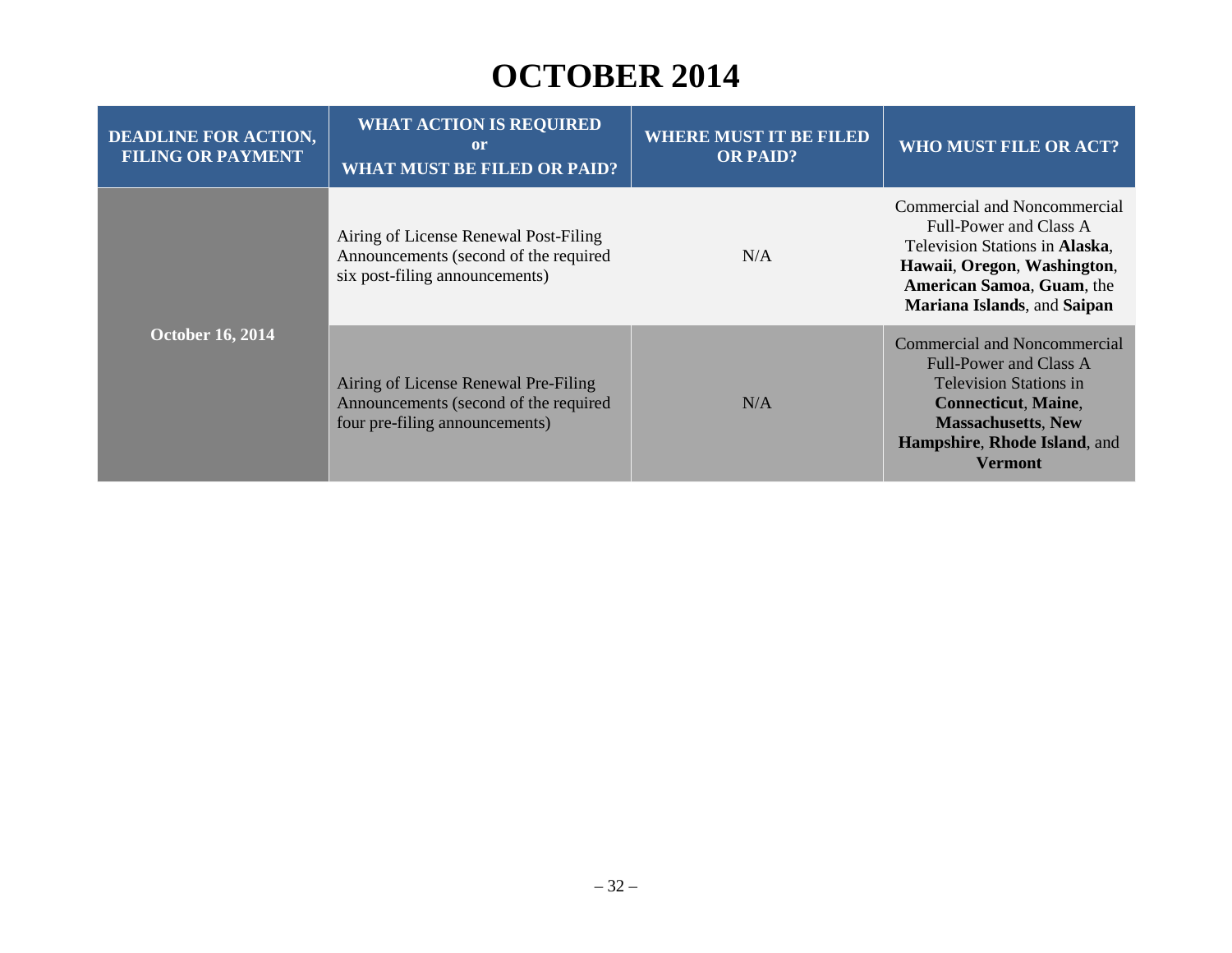#### **NOVEMBER 2014**

| <b>DEADLINE FOR ACTION,</b><br><b>FILING OR PAYMENT</b> | <b>WHAT ACTION IS REQUIRED</b><br>or<br><b>WHAT MUST BE FILED OR PAID?</b>                                                                                               | <b>WHERE MUST IT BE FILED</b><br><b>OR PAID?</b> | <b>WHO MUST FILE OR ACT?</b>                                                                                                                                                                         |
|---------------------------------------------------------|--------------------------------------------------------------------------------------------------------------------------------------------------------------------------|--------------------------------------------------|------------------------------------------------------------------------------------------------------------------------------------------------------------------------------------------------------|
| <b>November 1, 2014</b>                                 | Airing of License Renewal Post-Filing<br>Announcements (third of the required six<br>post-filing announcements)                                                          | N/A                                              | <b>Commercial and Noncommercial</b><br><b>Full-Power and Class A</b><br>Television Stations in Alaska,<br>Hawaii, Oregon, Washington,<br>American Samoa, Guam, the<br>Mariana Islands, and Saipan    |
|                                                         | Airing of License Renewal Pre-Filing<br>Announcements (third of the required<br>four pre-filing announcements)                                                           | N/A                                              | Commercial and Noncommercial<br>Full-Power and Class A<br><b>Television Stations in</b><br><b>Connecticut, Maine,</b><br><b>Massachusetts, New</b><br>Hampshire, Rhode Island, and<br><b>Vermont</b> |
| <b>November 14, 2014</b>                                | For songs streamed during the month<br>ending Sept. 30, $2014$ —<br>(1) Reports of Use containing<br>information about songs<br>streamed; and<br>(2) Monthly royalty fee | SoundExchange                                    | Webcasters <sup>3</sup>                                                                                                                                                                              |
| <b>November 16, 2014</b>                                | Airing of License Renewal Post-Filing<br>Announcements (fourth of the required<br>six post-filing announcements)                                                         | N/A                                              | Commercial and Noncommercial<br>Full-Power and Class A<br>Television Stations in Alaska,<br>Hawaii, Oregon, Washington,<br>American Samoa, Guam, the<br>Mariana Islands, and Saipan                  |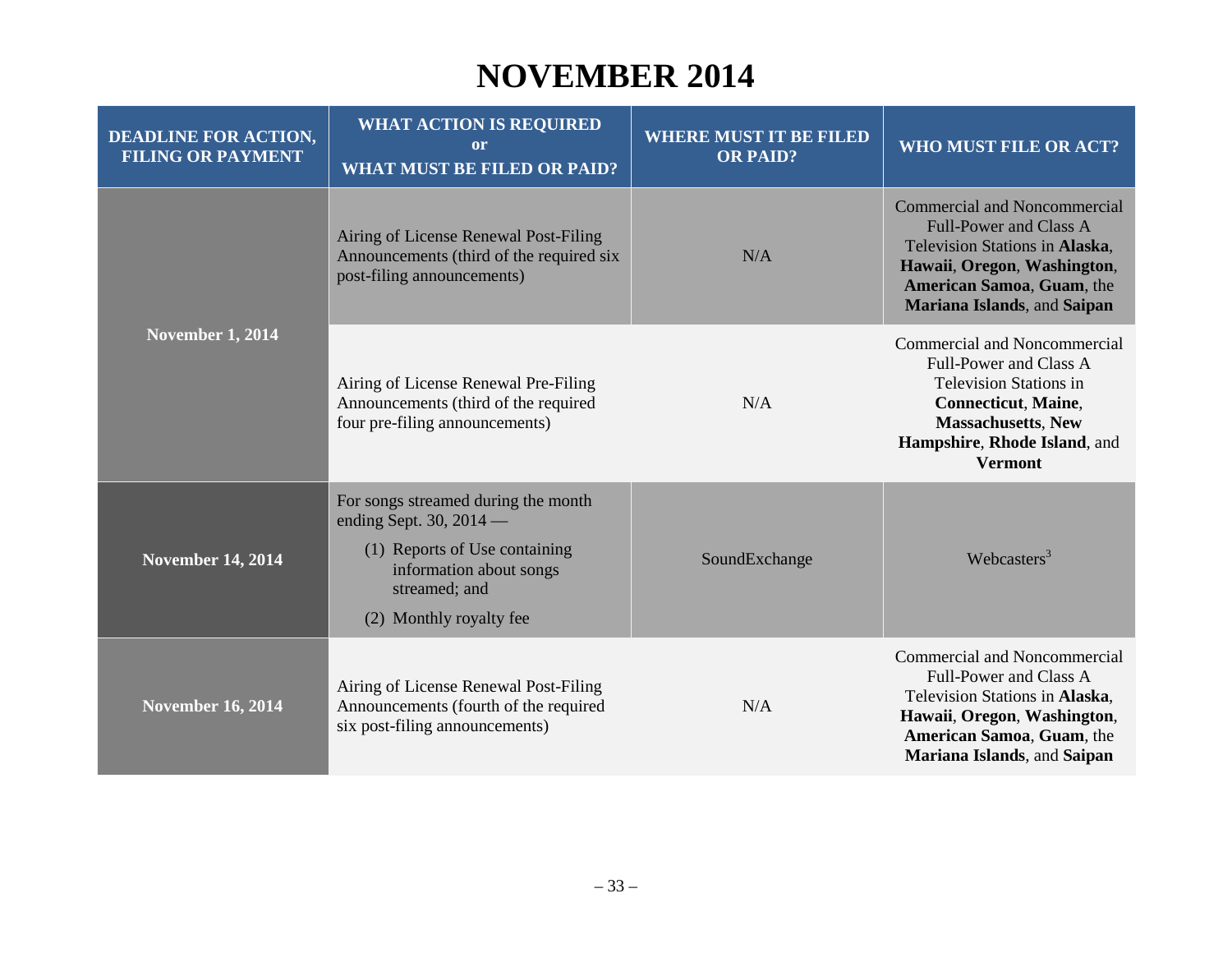### **NOVEMBER 2014**

| <b>DEADLINE FOR ACTION,</b><br><b>FILING OR PAYMENT</b> | <b>WHAT ACTION IS REQUIRED</b><br><b>l</b> or<br><b>WHAT MUST BE FILED OR PAID?</b>                           | <b>WHERE MUST IT BE FILED</b><br><b>OR PAID?</b> | <b>WHO MUST FILE OR ACT?</b>                                                                                                                                                                         |
|---------------------------------------------------------|---------------------------------------------------------------------------------------------------------------|--------------------------------------------------|------------------------------------------------------------------------------------------------------------------------------------------------------------------------------------------------------|
| <b>November 16, 2014</b>                                | Airing of License Renewal Pre-Filing<br>Announcements (last of the required four<br>pre-filing announcements) | N/A                                              | Commercial and Noncommercial<br>Full-Power and Class A<br><b>Television Stations in</b><br><b>Connecticut, Maine,</b><br><b>Massachusetts, New</b><br>Hampshire, Rhode Island, and<br><b>Vermont</b> |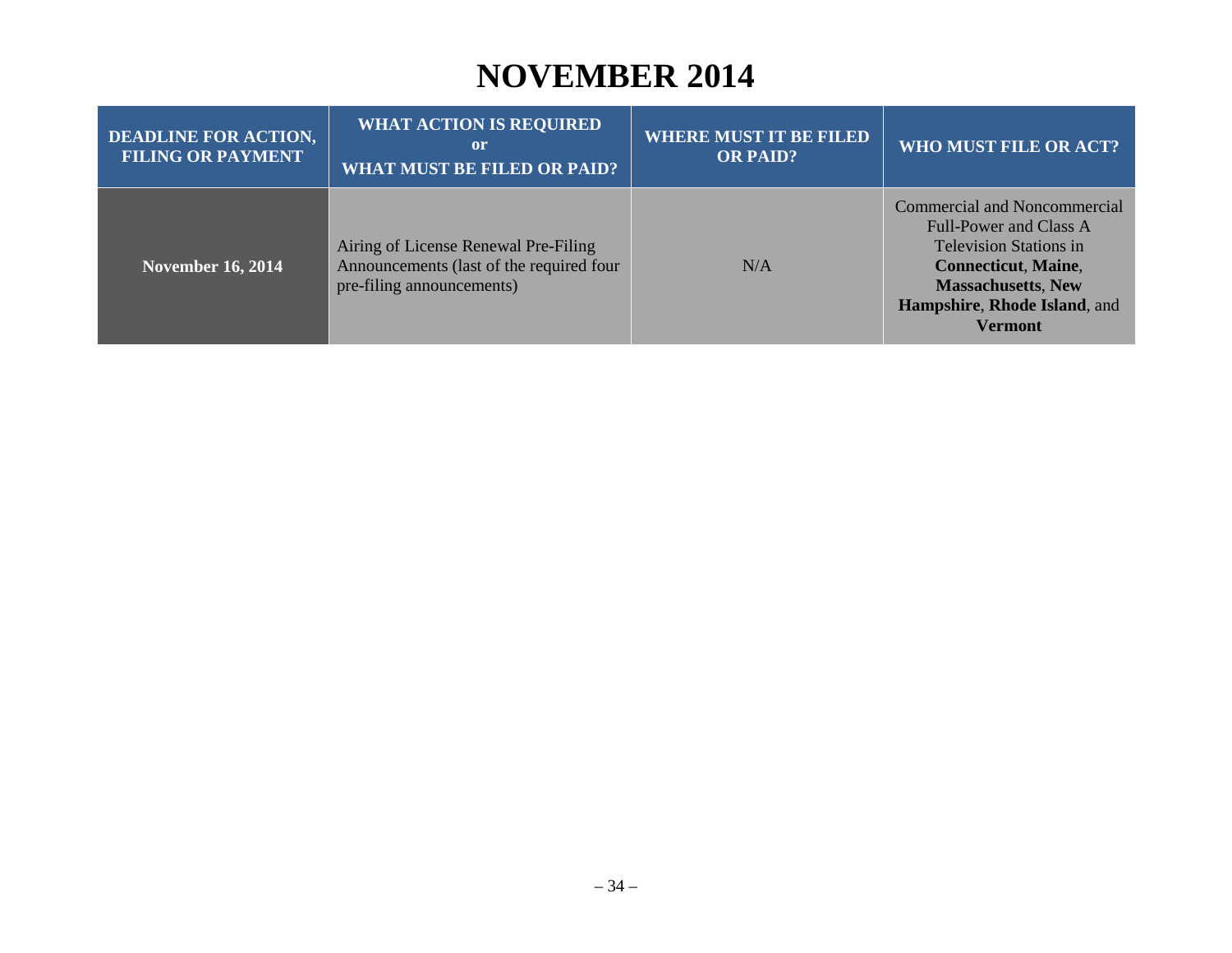#### **DECEMBER 2014**

| <b>DEADLINE FOR ACTION,</b><br><b>FILING OR PAYMENT</b> | <b>WHAT ACTION IS REQUIRED</b><br><sub>or</sub><br><b>WHAT MUST BE FILED OR PAID?</b>                           | <b>WHERE MUST IT BE FILED</b><br><b>OR PAID?</b> | <b>WHO MUST FILE OR ACT?</b>                                                                                                                                                                                                                     |
|---------------------------------------------------------|-----------------------------------------------------------------------------------------------------------------|--------------------------------------------------|--------------------------------------------------------------------------------------------------------------------------------------------------------------------------------------------------------------------------------------------------|
| <b>December 1, 2014</b>                                 | Airing of License Renewal Post-Filing<br>Announcements (fifth of the required six<br>post-filing announcements) | N/A                                              | <b>Commercial and Noncommercial</b><br><b>Full-Power and Class A</b><br>Television Stations in Alaska,<br>Hawaii, Oregon, Washington,<br>American Samoa, Guam, the<br><b>Mariana Islands</b> , and Saipan                                        |
|                                                         | License Renewal Applications (FCC<br>Form 303-S) and EEO Program Reports<br>(FCC Form 396) must be filed.       | FCC; Stations' Public Inspection<br>Files        | Commercial and Noncommercial<br>Full-Power and Class A<br><b>Television Stations, TV</b><br>Translators, <sup>7</sup> and LPTV Stations<br>in Connecticut, Maine,<br><b>Massachusetts, New</b><br>Hampshire, Rhode Island, and<br><b>Vermont</b> |
|                                                         | Airing of License Renewal Post-Filing<br>Announcements (first of the required six<br>post-filing announcements) | N/A                                              | <b>Commercial and Noncommercial</b><br><b>Full-Power and Class A</b><br><b>Television Stations in</b><br><b>Connecticut, Maine,</b><br><b>Massachusetts, New</b><br>Hampshire, Rhode Island, and<br><b>Vermont</b>                               |
|                                                         | Airing of License Renewal Pre-Filing<br>Announcements (first of the required<br>four pre-filing announcements)  | N/A                                              | Commercial and Noncommercial<br>Full-Power and Class A<br><b>Television Stations in New</b><br><b>Jersey and New York</b>                                                                                                                        |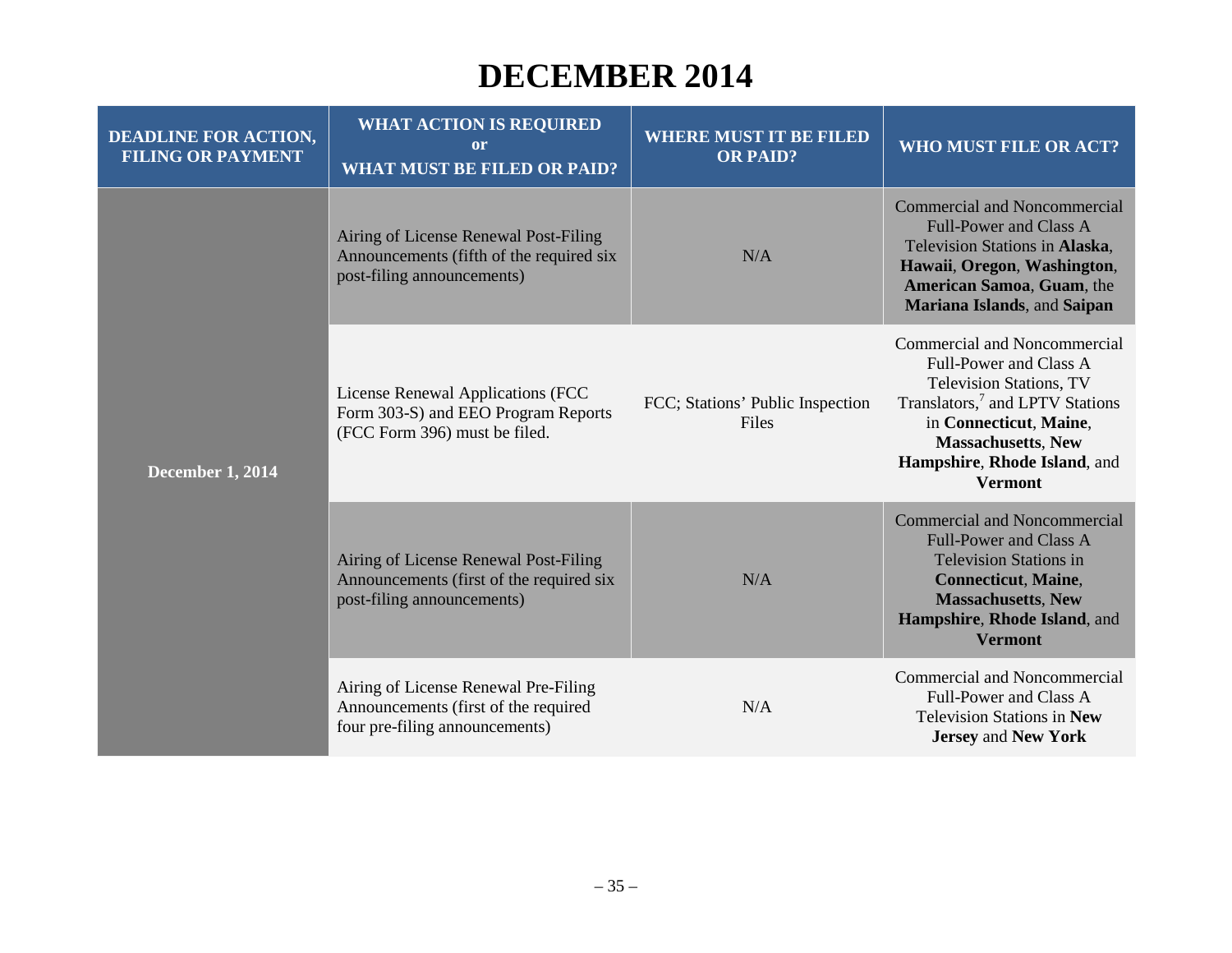#### **DECEMBER 2014**

| <b>DEADLINE FOR ACTION,</b><br><b>FILING OR PAYMENT</b> | <b>WHAT ACTION IS REQUIRED</b><br><sub>or</sub><br><b>WHAT MUST BE FILED OR PAID?</b>                                   | <b>WHERE MUST IT BE FILED</b><br><b>OR PAID?</b> | WHO MUST FILE OR ACT?                                                                                                                                                                                                                                                                                    |
|---------------------------------------------------------|-------------------------------------------------------------------------------------------------------------------------|--------------------------------------------------|----------------------------------------------------------------------------------------------------------------------------------------------------------------------------------------------------------------------------------------------------------------------------------------------------------|
| <b>December 1, 2014</b>                                 | Annual EEO Public File Reports must be<br>placed in stations' public inspection files.                                  | <b>Stations' Public Inspection File</b>          | <b>Commercial and Noncommercial</b><br><b>Full-Power and Class A</b><br>Television Stations and AM and<br>FM Radio Stations in Alabama.<br>Colorado, Connecticut,<br>Georgia, Maine, Massachusetts,<br>Minnesota, Montana, New<br>Hampshire, North Dakota,<br>Rhode Island, South Dakota,<br>and Vermont |
|                                                         | <b>Biennial Ownership Reports (FCC Form</b><br>323-E) must be filed and placed in<br>stations' public inspection files. | FCC; Stations' Public Inspection<br>Files        | Noncommercial Television<br>Stations in Alabama,<br>Connecticut, Georgia, Maine,<br><b>Massachusetts, New</b><br>Hampshire, Rhode Island, and<br>Vermont; Noncommercial AM<br>and FM Radio Stations in<br>Colorado, Minnesota, Montana,<br>North Dakota, and South<br><b>Dakota</b>                      |
|                                                         | <b>Annual DTV Ancillary/Supplementary</b><br>Services Report (FCC Form 317) must<br>be filed.                           | <b>FCC</b>                                       | <b>Commercial and Noncommercial</b><br>Full-Power and Digital Class A<br>Television Stations, Digital TV<br>Translators, and Digital LPTV<br>Stations <sup>14</sup>                                                                                                                                      |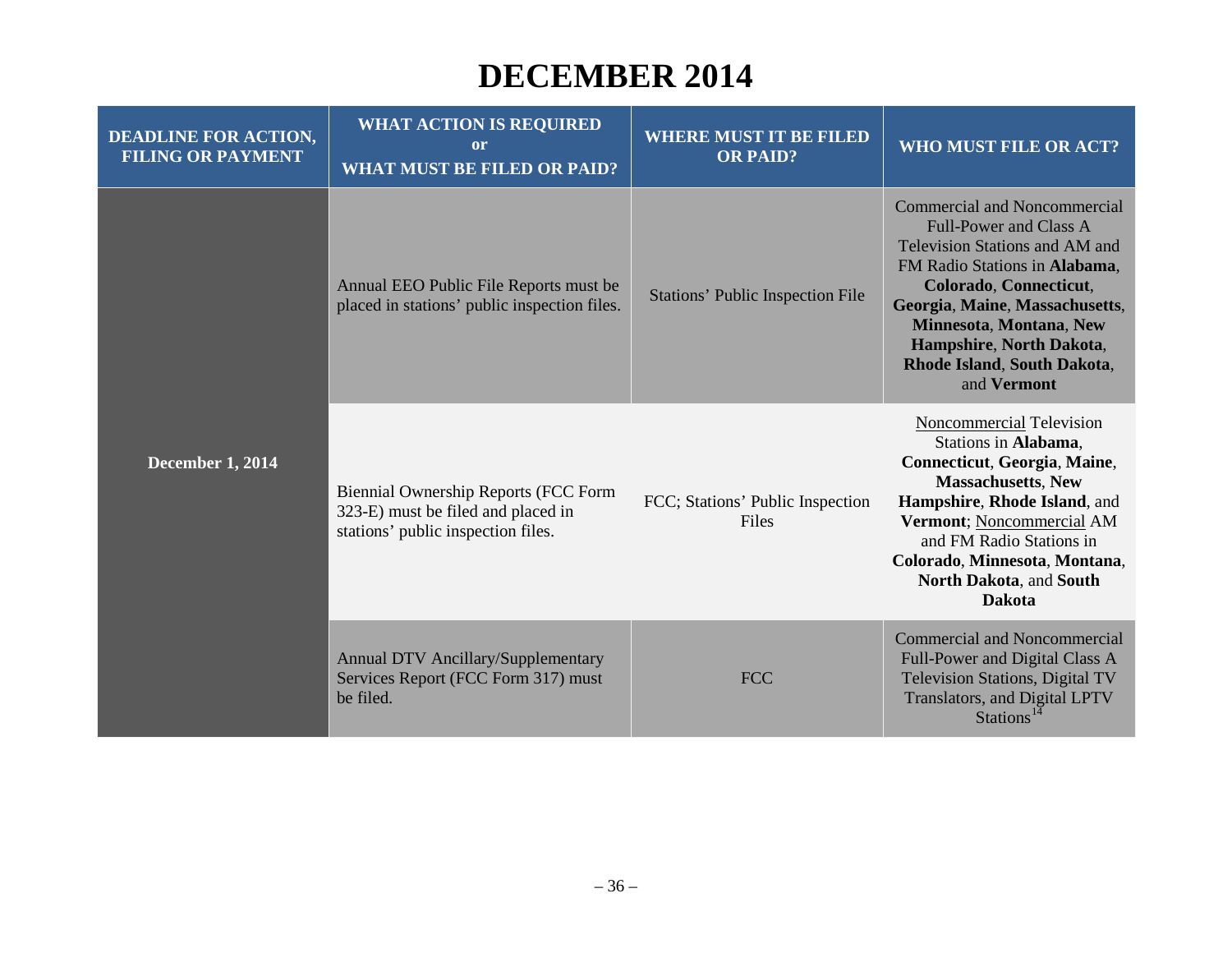#### **DECEMBER 2014**

| <b>DEADLINE FOR ACTION,</b><br><b>FILING OR PAYMENT</b> | <b>WHAT ACTION IS REQUIRED</b><br><b>or</b><br><b>WHAT MUST BE FILED OR PAID?</b>                                                                                     | <b>WHERE MUST IT BE FILED</b><br><b>OR PAID?</b> | <b>WHO MUST FILE OR ACT?</b>                                                                                                                                                                                        |
|---------------------------------------------------------|-----------------------------------------------------------------------------------------------------------------------------------------------------------------------|--------------------------------------------------|---------------------------------------------------------------------------------------------------------------------------------------------------------------------------------------------------------------------|
| <b>December 15, 2014</b>                                | For songs streamed during the month<br>ending Oct. 31, 2014 —<br>(1) Reports of Use containing<br>information about songs<br>streamed; and<br>(2) Monthly royalty fee | SoundExchange                                    | Webcasters <sup>3</sup>                                                                                                                                                                                             |
| <b>December 16, 2014</b>                                | Airing of License Renewal Post-Filing<br>Announcements (last of the required six<br>post-filing announcements)                                                        | N/A                                              | <b>Commercial and Noncommercial</b><br><b>Full-Power and Class A</b><br>Television Stations in Alaska,<br>Hawaii, Oregon, Washington,<br>American Samoa, Guam, the<br>Mariana Islands, and Saipan                   |
|                                                         | Airing of License Renewal Post-Filing<br>Announcements (second of the required<br>six post-filing announcements)                                                      | N/A                                              | <b>Commercial and Noncommercial</b><br><b>Full-Power and Class A</b><br><b>Television Stations in</b><br><b>Connecticut</b> , Maine,<br><b>Massachusetts, New</b><br>Hampshire, Rhode Island, and<br><b>Vermont</b> |
|                                                         | Airing of License Renewal Pre-Filing<br>Announcements (second of the required<br>four pre-filing announcements)                                                       | N/A                                              | <b>Commercial and Noncommercial</b><br><b>Full-Power and Class A</b><br><b>Television Stations in New</b><br><b>Jersey and New York</b>                                                                             |